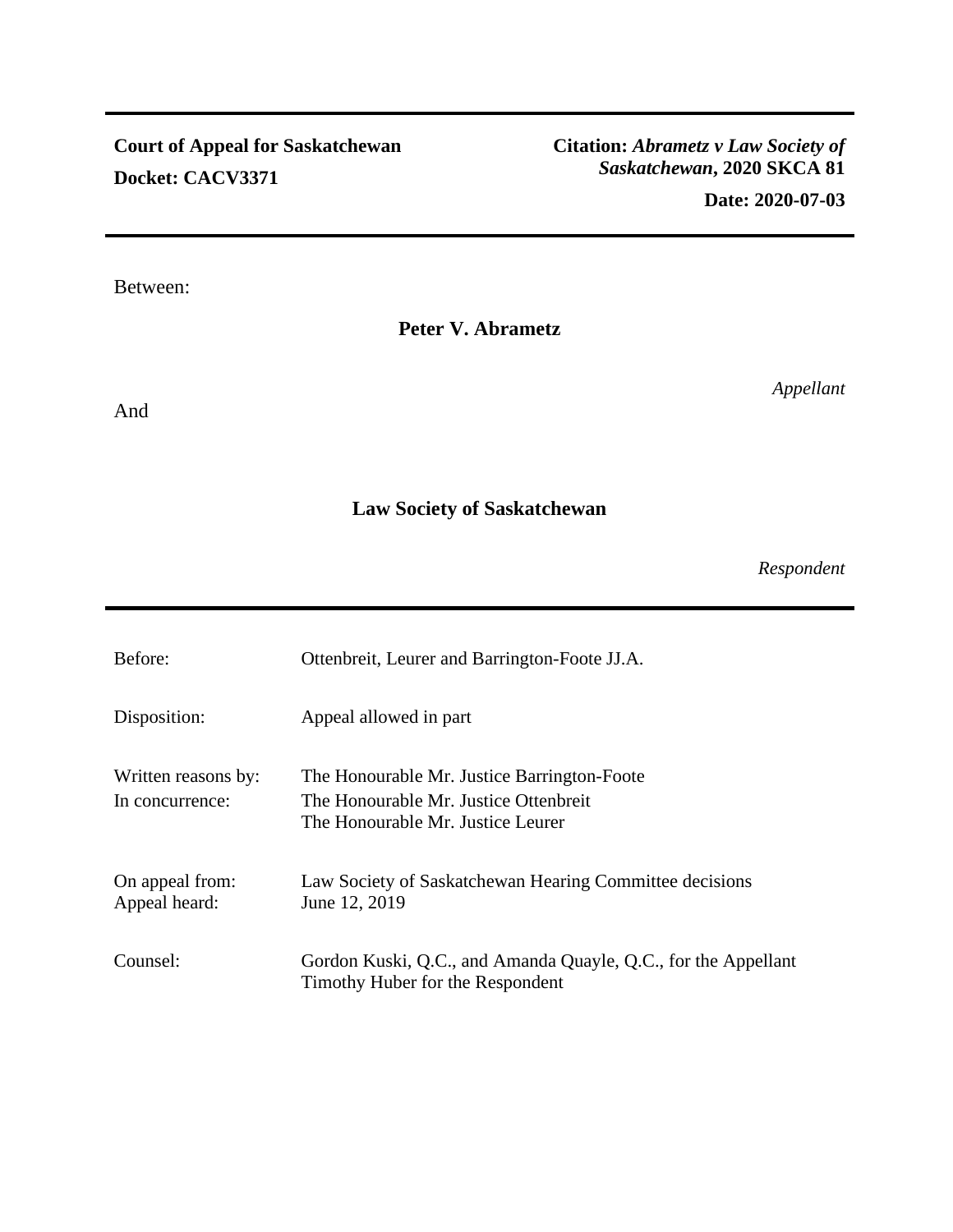### **Barrington-Foote J.A.**

### **I. INTRODUCTION**

[1] This appeal arises from disciplinary proceedings pursued by the respondent, the Law Society of Saskatchewan [LSS], against the appellant, Peter V. Abrametz. Those proceedings, which began with an audit investigation initiated in 2012, resulted in a January 10, 2018, decision in which a Hearing Committee of the LSS [Hearing Committee] found Mr. Abrametz guilty of four counts of conduct unbecoming a lawyer [Conduct Decision]. The convictions were for breaches of the Law Society of Saskatchewan Rules [Rules] and the version of the *Code of Professional Conduct* [*Code*] that was then in effect. On January 18, 2019, the Hearing Committee ordered Mr. Abrametz disbarred, with no right to apply for readmission as a lawyer prior to January 1, 2021 [Penalty Decision]. Mr. Abrametz has appealed his conviction and the Penalty Decision to this Court pursuant to s. 56(1) of *The Legal Profession Act, 1990*, SS 1990–91, c L-10.1 [*LPA*].

[2] These proceedings were the first LSS disciplinary event of Mr. Abrametz's then 46-year career as a member of the LSS. That event is not yet at an end. Seven years in, the LSS continues to investigate allegations first identified in January 2013 that Mr. Abrametz evaded taxes through transactions which were the basis for three of the four convictions that form the foundation for the present appeal.

[3] Mr. Abrametz has identified five grounds of appeal, relating to four separate decisions made by the Hearing Committee.<sup>1</sup> I have concluded that this appeal turns principally on one of these grounds; that is, that the Hearing Committee erred in its November 9, 2018, decision [Stay Decision] by dismissing Mr. Abrametz's application to stay the proceedings as a result of undue delay constituting an abuse of process. For that reason, the legal question at the heart of this appeal is whether the principles specified in *Blencoe v British Columbia (Human Rights Commission)*, 2000 SCC 44, [2000] 2 SCR 307 [*Blencoe*] – the leading case on delay in administrative

<sup>&</sup>lt;sup>1</sup> The LSS has published three of these decisions at 2018 SKLSS 8. The references throughout this decision are to the original decisions, not to 2018 SKLSS 8.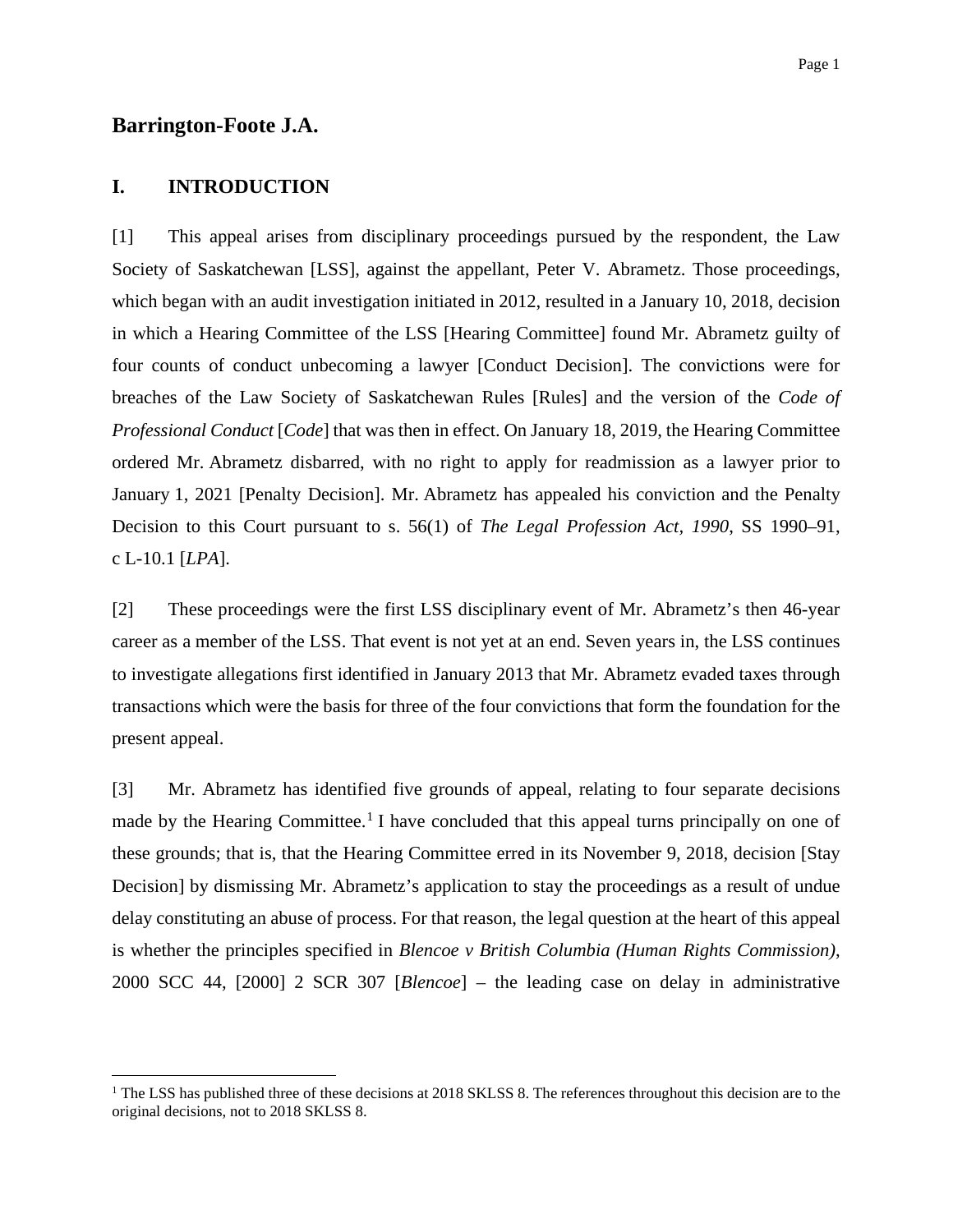proceedings – call for a stay, being the only remedy sought by Mr. Abrametz on the ground of delay.

[4] *Blencoe*, for very good reasons, unambiguously set a high threshold for finding an abuse of process where hearing fairness has not been compromised. As Mr. Abrametz acknowledged, the outcome he seeks is not an easy fit with much of the case law which has applied *Blencoe* in the 19 years since it was decided. I have nonetheless concluded Mr. Abrametz is entitled to the relief he seeks. Broad brush, that is so for two reasons.

[5] First, there are the facts, which disclose a particular mix of proven and alleged wrongdoing by Mr. Abrametz, unexplained and unacceptable delays by the LSS, public interest and professional regulatory considerations, and negative impact on Mr. Abrametz. To err is human. However, the facts in this case tell a troubling and disappointing story about a regulator that should, given its mandate, resources and composition, be a model for others.

[6] Second, there are the insidious effects of delay in judicial and administrative proceedings. In *Blencoe*, LeBel J. (dissenting in part) reminded us that the courts must face into this issue:

140 Unnecessary delay in judicial and administrative proceedings has long been an enemy of a free and fair society. At some point, it is a foe that has plagued the life of almost all courts and administrative tribunals. It's a problem that must be brought under control if we are to maintain an effective system of justice, worthy of the confidence of Canadians. The tools for this task are not to be found only in the *Canadian Charter of Rights and Freedoms*, but also in the principles of a flexible and evolving administrative law system.

[7] This comment – which was cited with approval in *Giguère v Chambre des notaires du Québec*, 2004 SCC 1 at para 34, [2004] 1 SCR 3; *Jacobs v McElhanney Land Surveys Ltd*, 2019 ABCA 220 at para 57, [2019] 12 WWR 19; and *Davison v Nova Scotia Construction Safety Association*, 2006 NSCA 63 at para 77, 244 NSR (2d) 321 [*Davison*] – reminds us that timely justice has long been recognized as an essential element of the rule of law. As Lebel J. noted in *Blencoe*, King John assured his subjects in the *Magna Carta* that "[t]o none will we sell, to none will we deny, or delay, right or justice" (at para 146). Regrettably, that assurance has too often been honoured in the breach rather than in the observance.

[8] In *Hryniak v Mauldin*, 2014 SCC 7, [2014] 1 SCR 87, the Supreme Court of Canada spoke to the same issue, sounding the alarm on the need for timely justice in civil cases to protect the rule of law. In *R v Jordan*, 2016 SCC 27, [2016] 1 SCR 631 [*Jordan*], the Court shone a light on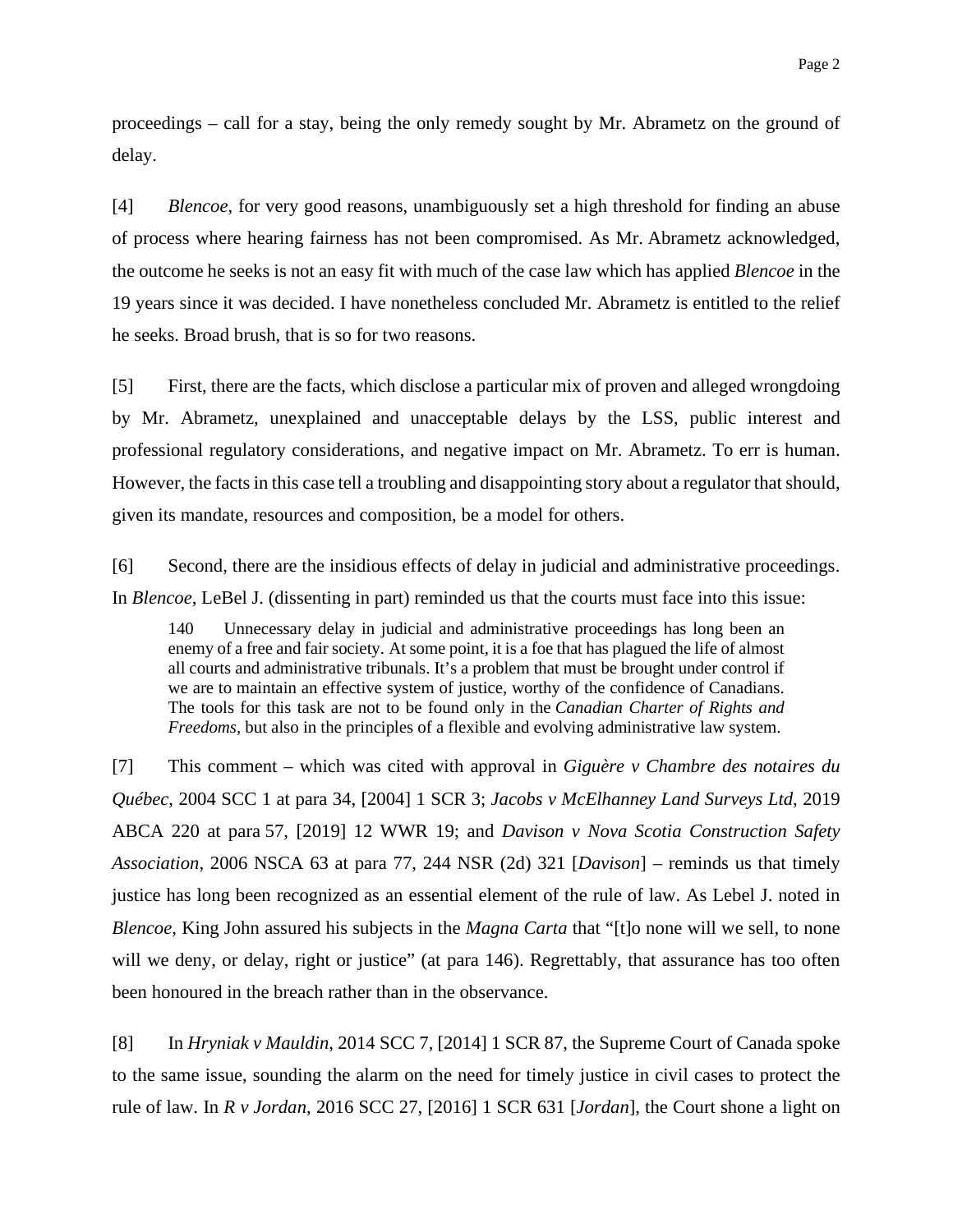the culture of complacency toward delays in the criminal context and changed the law in a manner that has resulted in a sea change in criminal practice. These seminal decisions demonstrate an evolution in the Supreme Court's understanding of the impact of, and need to address, delay in the administration of justice. They were an important element of the judicial response to the public's increased scrutiny of the justice system, which – like many long-cherished institutions – has been called to account when the walk does not accord with the talk.

[9] The judicial response to delay in administrative proceedings must, of course, take due account of the principled reasons for judicial deference that shaped *Blencoe* and were reaffirmed in *Canada (Minister of Citizenship and Immigration) v Vavilov*, 2019 SCC 65, 441 DLR (4th) 1 [*Vavilov*]*.* Beyond that, why should less be required of administrative decision-makers than courts? Administrative agencies decide many issues of great importance. As Abella and Karakatsanis JJ. commented in their minority opinion in *Vavilov*:

[242] Moreover, central to any definition of the rule of law is access to a fair and efficient dispute resolution process, capable of dispensing timely justice (*Hryniak v. Mauldin*, [2014] 1 S.C.R. 87, at para. 1). This is an important objective for all litigants, from the sophisticated consumers of administrative justice, to, most significantly, the particularly vulnerable ones (Angus Grant and Lorne Sossin, "Fairness in Context: Achieving Fairness Through Access to Administrative Justice", in Colleen M. Flood and Lorne Sossin, eds., *Administrative Law in Context* (3rd ed. 2018), 341, at p. 342). For this reason, access to justice is at the heart of the legislative choice to establish a robust system of administrative law (Grant and Sossin, at pp. 342 and 369-70; Van Harten, et al., at p. 17; Régimbald, at pp. 2-3; McLachlin, *Administrative Tribunals and the Courts: An Evolutionary Relationship*). As Morissette J.A. has observed:

… the aims of administrative law … generally gravitate towards promoting access to justice. The means contemplated are costless or inexpensive, simple and expeditious procedures, expertise of the decisionmakers, coherence of reasons, consistency of results and finality of decisions.

(Yves-Marie Morissette, "What is a 'reasonable decision'?" (2018), 31 *C.J.A.L.P.* 225, at p. 236)

[10] With these things in mind, I have concluded there was inordinate delay in the LSS proceedings against Mr. Abrametz that constituted an abuse of process and that those proceedings should have been stayed. In my view, this outcome is consistent with *Blencoe*. If it does represent a step forward from *Blencoe*, I would characterize it as an incremental step that is necessary to enable *Blencoe* to better serve its remedial purpose for the benefit of both those caught up in the machinery of the administrative state and, ultimately, administrative decision-makers themselves.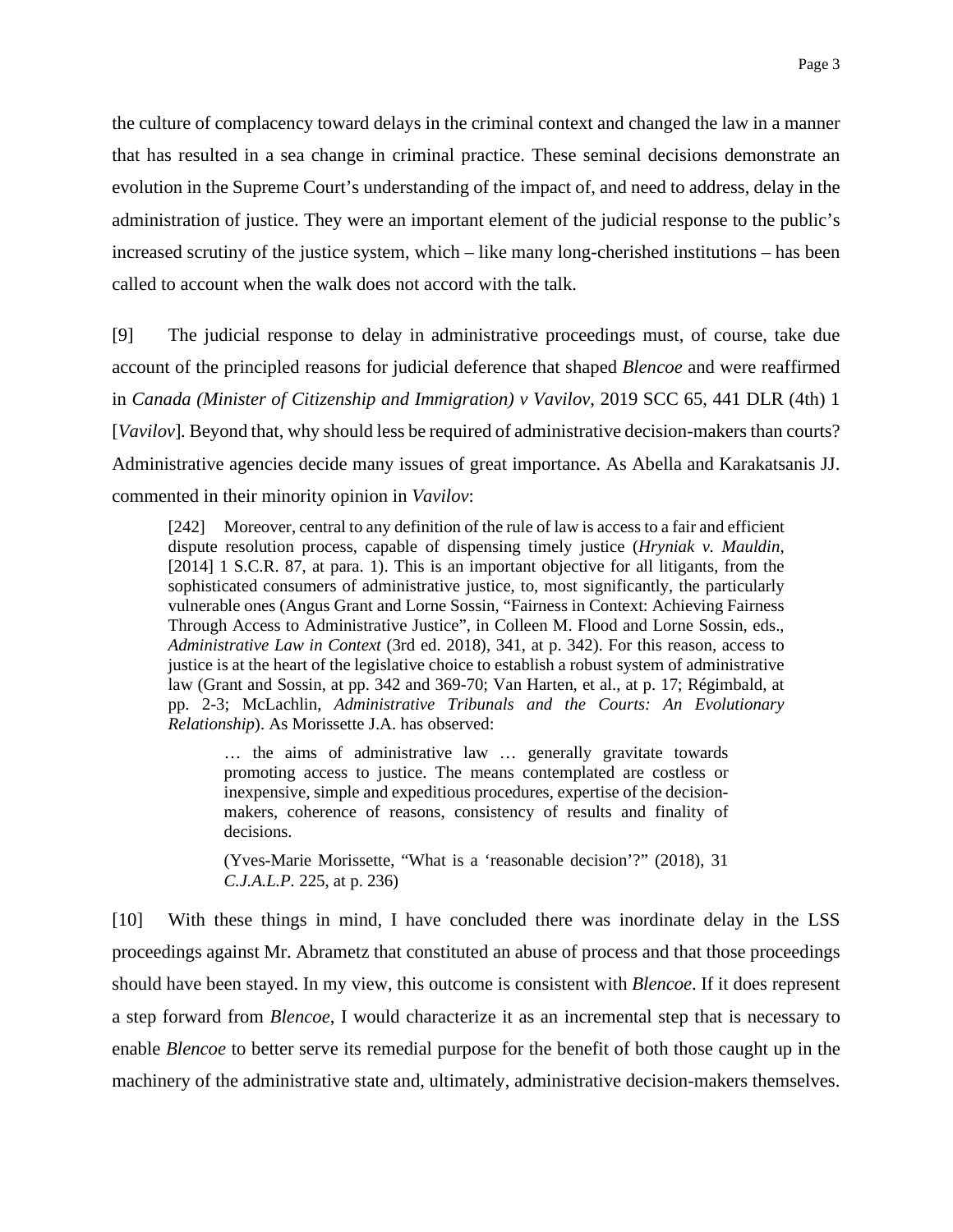As such, it is consistent with *stare decisis*: *Carter v Canada (Attorney General)*, 2015 SCC 5 at para 44, [2015] 1 SCR 331; *R v Comeau*, 2018 SCC 15, [2018] 1 SCR 342.

### **II. BACKGROUND**

[11] There were many twists and turns in the road travelled by the LSS and Mr. Abrametz in the course of this investigation and prosecution. It is necessary to review the facts at some length to provide the context required to clarify why I would decide this appeal in his favour.

### **A. Initial investigation and the trust report**

[12] The LSS first began looking into Mr. Abrametz's financial records in 2012, as a result of irregularities relating to a lawyer with whom Mr. Abrametz had practiced and shared a trust account. In August 2012, John Allen C.A., an auditor employed by the LSS, asked Mr. Abrametz to provide detailed client trust ledgers from January 1, 2008, to June 30, 2012. On December 4, 2012, Mr. Abrametz – knowing Mr. Allen would attend at his office the next day to review financial records – faxed a letter to Mr. Allen [self-report] which reported that he had failed to promptly deposit \$36,578.45 in fees from eight files into his office account, as required by the Rules adopted by the Benchers pursuant to s. 10 of the *LPA*. That self-report would change the focus of Mr. Allen's investigation.

[13] As scheduled, Mr. Allen and one of his staff attended between December 5–7, 2012, to review Mr. Abrametz's records. They asked for and received additional documents from Mr. Abrametz in mid-December. By January 9, 2013, the Conduct Investigation Committee [CIC] had determined that it knew enough to prepare a Notice of Intention to Interim Suspend Mr. Abrametz. That notice was served when Mr. Abrametz returned to Canada on February 5, 2013. It said the CIC was considering an interim suspension of Mr. Abrametz pending the completion of an investigation and report relating to the following admissions and allegations:

- 1. Mr. Abrametz admitted making payments from trust to Paul Spakowsky, a fictitious person;
- 2. Mr. Abrametz admitted endorsing the name of Paul Spakowsky on trust cheques;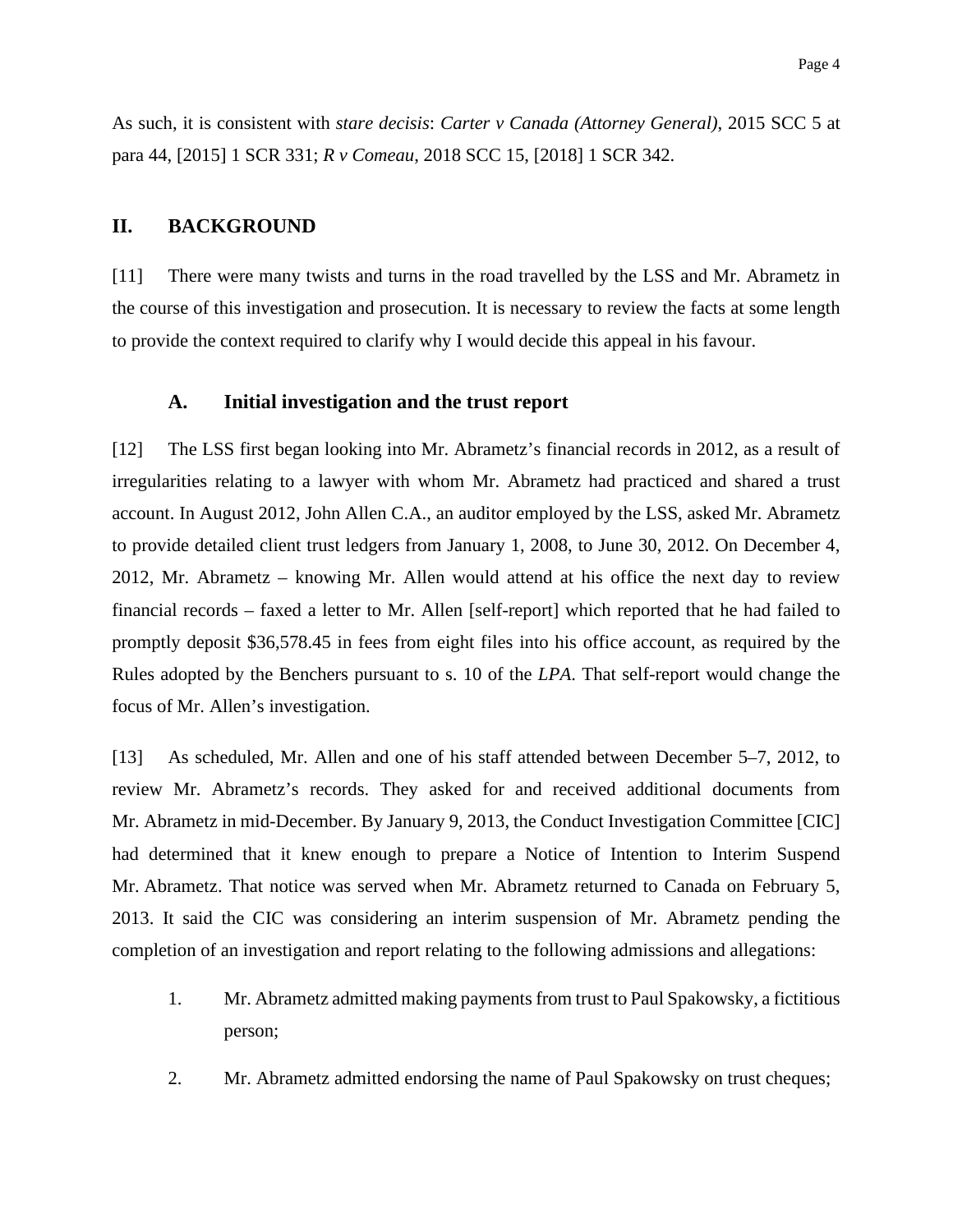- 3. Mr. Abrametz obtained payments from clients by issuing trust cheques payable to them and having them endorse those cheques back to Mr. Abrametz, thereby bypassing law firm records in an effort to avoid paying tax on the amounts paid;
- 4. Mr. Abrametz made loans to clients, some of whom were vulnerable, in the absence of and without a formal waiver of independent advice; and
- 5. Mr. Abrametz charged clients, to whom loans were made, fees or interest that resulted in an excessive rate of return.

[14] To be clear, there was no suggestion at this stage or at any stage of the investigation or prosecution that Mr. Abrametz had misappropriated client funds.

[15] As it happened, Mr. Abrametz was not suspended. On March 14, 2013, he signed an undertaking [undertaking] in which he agreed, as a condition of continuing his practice, that he would retain an approved member of the LSS [supervisor] at his own cost, to oversee and monitor his practice and trust account activities. A senior Prince Albert lawyer agreed to act in that capacity. Among other things, Mr. Abrametz was required to add his supervisor as a co-signer on his trust accounts and to meet his supervisor at least monthly to review a list of his open files. The supervisor would oversee all aspects of Mr. Abrametz's trust transactions and would be required to approve all withdrawals to be made or cheques to be drawn on Mr. Abrametz's trust account. Mr. Abrametz also agreed to get prior approval of any agreements, including retainer agreements, assignments, advances, and other financial arrangements, and to provide various financial records to LSS auditors monthly, and to his supervisor.

[16] Mr. Allen's audit was far from complete when the undertaking was signed. He returned to Mr. Abrametz's office on August 27–28, 2013, to review further records. Mr. Allen deposed that he exchanged correspondence with Mr. Abrametz "throughout 2013". However, the only letters specifically identified in Mr. Allen's affidavit which sought to advance the investigation were sent in the fall of 2013. Those letters related to the allegations of tax avoidance referred to in the Notice of Intention to Interim Suspend.

[17] More specifically, Mr. Allen wrote to Mr. Abrametz on September 24, 2013, asking if, when and how he had reported the amounts referred to in the self-report as taxable income.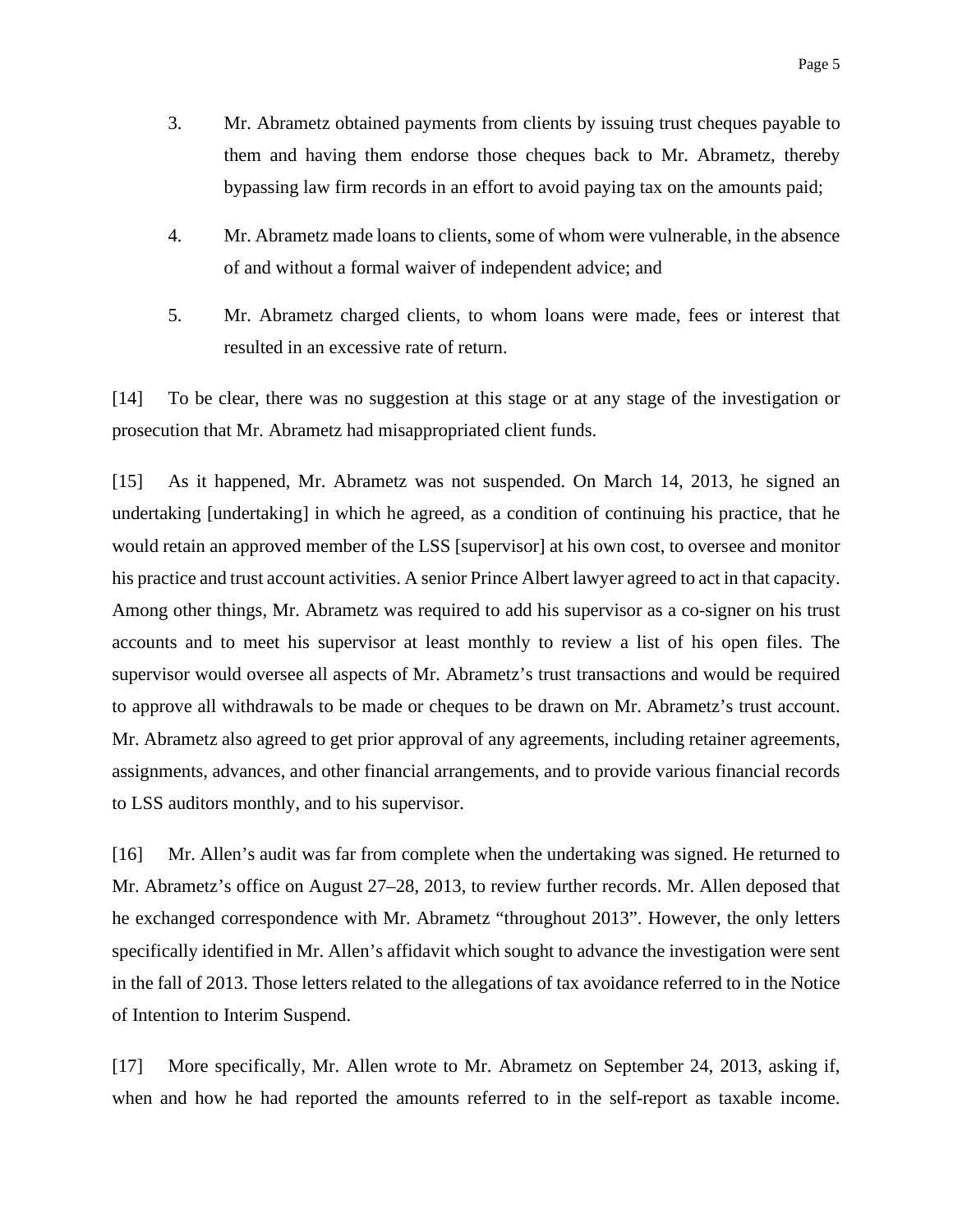Mr. Abrametz questioned why he was asked to provide that information. In an October 8, 2013, letter, Mr. Allen advised Mr. Abrametz it was "relevant to the Law Society investigation of Mr. Abrametz, by his actions in having his clients endorse (trust) cheques back to him as payment for (legal services) rather than depositing these payments through his general account (refer Rule 942 (3)) made his clients party to a criminal offence – a criminal offence that is considered relevant to the Law Society investigation". In an October 9 letter to Mr. Abrametz's counsel, Mr. Allen reiterated "that Mr. Abrametz may have been using this scheme to evade payment of personal income tax". Mr. Allen also wrote to Mr. Abrametz's counsel on October 17 and November 12 to renew his request, finally advising he would forward the matter to the LSS Complaints Counsel if he did not get what he wanted. Mr. Abrametz did not comply. There is no evidence Mr. Allen then referred the matter to Complaints Counsel.

[18] Mr. Allen described his investigation of Mr. Abrametz's financial records as "considerable". He averred that he and a staff member "extensively reviewed client files, cancelled cheques or cheque images, bank reconciliations, client trust accounts and ledgers duplicate, deposit slips and other records and supporting documents". He attested that it was "exceptionally difficult" to examine Mr. Abrametz's file records "as his files could not be relied upon to reflect what had actually happened on the client matters". He said that, as a result, it was necessary to re-create transactions, and to review documents numerous times. He deposed that he reviewed in excess of 150 client files and at least 15,000 documents, spending in excess of 800 hours.

[19] There are, however, no particulars of when Mr. Allen spent this time, other than as noted above. There is no evidence of what he did in 2014, other than the bare fact that he completed his final trust report on October 30, 2014. The time records of Timothy Huber, the LSS disciplinary counsel who had conduct of this file, has only four entries totaling 2.2 hours between October 9, 2013, and October 29, 2014. Mr. Allen's trust report, which was primarily made up of attachments, was provided to Mr. Huber on October 30, 2014. Mr. Huber's time records show a two-hour entry for reviewing the trust report that day.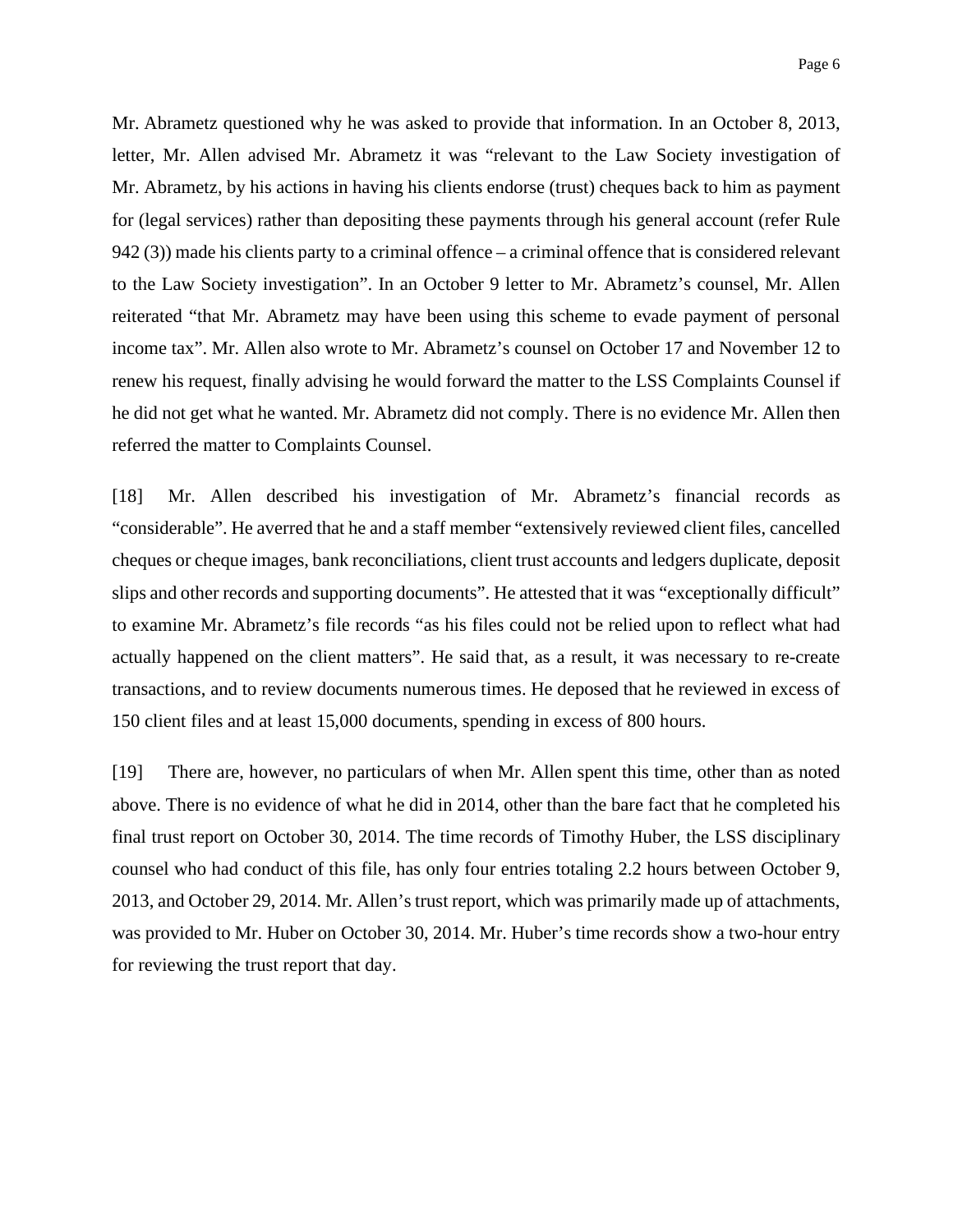#### **B. The tax evasion investigation and related applications and appeal**

[20] The trust report resulted in the preparation of a second Notice of Intention to Interim Suspend by the CIC on November 10, 2014. That notice advised Mr. Abrametz that his interim suspension was being considered pending completion of the CIC investigation and report relating to the issues identified in the trust report. As in the case of the first notice, Mr. Abrametz was not suspended. The LSS agreed he could continue practicing on the conditions specified in his March 14, 2013, undertaking, with the addition of an alternate supervisor. Mr. Abrametz was still practicing on those conditions when this appeal was heard and was permitted to continue doing so by this Court despite the objections of the LSS. There was evidence Mr. Abrametz had not misconducted himself in any way in the approximately six years that had passed from the time the practice conditions were first imposed to the date this appeal was heard.

[21] Following the receipt of the trust report, the CIC decided to question Mr. Abrametz. That questioning took place on February 5, 2015. The LSS sent Mr. Abrametz follow-up questions on March 18. In a May 4 letter to the LSS, Mr. Abrametz's counsel confirmed that Mr. Abrametz took the position tax matters between him and the Canada Revenue Agency were not relevant and objected to the LSS request that he produce personal and corporate income tax returns.

[22] Mr. Huber then prepared a demand letter pursuant to s. 63 of the *LPA* requiring Meyers Norris Penny and Mr. Abrametz to provide documents relating to the alleged tax avoidance. Mr. Huber's time records disclose that he spent six hours on the s. 63 issue in May and June 2015. The demand letter was served on Mr. Abrametz on June 16, 2015. Mr. Huber deposed that, from mid-June to September, he worked on and finalized an Originating Application [s. 63 Application] and supporting affidavit from Donna Sigmeth, LSS Complaints Counsel. Mr. Huber's time records disclose that he spent 6 ½ hours on these documents over approximately 3 months.

[23] The s. 63 Application was served on September 9, 2015. It sought an order for the disclosure of files, information and documents relating to the personal income tax filings of Mr. Abrametz, any law firm where he had practiced law, and any corporations in which he had an ownership interest, together with all foundational documents, for the 2008–2012 tax years. The s. 63 Application explained that the purpose of the investigation was "to determine whether or not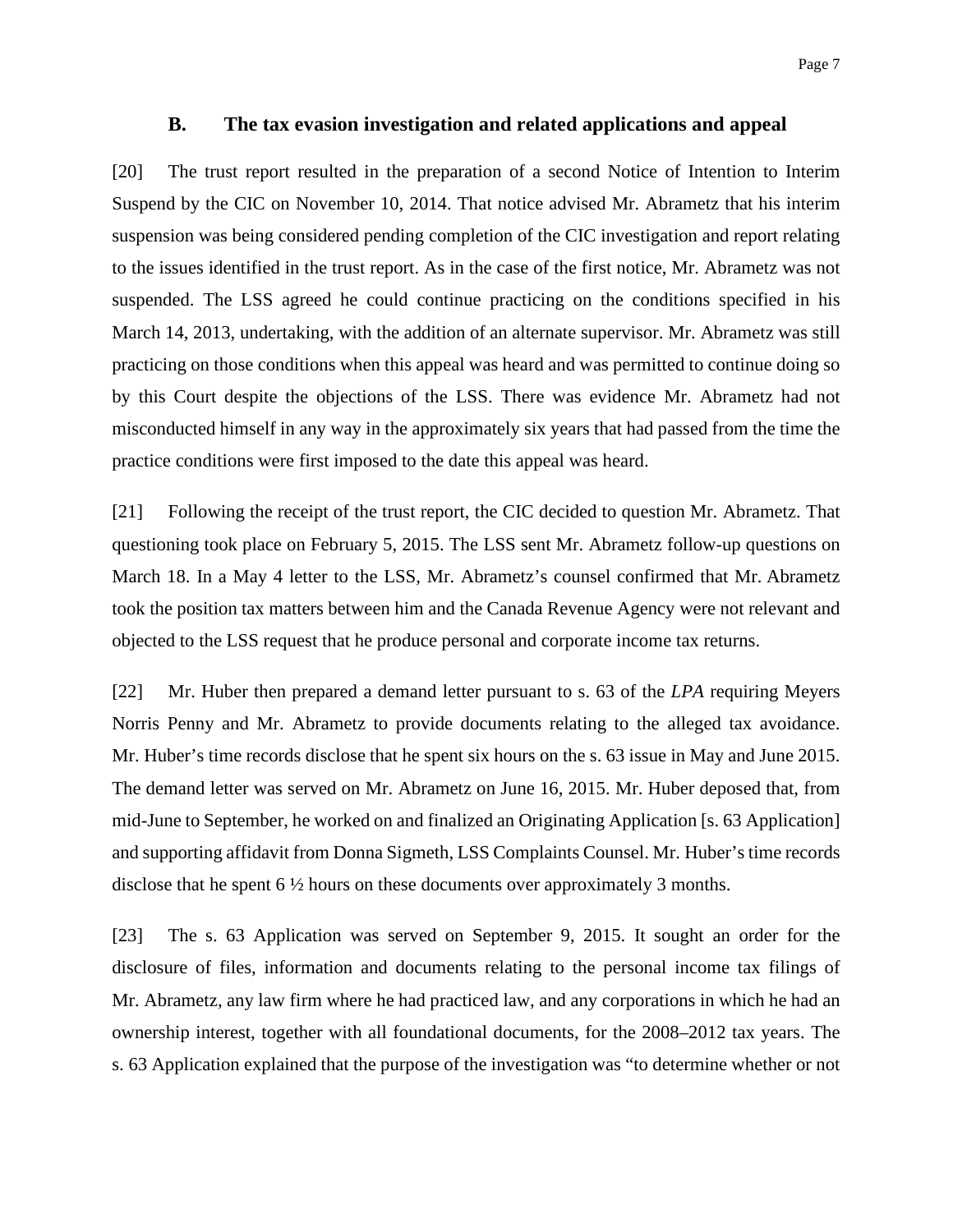[Mr. Abrametz] exploited his clients and his firm trust account as part of a scheme to evade payment of income tax on certain amounts".

[24] Ms. Sigmeth's affidavit confirms that the target of the application was Mr. Abrametz's practice of issuing trust cheques to clients and having them endorse those cheques to enable Mr. Abrametz to take payment of fees in cash outside of his accounting system. She deposed as follows:

4. … If Abrametz was indeed using his firm trust account and his clients in furtherance of an illegal scheme to avoid payment of tax, such conduct is within the purview of the Law Society and would constitute conduct unbecoming.

[25] In response, Mr. Abrametz asked to cross-examine Ms. Sigmeth. The LSS opposed that request. On October 13, 2015, Mr. Abrametz applied to the Court of Queen's Bench for an order to conduct the cross-examination. The LSS, faced with Mr. Abrametz's opposition, promptly opened a second front in its campaign to get the tax records, issuing subpoenas pursuant to s. 39 of the *LPA* to Mr. Abrametz's accountants on October 15 commanding them to produce the tax records on or before October 20. On October 28, Mr. Abrametz applied to the Court of Queen's Bench to quash those subpoenas. The LSS responded by issuing a subpoena to Mr. Abrametz. He then amended his application to quash to include all three subpoenas.

[26] The applications to quash the subpoenas and cross-examine Ms. Sigmeth were heard November 3, 2015, and decided by McMurtry J. in her April 21, 2016, decision in *Law Society of Saskatchewan v Abrametz*, 2016 SKQB 134 [subpoena decision]. Justice McMurtry dismissed the application to cross-examine. She granted the application to quash the subpoenas as an abuse of process, finding that the LSS improperly sought to discover documents through the use of a subpoena to avoid the judicial oversight which applies to a s. 63 application.

[27] Justice Schwann (as she then was) heard the s. 63 Application on June 23, 2016. Supplemental briefs were filed in July and August. Justice Schwann granted the application on September 29, 2016: see *Law Society of Saskatchewan v Abrametz*, 2016 SKQB 320. She concluded that the tax records were within the scope of s. 63 as they were required for the purposes of an investigation within the LSS's mandate. Mr. Abrametz had argued, among other things, that the investigation was *ultra vires* the LSS, as it was an attempt to determine whether he had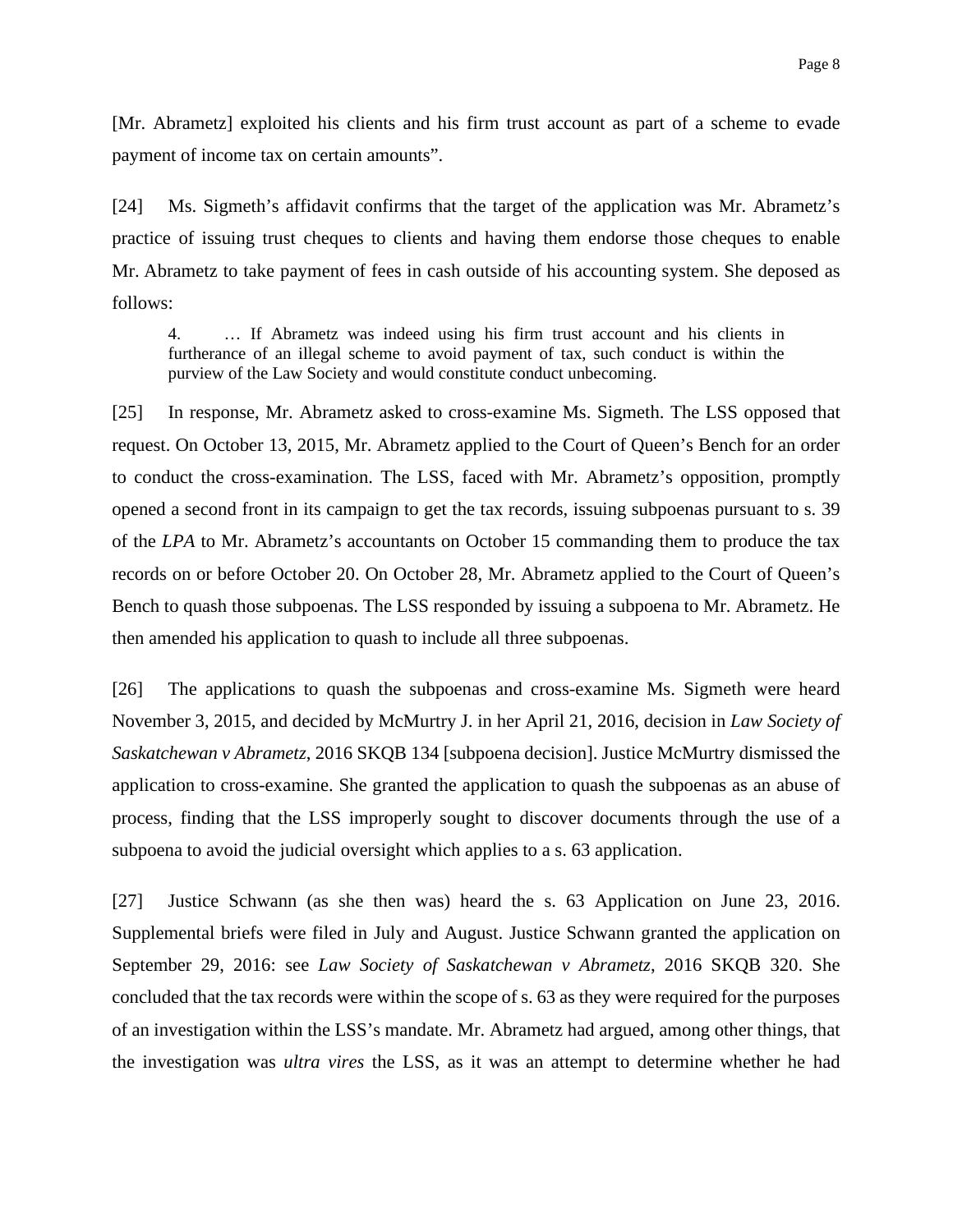committed a criminal offence by contravening the *Income Tax Act*, RSC 1985, c 1 (5th Supp). Justice Schwann commented as follows in relation to that argument:

[69] … the LSS has not lodged a complaint against the Member specifically alleging a breach of the *Income Tax Act*. As no disciplinary charges have been framed in relation to these new issues and the LSS is still in the investigative stages, assessing the "dominant purpose" behind the LSS investigation is premature. As the LSS correctly observes, the investigation could lead to any number of findings ranging from no wrong doing to a finding that further discipline allegations should be laid such as misleading the LSS, involving clients and the Member's trust account in an illegal scheme to conceal nondeclared income, etc. In short, the investigation continues and the fruits of that investigation will unfold in due course.

[28] Mr. Abrametz served a Notice of Appeal of Schwann J.'s s. 63 order on October 8, 2016. Mr. Abrametz's counsel advised they would file the factum on that appeal in February 2017, but did not do so. The progress of the appeal was interrupted when Mr. Abrametz filed a conduct complaint against Mr. Huber on February 28, 2017. As a result, Mr. Huber stepped away from the file and the LSS retained Karen Prisciak, Q.C. to prosecute the charges, but not the appeal.

[29] Mr. Huber was notified on September 20, 2017, that the complaint against him had been dismissed. He then moved to advance the appeal, requesting that Mr. Abrametz file his factum. Mr. Abrametz requested several extensions and finally filed his factum on February 15, 2018. Mr. Huber deposed that he and counsel for Mr. Abrametz thereafter agreed the LSS need not rush to complete its factum due to the other activity on the file, as it was expected the appeal would not be heard before the fall of 2018. The LSS factum has now been filed, but the appeal has not yet been heard, having been adjourned pending the disposition of this appeal.

## **C. Bifurcation of the investigation and disciplinary proceedings**

[30] The continuing attempt to obtain evidence of tax evasion was not the only avenue pursued by the LSS in 2015. As the CIC sought disclosure of the tax records, it also moved to prepare its report recommending that charges be brought against Mr. Abrametz. A March 12, 2015, entry in Mr. Huber's time records refers to an "early draft of CIC report" and the consideration of charge wording. A July 9, 2015, entry referred to the possibility of proceeding with some charges while the tax investigation continued:

EE with CIC regarding the splitting of the matters and advancing that which was ready to prosecution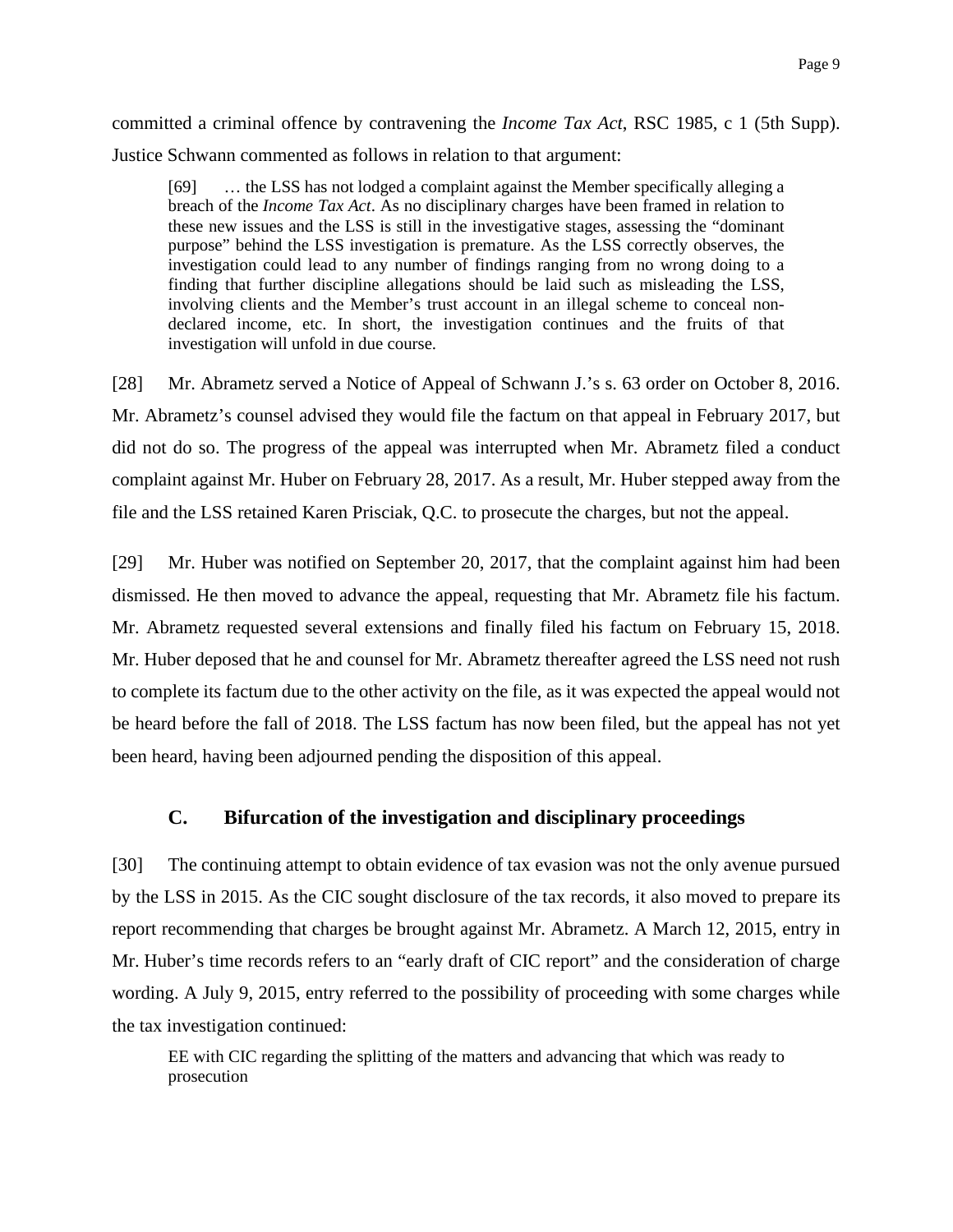[31] The CIC chose that course. The CIC report, which was executed July 27, 2015, stated that it had determined that the trust report, with Mr. Abrametz's "opportunity to respond", provided sufficient information for the CIC to find reasonable and probable grounds to believe Mr. Abrametz was guilty of conduct unbecoming a lawyer, and to recommend the Chair of Discipline appoint a Hearing Committee to determine seven specified charges. It also said this:

The Committee reserves the right to recommend additional charges should further and better disclosure from the Member be forthcoming, and where such disclosure supports additional charges.

[32] The Formal Complaint accusing Mr. Abrametz of conduct unbecoming a lawyer was signed 11 weeks later, on October 13, 2015. It repeated the seven charges specified in the CIC report, alleging that Mr. Abrametz (client names have been deleted):

- 1. did, in relation to the following clients, effect withdrawals of trust funds for the payment of fees, disbursements or other expenses in a manner contrary to Law Society of Saskatchewan Rule 942(3):
	- …
- 2. did knowingly cause trust cheques to be issued to a fictitious person for the purposes of effecting a transfer of trust funds for payment to himself;
- 3. did falsify the signature of a fictitious person as an endorsement on his firm trust cheque for the purposes of effecting a transfer of trust funds for payment to himself;
- 4. did fail to maintain proper books and records in relation to his legal practice contrary to Part 13(H) of the Law Society of Saskatchewan Rules in relation to the following client matters:
	- …

…

- 5. did enter into or continue a debtor/creditor relationship with the following clients (loaning money) when his interests and the interests of those clients were in conflict and failed to ensure that:
	- a. the transaction was a fair and reasonable one;
	- b. that its terms were fully disclosed to the client in writing in a manner that is reasonably understood by the client;
	- c. the client was given a reasonable opportunity to seek independent legal advice about the transaction;
	- d. the client consented in writing to the conflict of interest; and
	- e. there was no appearance of undue influence;

in relation to the following client matters:

6. did breach the fiduciary duty he owed to the following clients by charging excessive fees and interest on loans and/or advances: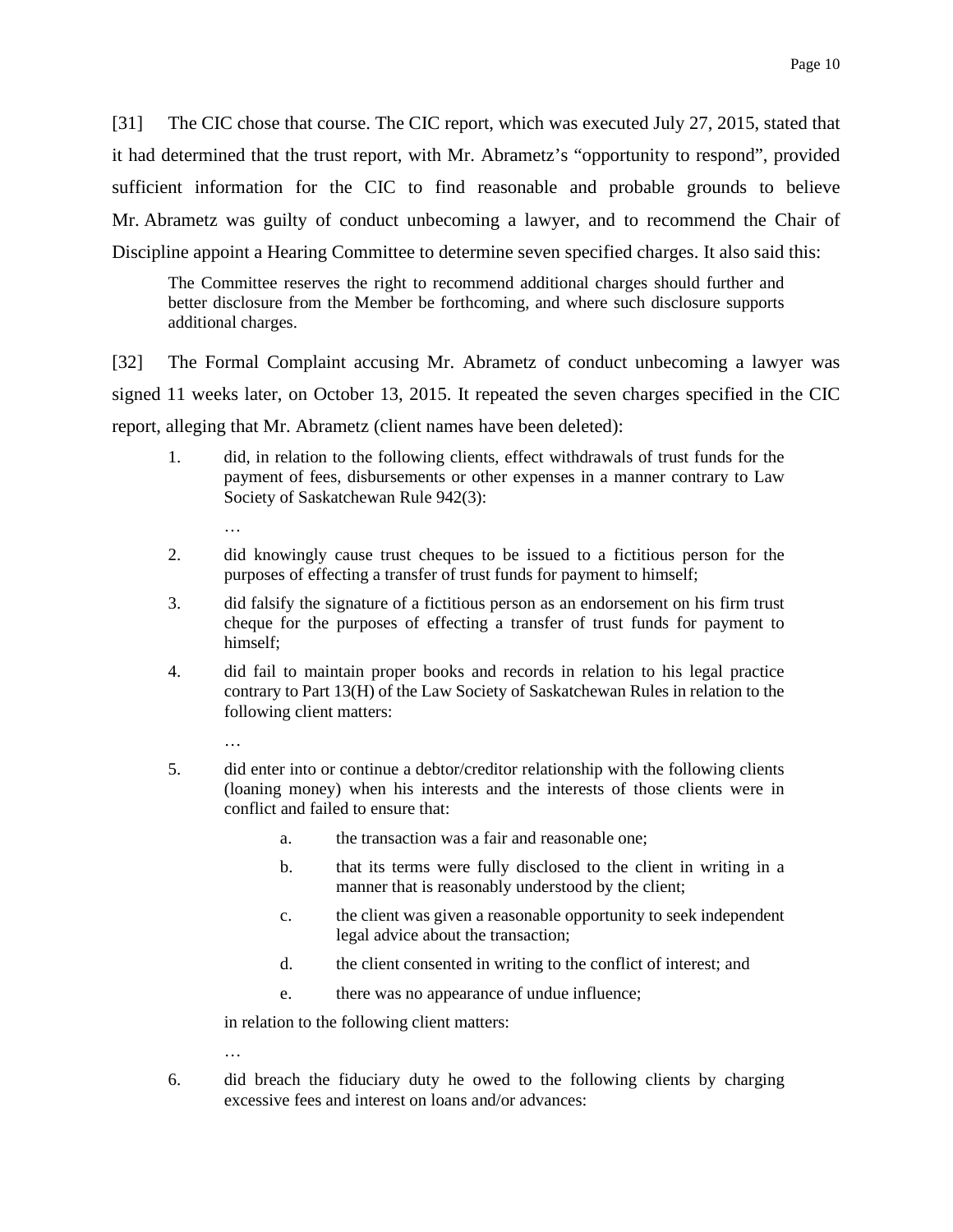7. did, contrary to the Law Society of Saskatchewan Rule 942(4), fail to pay money from his trust account expeditiously after a legal matter was concluded on the following matters:

…

…

[33] All of these charges [referred to as charges 1–7], except the last, related directly or indirectly to the five issues first identified in the Notice of Intention to Interim Suspend which had been served on Mr. Abrametz in February 2013, 32 months before. None of the charges dealt with the tax issue.

## **D. The Adjournment Decision**

[34] As a result of the LSS splitting the investigation and prosecution, in early 2016 Mr. Abrametz's counsel advised Mr. Huber that Mr. Abrametz would make preliminary motions to the Hearing Committee. On March 28, 2016, Mr. Abrametz applied to adjourn or stay the discipline hearing proceedings until CIC's investigation was complete. Mr. Huber opposed the motion because he thought it would result in inordinate delay.

[35] The motion was heard on May 2, 2016, and the resulting decision [Adjournment Decision] was issued August 20, 2016. The Hearing Committee found it did not have the authority to grant what it characterized as an indefinite adjournment (at para 20), as it had an obligation to hear the complaint pursuant to s. 48(2) of the *LPA* (now repealed):

48(2) A hearing committee shall:

(a) hear the formal complaint with respect to which it is appointed; and

(b) decide whether or not the complaint is well founded, notwithstanding that the existence, interpretation or construction of a contract or the determination of any other question of fact may be involved.

[36] The Hearing Committee also rejected the argument that failing to stay the disciplinary hearing proceedings while the tax evasion investigation continued would constitute a breach of fairness and the principles of natural justice. It reasoned that Mr. Abrametz had known the particulars of the seven charges since the Formal Complaint was served. It commented that Mr. Abrametz did not claim there was a lack of notice or disclosure relating to those charges, and noted that his self-report of December 4, 2012, was "a partial basis for the CIC investigation and the Formal Complaint". It summarized its conclusions relating to this issue as follows: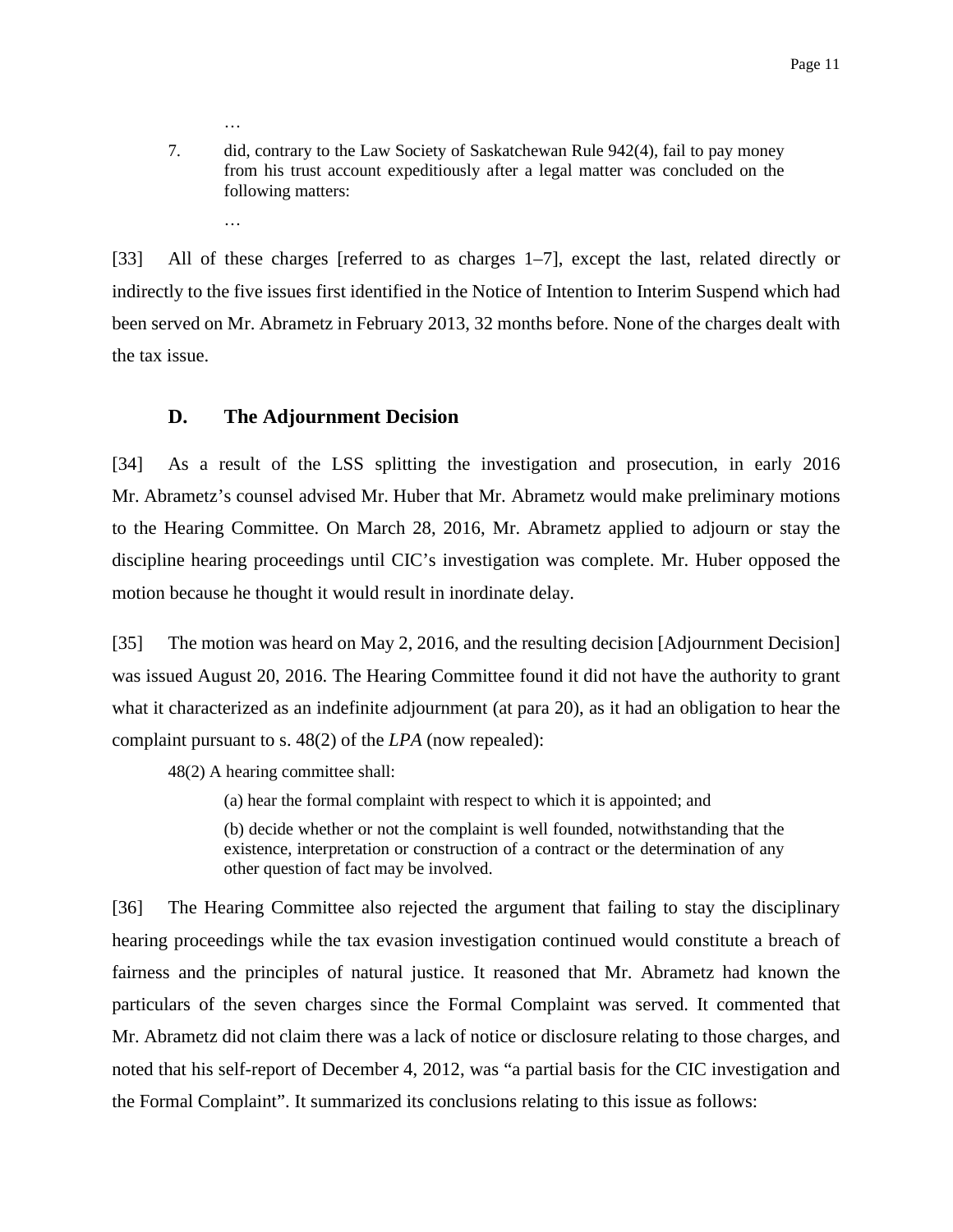27. The Member is … not required to put a case squarely before this Committee to defend conduct for which he has not been charged. Should the existing charges be substituted, amended or added to as permitted by s. 48(5) of the *Act*, the Member will be afforded a reasonable opportunity to mount a full and proper defence to such substituted, amended or additional charges.

[37] Mr. Abrametz also argued that charges 1–4 were factually and legally intertwined with the continuing investigation and, for that reason, he would face bifurcated proceedings if CIC ultimately recommended further charges. He submitted that the proceedings relating to the October 13, 2015, complaint should be stayed or adjourned for that reason as well. The Hearing Committee acknowledged that future charges relating to income tax reporting may relate to the same transactions and clients as charges 1–4. However, it found that bifurcation could not arise, as CIC might choose not to investigate or lay further charges. It also concluded the conduct enumerated in the Formal Complaint was not inextricably linked to the continued investigation of the tax issues. It did not explain how it reached that conclusion despite CIC's admissions relating to the relationship between the investigation and current charges.

[38] Mr. Abrametz further submitted that he would be denied the benefit of the totality principle in sentencing if he was convicted of further charges which had not yet been laid. The Hearing Committee acknowledged, citing *Lambert v College of Physicians and Surgeons of Saskatchewan* (1991), 89 Sask R 203 (QB), and *Matheson v College of Physicians and Surgeons of Prince Edward Island*, 2010 PECA 5, 295 Nfld & PEIR 56, that it is common to increase penalties for subsequent offences. However, it found this argument was premature, concluding that it would only be appropriate for Mr. Abrametz to raise this after he had been found guilty on both the current and new charges. It rejected Mr. Abrametz's argument that he would be prejudiced in respect of costs on the same basis.

[39] Finally, the Hearing Committee emphasized that the public and the profession have an interest in the timely resolution of complaints and charges of conduct unbecoming. It concluded there was no evidence there would be additional disclosure, that the CIC investigation would be completed, or that the CIC would recommend additional charges. It finally commented as follows:

44. It is insincere for the Member to suggest that the hearing of charges against him should be delayed until the CIC investigation has concluded when the conclusion of the investigation is entirely dependent upon the Member's refusal to disclose certain accounting records in his possession.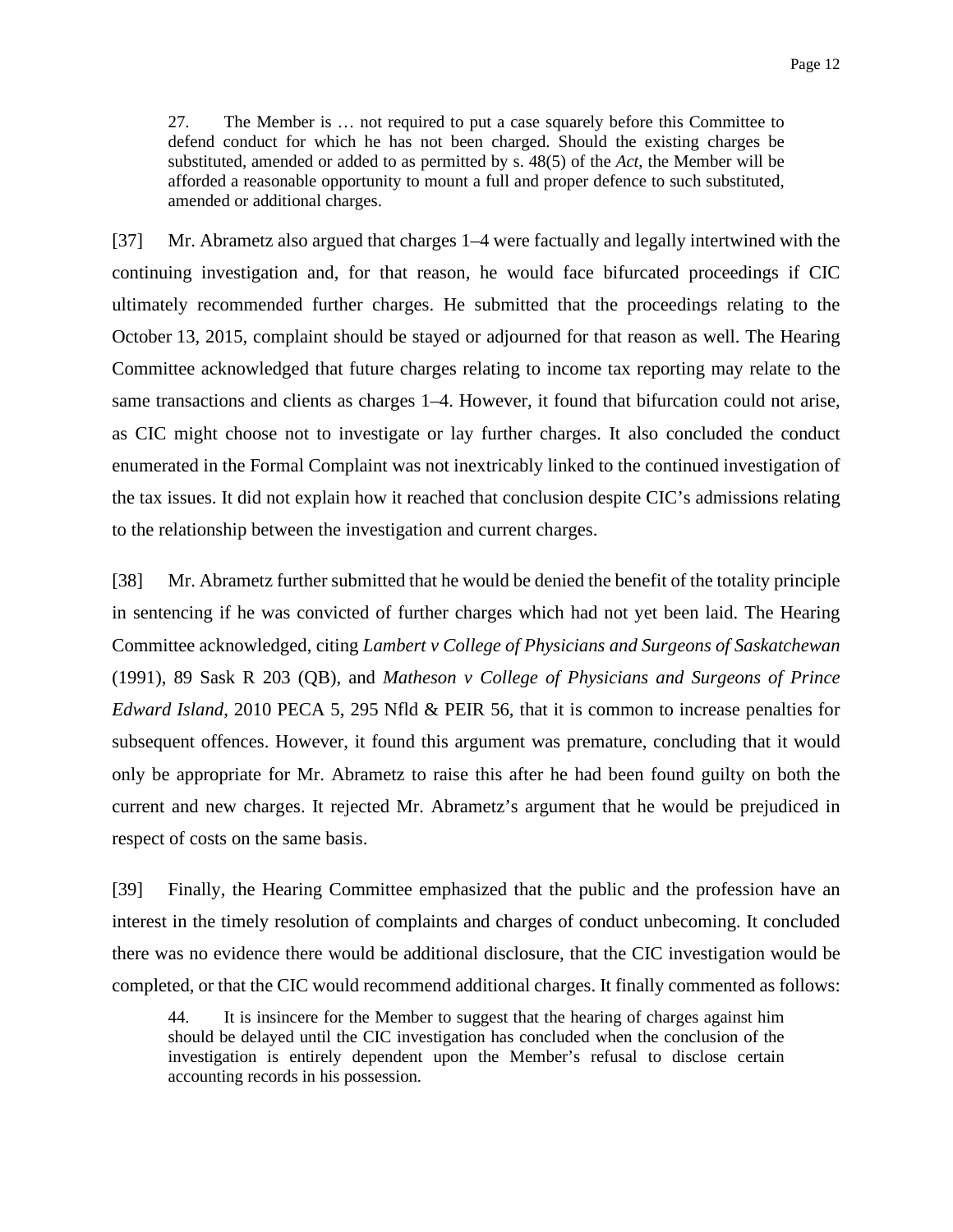#### **E. The disciplinary hearing and Conduct Decision**

[40] After receiving the Adjournment Decision in August 2016, Mr. Abrametz requested further disclosure from the LSS. Some additional disclosure was provided in October. The remainder was offered on December 5, 2016, through an invitation for counsel for Mr. Abrametz to attend at the LSS offices. Mr. Abrametz's counsel advised that Mr. Abrametz would attend when he returned to Canada in April.

[41] There was a case management call between the Hearing Committee and counsel on November 21, 2016. Mr. Huber advised that Mr. Allen, who would be the only witness called by the LSS, would be absent from January to April 2017. Mr. Allen deposed that he took a three-month holiday in 2017. The parties finally agreed in February that the disciplinary hearing would be held May 17–19, 2017. Ms. Prisciak prepared for and conducted the hearing. Her accounts disclose entries totaling approximately 172 hours from her initial contact with the LSS on March 9, 2017, to the conclusion of the hearing and post-hearing correspondence.

[42] The hearing commenced as scheduled on May 17–19, 2017, and was continued on August 9–10 and September 29. Mr. Allen, Mr. Abrametz and Mr. Abrametz's spouse, Brenda Abrametz, who was the part-time manager of his office, were the only witnesses.

[43] The Conduct Decision was rendered January 10, 2018. The Hearing Committee found that Mr. Abrametz had, on the eight occasions between 2008 and 2010 identified in his self-report, effected withdrawals of trust funds to pay fees, disbursements or other expenses, other than by cheques payable to the member's general account as required by Rule 942(3). In seven of those cases, Mr. Abrametz issued cheques to clients that were then endorsed by the clients and cashed by Mr. Abrametz. In one case, he had issued three cheques to a fictitious person, endorsed that fictitious name on the cheques, and cashed them. Mr. Abrametz acknowledged that, in each of these eight instances, he did not deposit the funds into his law office account until late November 2012, long after the transactions had occurred.

[44] These transactions were the basis for the Hearing Committee's conclusion that Mr. Abrametz was guilty of charge 1, being the breach of Rule 942(3). They were also the basis for their conclusion he was guilty of charge 2, the issuance of trust cheques to a fictitious person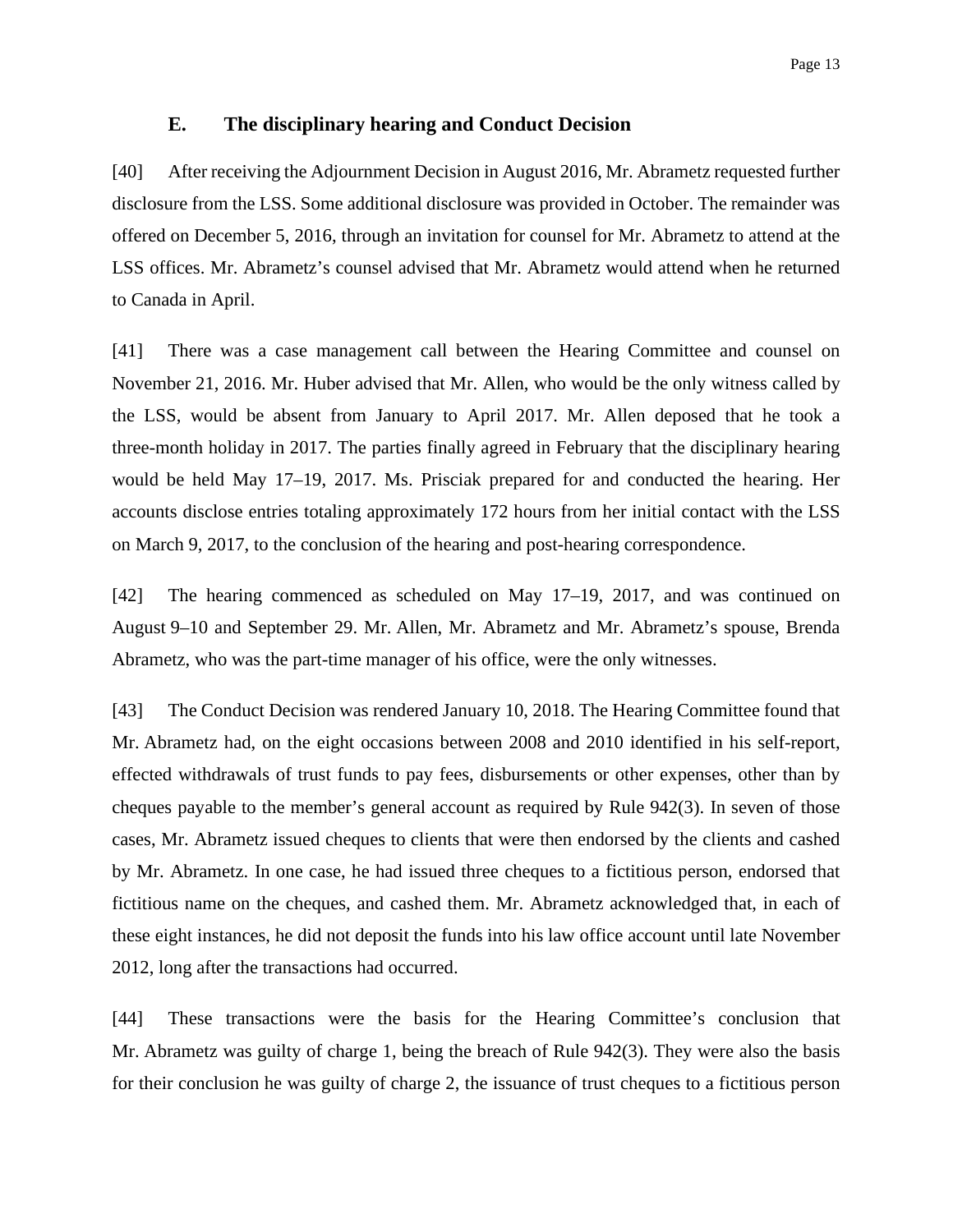– being his own pseudonym – for the purpose of effecting a transfer of trust funds to pay himself. The Hearing Committee concluded charge 3 was not made out, as it is not possible to falsify the signature of a person that does not exist. It found that charge 3 was a duplication of the conduct complained of in charge 2.

[45] The Hearing Committee also found the records relating to those eight transactions made out charge 4. It found there were multiple, conflicting and misleading statements of adjustments, correcting invoices and accounts generated only days before Mr. Allen's December 5, 2012, on-site visit, and ledgers and cheques that did not reflect the fact that payments had been for the benefit of Mr. Abrametz. Mr. Abrametz argued that charge 1 and charge 4 were duplicative, as charge 4 related to the generation of records calculated to avoid detection for the very payments that were the subject of charge 1. The Hearing Committee disagreed.

[46] As to charge 5, the Hearing Committee found that Mr. Abrametz had advanced money to clients and charged them a 30% flat fee of the amount advanced in addition to his usual 30% contingency fee. Mr. Abrametz did not deny those transactions had occurred but characterized them as advances rather than loans. There were many such advances – 128 in 2010 for a total of \$55,145.36, a total of \$45,306.00 in 2011, and more in earlier years. Mr. Abrametz also argued these advances did not constitute a business transaction with a client within the meaning of Chapter VI of the relevant version of the *Code*, which formed part of the Rules.

[47] Chapter VI of the *Code* related to conflicts of interest between the lawyer and client. The relevant provision of the *Code* is Chapter VI(d), which provided as follows:

The lawyer should not enter into a business transaction with the client or knowingly give to or acquire from the client an ownership, security or other pecuniary interest unless:

- (i) the transaction is a fair and reasonable one and its terms are fully disclosed to the client in writing in a manner that is reasonably understood by the client;
- (ii) the client is given a reasonable opportunity to seek independent legal advice about the transaction;
- (iii) the client consents in writing to the transaction; and
- (iv) there is no appearance of undue influence.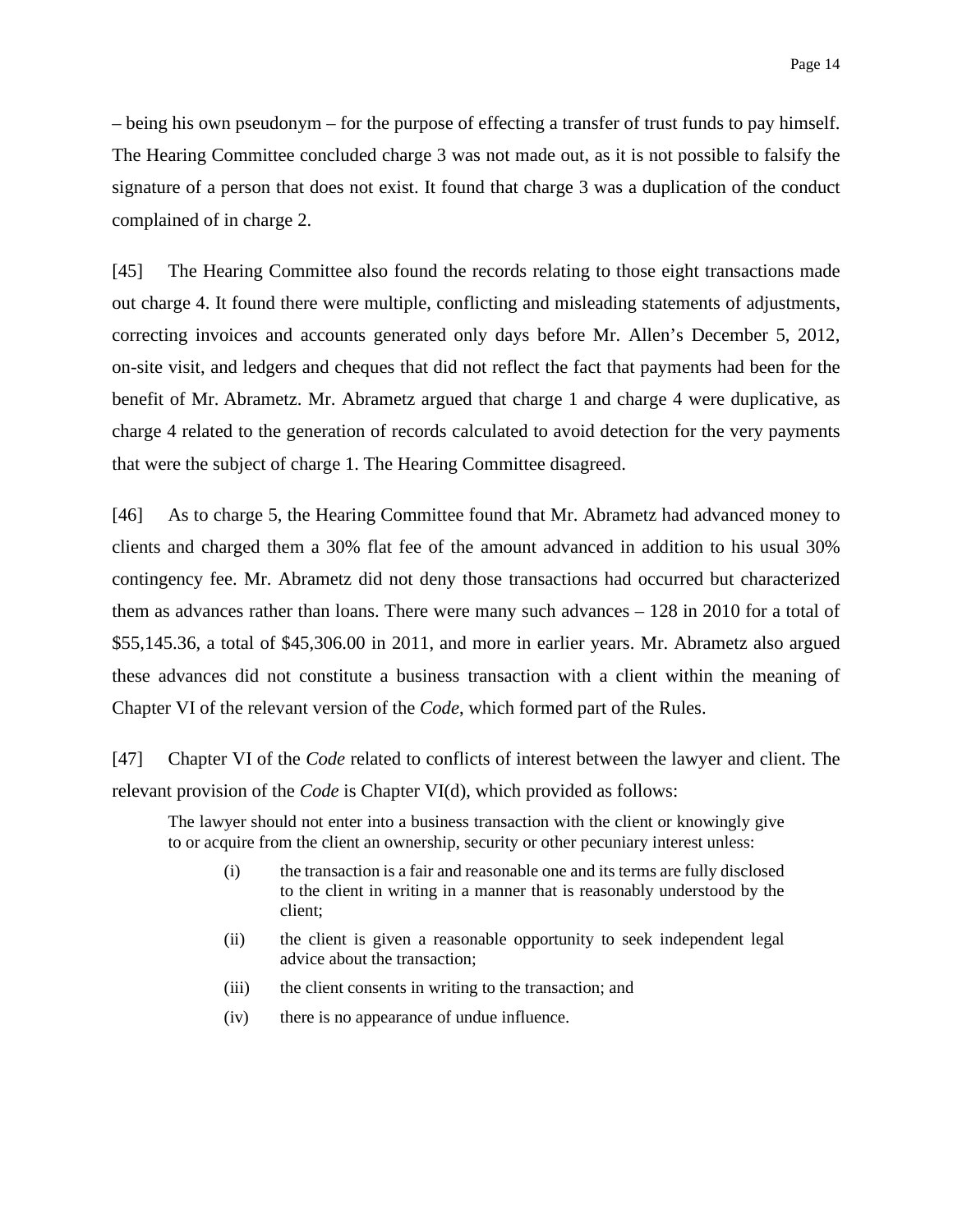[48] The Commentary to this provision of the *Code* said this about debtor-creditor relationships: Debtor-Creditor Relationship to be Avoided

4. The lawyer should avoid entering into a debtor-creditor relationship with the client. The lawyer should not borrow money from a client who is not in the business of lending money. It is undesirable that the lawyer lend money to the client except by way of advancing necessary expenses in a legal matter that the lawyer is handling for the client.

[49] The Hearing Committee found that the advances constituted loans which resulted in a debtor-creditor relationship and that "[i]t is the debtor/creditor relationship … that the *Code* is intended to curtail" (at para 218). It concluded that meant the charge was made out, reasoning as follows:

221. This Hearing Committee finds that, while not all business transactions are necessarily debtor/credit relationships, all debtor/creditor relationships are business transactions prohibited by the Code. Such relationships create and convey a pecuniary interest that inherently places the interests of the clients in conflict with those of the Member.

#### (Emphasis added)

[50] The Hearing Committee then dealt with the four requirements imposed by Chapter VI(d). It found that the 30% fee charged on every loan made was neither fair nor reasonable. It concluded there were instances in which the terms of the loans were not disclosed to the client in writing, nor consented to in writing by the client as required by the *Code*. It held there was an appearance of undue influence, noting that Mr. Abrametz was the last resort for many clients to obtain money while awaiting the receipt of insurance benefits to replace lost earnings, and that some of his clients were vulnerable, had no bank account, were homeless or faced literacy challenges.

#### **F. The Stay Decision**

[51] The Chair of the Hearing Committee attempted to schedule the penalty hearing for February 2018 but was unable to do so as a result of the conflicting schedules of Mr. Abrametz, his counsel and LSS counsel. On March 22, 2018, the penalty hearing was set for June 5–6. On April 4, 2018, the penalty hearing was re-scheduled for August 3 to accommodate Mr. Abrametz's schedule.

[52] On July 5, 2018, Mr. Abrametz's counsel advised that Mr. Abrametz would apply to dismiss the prosecution for delay. That application, which would result in an adjournment of the penalty hearing to September 18, 2018, was served July 13, 2018 [Stay Application]. It sought a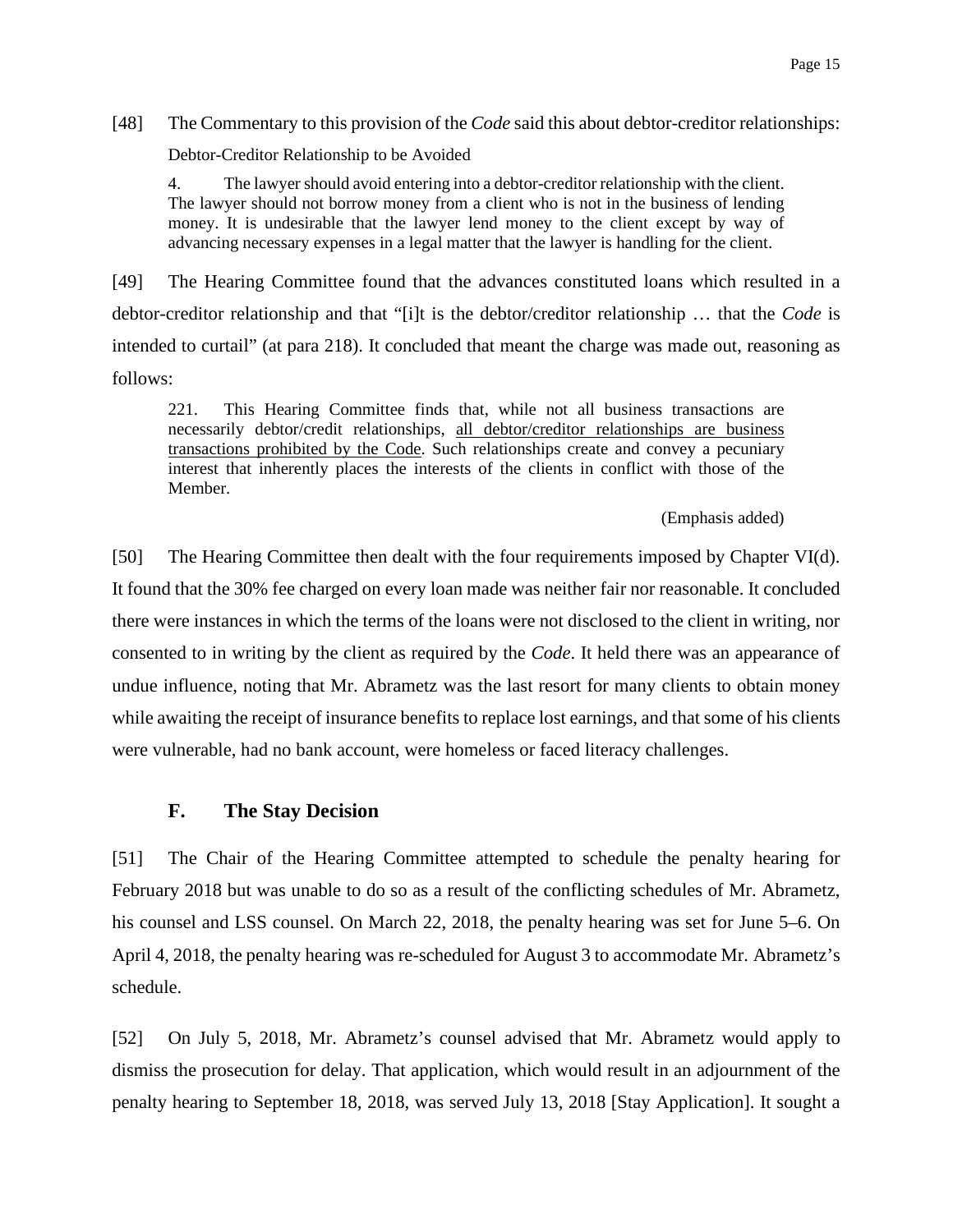permanent stay of the proceedings originating with the February 5, 2013, Notice of Intention to Interim Suspend, the trust report, and the Formal Complaint, based on three grounds:

- 1. delay arising out of the operation of s. 11(b) of the *Canadian Charter of Rights and Freedoms* [*Charter*];
- 2. loss of jurisdiction by operation of s. 53(1) of the *LPA*; and
- 3. delay constituting a breach of natural justice and procedural fairness resulting in an abuse of process.

[53] In his affidavit in support of the Stay Application, Mr. Abrametz deposed that he had been the subject of adverse publicity as a result of these proceedings, including prior to the January 10, 2018, Conduct Decision. His affidavit appended three media reports: a September 29, 2017, article posted on the website of the Missinipi Broadcasting Corporation which described the charges against and potential penalties facing Mr. Abrametz; a lengthy article published January 24, 2018, in the Prince Albert Daily Herald relating to the investigation and disciplinary proceedings; and a January 25, 2018, article published in paNOW.

[54] Mr. Abrametz also averred that the stress caused by the lapse of time had affected his health, resulting in monitoring for high blood pressure. He deposed that the delay had affected him "personally as a practitioner" and had affected his family by causing stress in his home and for his staff, who were concerned as to the viability of his practice for a period of five years.

[55] The Stay Application was heard on September 18, 2018, and the Stay Decision issued November 9, 2018. The Hearing Committee found it had not lost jurisdiction by failing to render its decision as soon as possible, as required by s. 53(1) of the *LPA* (now repealed). It also found that neither s. 7 nor s. 11(b) of the *Charter* applied. Mr. Abrametz has not appealed either of those conclusions and I need not deal with them further.

[56] On this appeal, Mr. Abrametz's position as to the Stay Decision is that the Hearing Committee erred in finding that delay did not result in a breach of fairness or natural justice so as to result in an abuse of process. The Stay Decision dealt with this issue, correctly identifying *Blencoe* as "[t]he leading case in this area of administrative law" (at para 48). It commented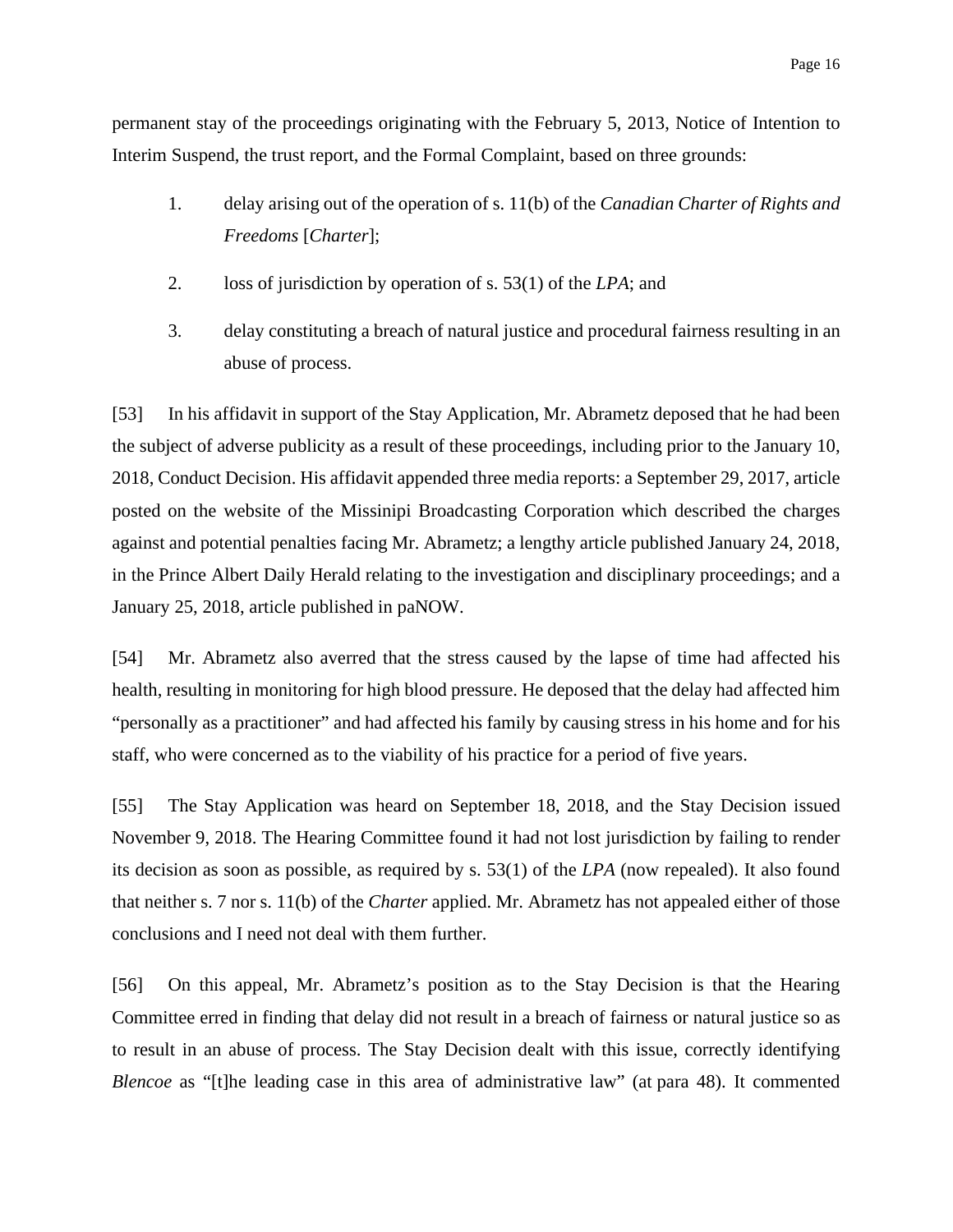(at para 50) that an applicant is not entitled to a stay of proceedings for the mere passage of time and said there are three distinct forms of prejudice that might amount to an abuse of process: prejudice to the fairness of the hearing; personal prejudice, such as psychological harm or damage to a person's reputation, such that the process for the regulation of lawyers would be brought into disrepute; and inordinate or unacceptable delay so significant that to continue the proceedings would cause damage to the public's interest and sense of fairness that would outweigh the potential damage to the public interest should the proceedings be halted.

[57] The Hearing Committee found that none of these forms of prejudice had been made out. It noted media attention was limited and late in the process. It concluded that the practice conditions were not overly restrictive, were consistent with the LSS mandate of protecting the public given Mr. Abrametz's conduct, and that there was no evidence of an unreasonable impact on Mr. Abrametz's practice. As to unacceptable or inordinate delay, the Hearing Committee cited the following statement by Bastarache J. in *Blencoe*:

122 The determination of whether a delay has become inordinate depends on the nature of the case and its complexity, the facts and issues, the purpose and nature of the proceedings, whether the respondent contributed to the delay or waived the delay, and other circumstances of the case. …

[58] The Hearing Committee characterized the allegations, number of files, and lengths to which Mr. Abrametz had gone to conceal his conduct as extensive and complex. It concluded he initially cooperated with the investigation but stopped doing so in May 2015. It found (at para 66) a significant part of the delay from the initiation of the investigation to the conclusion of the discipline hearing was attributable to Mr. Abrametz. The Hearing Committee did not clearly or completely identify the extent to which the delay was attributable to either the CIC or Mr. Abrametz. However, they (at para 67) did accept the CIC submission that 14 ½ months of what it had concluded was the delay at issue – a 66-month period from the commencement of the investigation to the issuance of the Conduct Decision – was attributable to the unavailability of Mr. Abrametz or his counsel for "certain steps". In addition, the Hearing Committee attributed the five-month period from Mr. Abrametz's March 28, 2016, application for a stay pending the completion of the tax investigation and the August 22, 2016, Adjournment Decision which dismissed that application to him. It is not clear whether they treated the overlapping three-month period from the June 23, 2016, hearing to the September 29, 2016, decision in the LSS s. 63 records application as neutral, or attributable to Mr. Abrametz.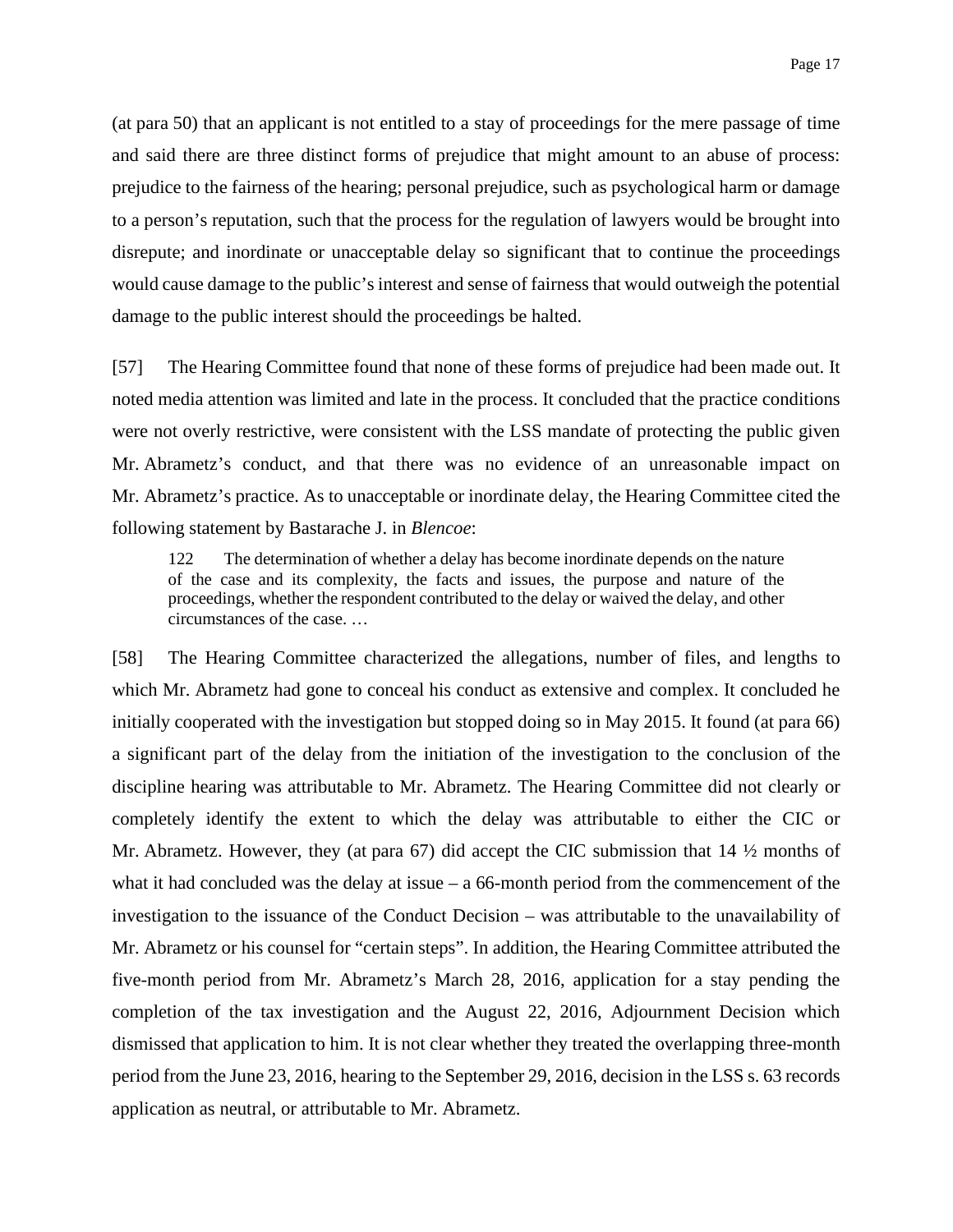[59] The Hearing Committee referred, by way of comparison, to the decision of this Court in *Merchant v Law Society of Saskatchewan*, 2014 SKCA 56, [2014] 6 WWR 643 [*Merchant 2014*], where Mr. Merchant took issue with an 81-month delay between the receipt of a complaint and the hearing of charges arising from that complaint. In that case, the Hearing Committee had concluded that there was no proven substantial prejudice to Mr. Merchant's defence and that the cause of the delay was not attributable solely or in the main to the LSS. The Court found, based on the facts before it, that was a reasonable conclusion by the Hearing Committee and that it was reasonable not to stay the proceedings. As I will explain, the Hearing Committee overlooked important factual differences between the circumstances of this case and those in *Merchant 2014*.

[60] In the result, the Hearing Committee in this case concluded as follows:

71. The approximately 66 months that elapsed between commencement of the investigation and the decision having been rendered was neither inordinate nor was it unacceptable given the complexity of the case, the size of the investigation and the delay that can be attributable directly to the Member's conduct. The importance of the LSS's primary mandate of public protection overshadows the specific delay, state caused or otherwise, in this matter. Any prejudice that the Member may have experienced as a result of the delay is not so significant that continuation of the process would taint these proceedings or be so unfair to the member that the public's sense of fairness would be harmed.

### **G. The Penalty Decision**

[61] The Hearing Committee heard both the Stay Application and sentencing submissions on September 18, 2018. The Penalty Decision was issued January 18, 2019. The Hearing Committee stated that it had adopted the following principles to guide it in the imposition of an appropriate order (at para 5):

- i) Sentencing ranges for similar offences;
- ii) The member's disciplinary history;
- iii) Admissions of guilt;
- iv) Applicable mitigating factors;
- v) The length of any interim suspension or practice supervision prior to the penalty being imposed and the impact of the interim suspension or supervision on the member's practice;
- vi) The member's conduct during the suspension or period of supervision prior to penalty being imposed; and
- vii) The impact the member's behaviour has had on the reputation of the legal profession and the need for protection of the public.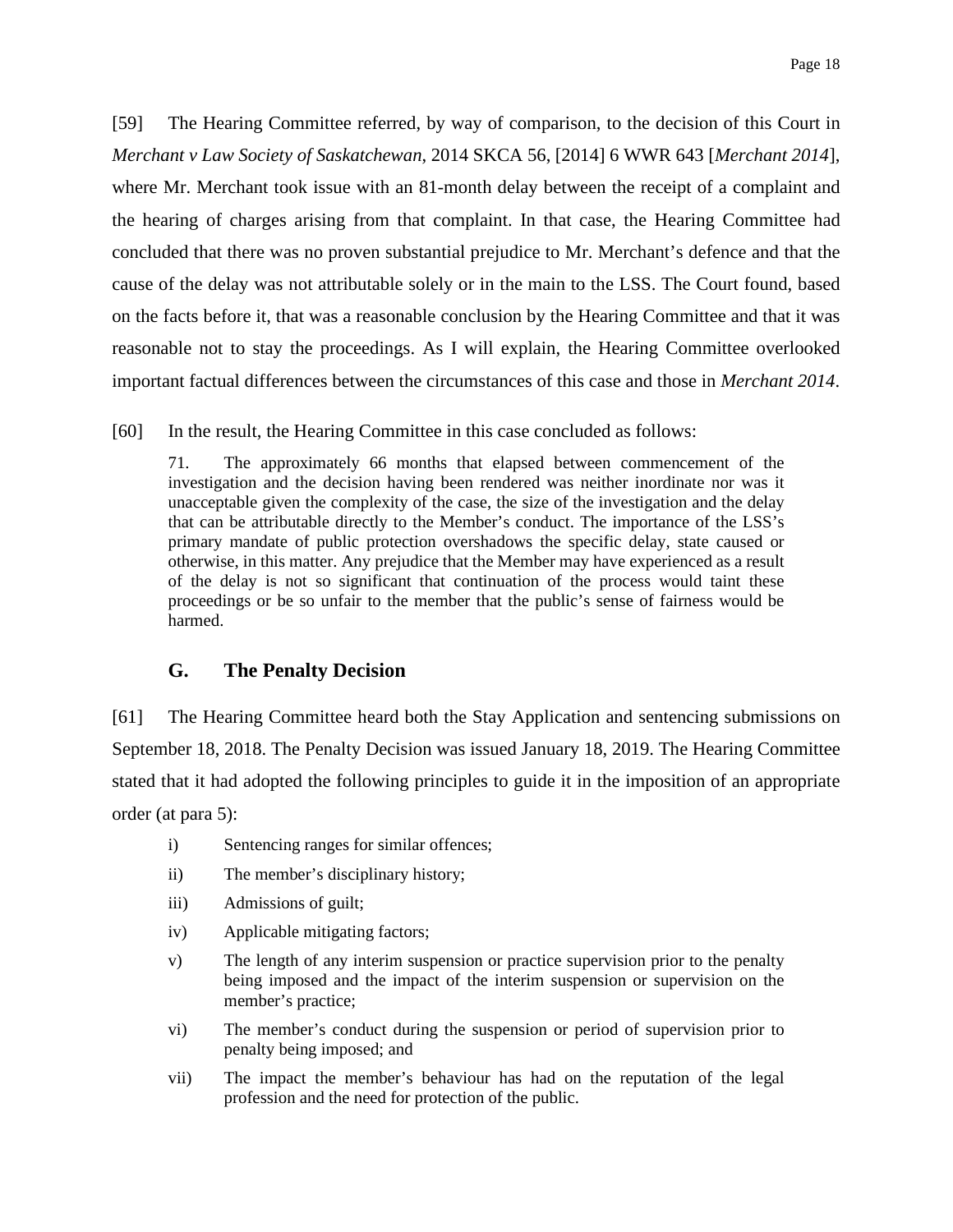[62] The Hearing Committee noted that Mr. Abrametz and CIC counsel had very different views of the appropriate penalty. Mr. Abrametz suggested a two-month suspension, while the CIC sought disbarment. The Hearing Committee reviewed 15 penalty decisions to illustrate sentencing ranges, which included suspensions, resignations – which the Hearing Committee considered equivalent to disbarment – and disbarments. It acknowledged Mr. Abrametz's lack of a disciplinary history but rejected the argument that the self-report was mitigating, noting that he did not plead guilty and presented evidence which was intended to discount or avoid culpability for what he did. The Hearing Committee concluded that Mr. Abrametz had shown a lack of understanding of, and remorse for, his conduct.

[63] As to mitigating factors, the Hearing Committee noted that Mr. Abrametz was 69 years old and had practiced without an instance of discipline for nearly 40 years when the investigation commenced. It rejected his argument that delay in the audit investigation and disciplinary proceedings was mitigating, concluding "the Committee does not agree that the investigation and discipline process has been unreasonably lengthy", as "the stages of the proceedings were complex, protracted and pointedly adversarial throughout" (at para 26).

[64] The Hearing Committee acknowledged that Mr. Abrametz had been under practice supervision since March 14, 2013, but found the supervision was not overly restrictive. It noted he consented to those provisions and found he had "tendered no compelling evidence that his practice [had] been negatively impacted" (at para 28) or that the length of time he was under supervision warranted a reduction in his penalty.

[65] The Hearing Committee stated there was no evidence of issues or complaints about Mr. Abrametz's conduct during the period of his supervision. It found letters of support from his practice supervisors to be of assistance. A letter from his supervisor commented as follows:

There have been absolutely no issues which raised any concerns with us after Mr. Abrametz was able to familiarize himself with our views and requirements. He has conducted himself in a fully appropriate fashion.

[66] The Hearing Committee found that the 21 additional letters of support from community members, colleagues, clients and friends of Mr. Abrametz to be of limited assistance. As to the impact of Mr. Abrametz's behaviour on the legal profession, the Hearing Committee commented that it could "only speculate on the actual impact" (at para 31). It found that it was aggravating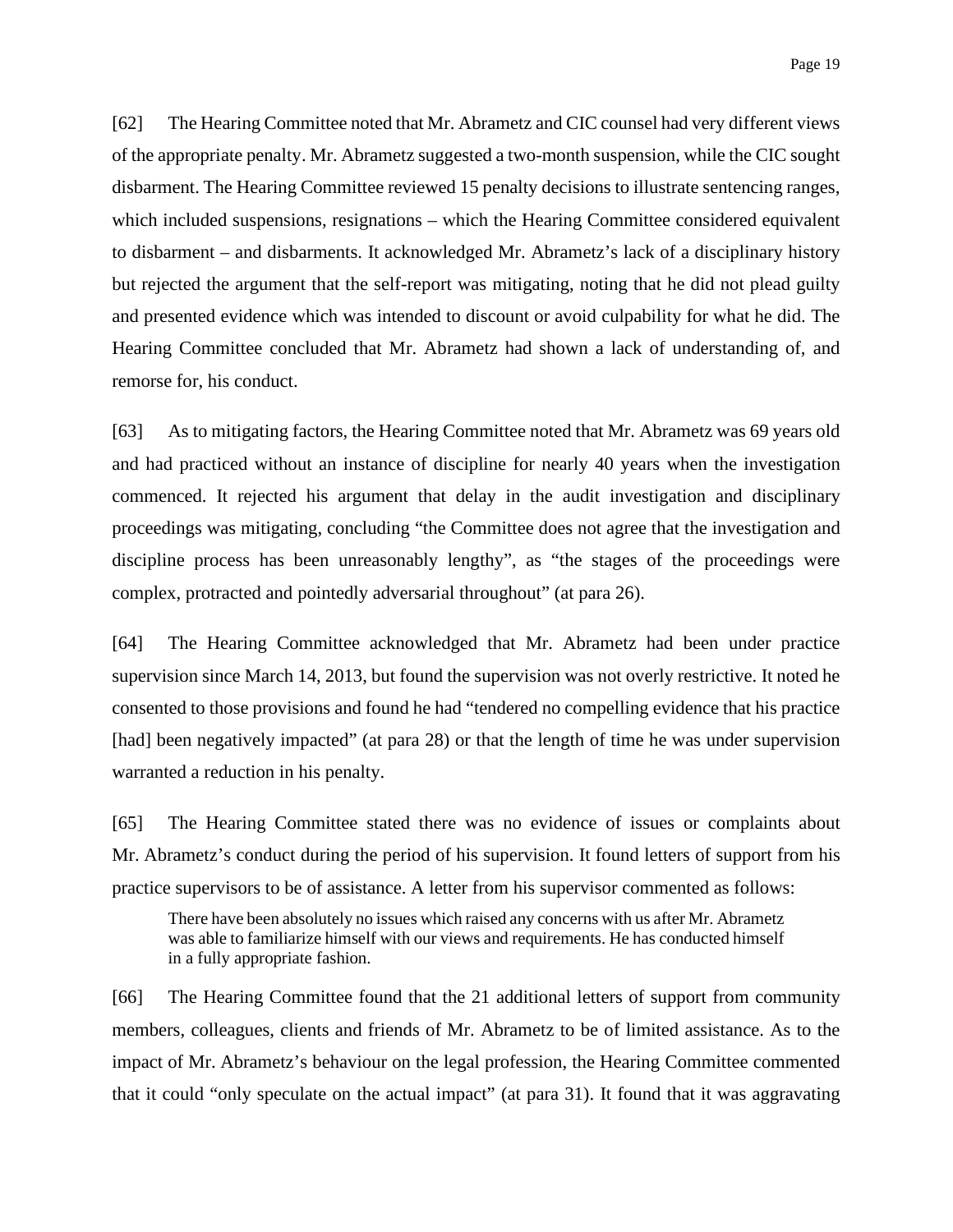that Mr. Abrametz had involved "members of the public to assist him in carrying out his deceitful acts" (at para 33). It characterized his behaviour as having struck "a blow against the fundamental principles of the legal profession's code, namely; honesty, trustworthiness and protection of the public" (at para 33). The Hearing Committee noted that Mr. Abrametz is a very recognizable member of the Prince Albert legal community and that his conduct had drawn media attention. It concluded – in part in reliance on his many letters of support – that Mr. Abrametz was closely and prominently associated with the public's perception of the legal profession in the Prince Albert region.

[67] Finally, the Hearing Committee found that the circumstances in *Law Society of Saskatchewan v Oledzki*, 2009 SKLSS 4 [*Oledzki*], affirmed 2010 SKCA 120, 362 Sask R 86; *Law Society of Upper Canada v Dyer*, 2004 CanLII 50938 (Ont LST); *Law Society of Saskatchewan v Tilling*, 2015 SKLSS 1; *Law Society of Saskatchewan v Duncan-Bonneau*, 2015 SKLSS 6 [*Duncan-Bonneau*]; and *Law Society of Upper Canada v Aguirre*, 2009 ONSHP 23 [*Aguirre*], were most closely analogous to those in Mr. Abrametz's case. Each of those cases resulted in either disbarment or a resignation in the face of discipline which the Hearing Committee found to be equivalent to disbarment. It found, taking account of public protection, maintaining public confidence, general deterrence and specific deterrence that a suspension would be inadequate. In the result, it disbarred Mr. Abrametz and prohibited him from applying for re-admission prior to January 1, 2021.

[68] The CIC also sought recovery of \$102,629.18 in costs. In this context, the Hearing Committee referred to Mr. Abrametz's complaint against Mr. Huber as having resulted in further costs to retain outside counsel. It also referred to that complaint as "consistent with the obstructive behaviour of the Member throughout the investigation" (at para 46). After concluding it should not further punish Mr. Abrametz through the imposition of "the overwhelming and unusual costs in this case" (at para 47), it awarded costs of \$58,645.24 as partial indemnity which took account of the fact there was divided success.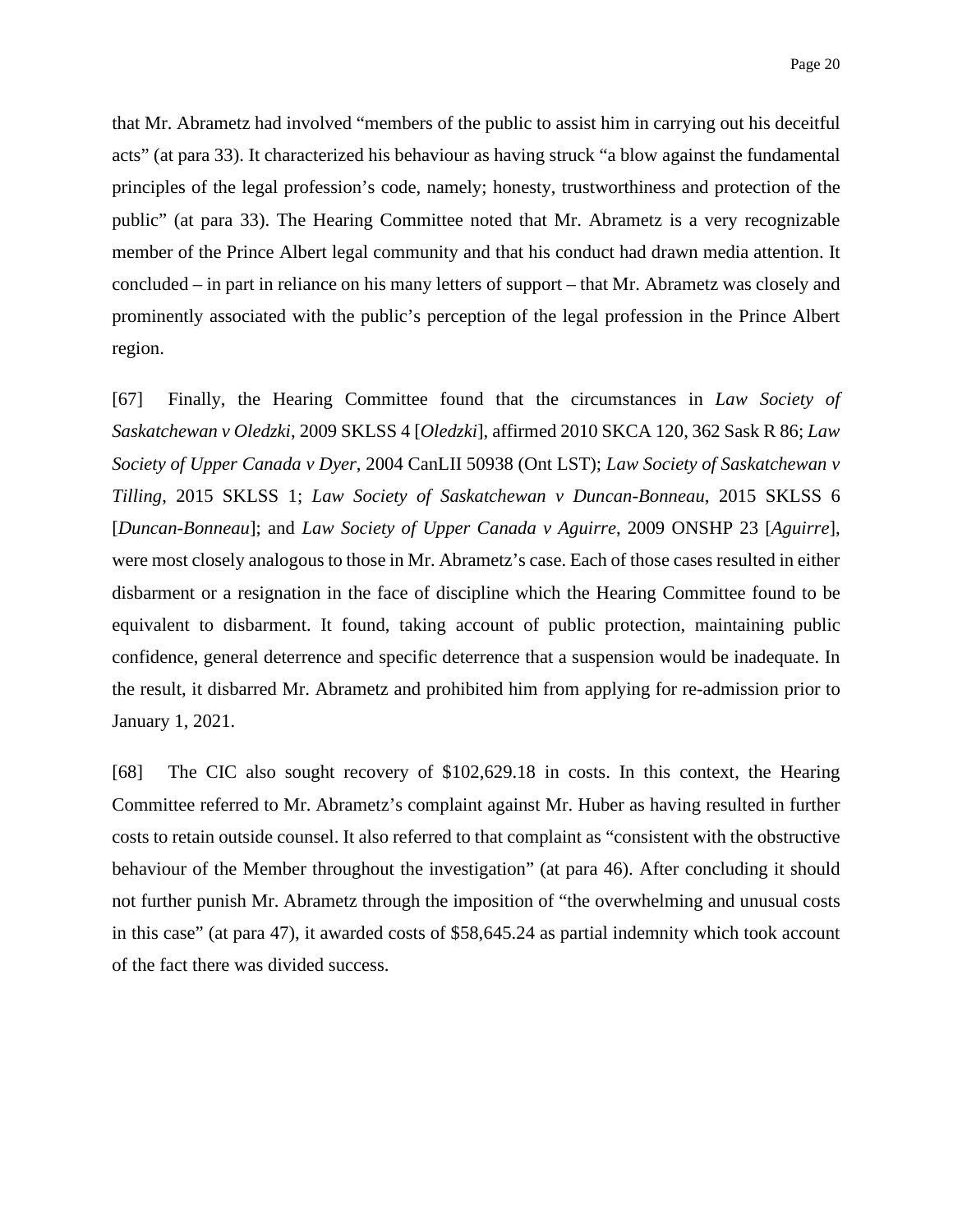#### **III. GROUNDS OF APPEAL**

[69] As is noted above, Mr. Abrametz identified five grounds of appeal, relating to four decisions made by the Hearing Committee:

- 1. The Hearing Committee's August 20, 2016, decision dismissing Mr. Abrametz's application pursuant to s. 48 of the *LPA* for an adjournment of the proceedings pending completion of the investigation by the CIC breached his right to a fair hearing.
- 2. The Hearing Committee's decision to convict Mr. Abrametz for failing to maintain proper books and records for eight client matters was unreasonable.
- 3. The Hearing Committee's decision to convict Mr. Abrametz of entering into debtor-creditor relationships with 11 clients when there was a conflict of interest and of failing to meet his obligations pursuant to the *Code* relating to those transactions was unreasonable.
- 4. The Hearing Committee erred in its November 9, 2018, Stay Decision by dismissing Mr. Abrametz's application to stay the proceedings as a result of undue delay constituting an abuse of process or a breach of natural justice.
- 5. The Hearing Committee erred in principle in sentencing Mr. Abrametz and imposed an unreasonable sentence.

[70] I have concluded that the appeal should be allowed based on the fourth of these grounds. I will also deal with the second and third grounds, which challenge Mr. Abrametz's convictions for two of the seven offences with which he was charged, as they are relevant to the fourth ground. I do not find it necessary to deal separately with the Adjournment Decision, or the Penalty Decision.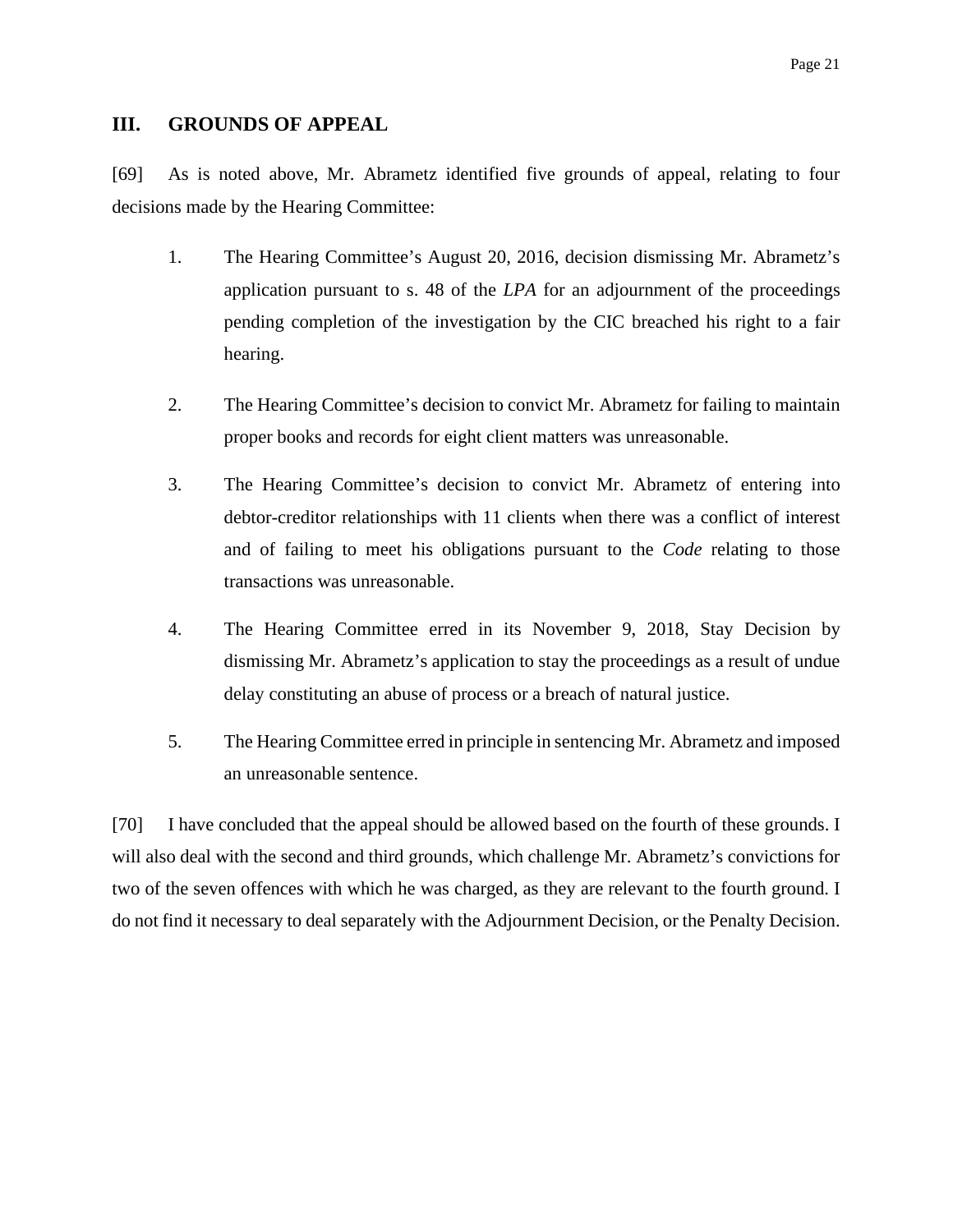### **IV. STANDARD OF REVIEW**

#### **A. Questions of law, fact, and mixed fact and law**

[71] This is an appeal pursuant to s. 56(1) of the *LPA*:

56(1) If a formal complaint against a member is determined by the hearing committee to be well founded:

(a) the member may appeal the decision of the hearing committee or a penalty assessed or requirement imposed by the hearing committee resulting from the decision to the Court of Appeal within 30 days after the day of the decision or the assessment of a penalty or imposition of a requirement, whichever is later, by:

- (i) filing a notice of appeal with the registrar of the Court of Appeal; and
- (ii) serving a copy of the notice of appeal on the executive director[.]

[72] The standard of review that has been applied by this Court to appeals pursuant to this section is reasonableness, unless the question fell into one of the few categories to which the correctness standard still applied, such as issues of procedural fairness and questions of law of central importance to the legal system as a whole: *Kapoor v The Law Society of Saskatchewan*, 2019 SKCA 85 at para 18, 438 DLR (4th) 672; *Peet v Law Society of Saskatchewan*, 2019 SKCA 49 at para 16, [2019] 12 WWR 590; *Merchant 2014* at paras 38–41. See also *Groia v Law Society of Upper Canada*, 2018 SCC 27 at para 43, [2018] 1 SCR 772.

[73] However, that standard no longer applies. In its landmark decision in *Vavilov* and its companion cases (see *Bell Canada v Canada (Attorney General)*, 2019 SCC 66, 441 DLR (4th) 155 [*Bell Canada*], and *Canada Post Corporation v Canadian Union of Postal Workers*, 2019 SCC 67, 441 DLR (4th) 269), the Supreme Court of Canada reset the administrative law table, undertaking "a recalibration of the governing approach to the choice of standard of review analysis and a clarification of the proper application of the reasonableness standard" (at para 143). One important result of that recalibration was the majority's conclusion that "where the legislature has provided for an appeal from an administrative decision to a court, a court hearing such an appeal is to apply appellate standards of review to the decision" (at para 37).

[74] The appellate standards are those specified in *Housen v Nikolaisen*, 2002 SCC 33 at para 37, [2002] 2 SCR 235. Questions of statutory interpretation and other questions of law – including as to the scope of the decision-maker's authority – are reviewed on the correctness standard.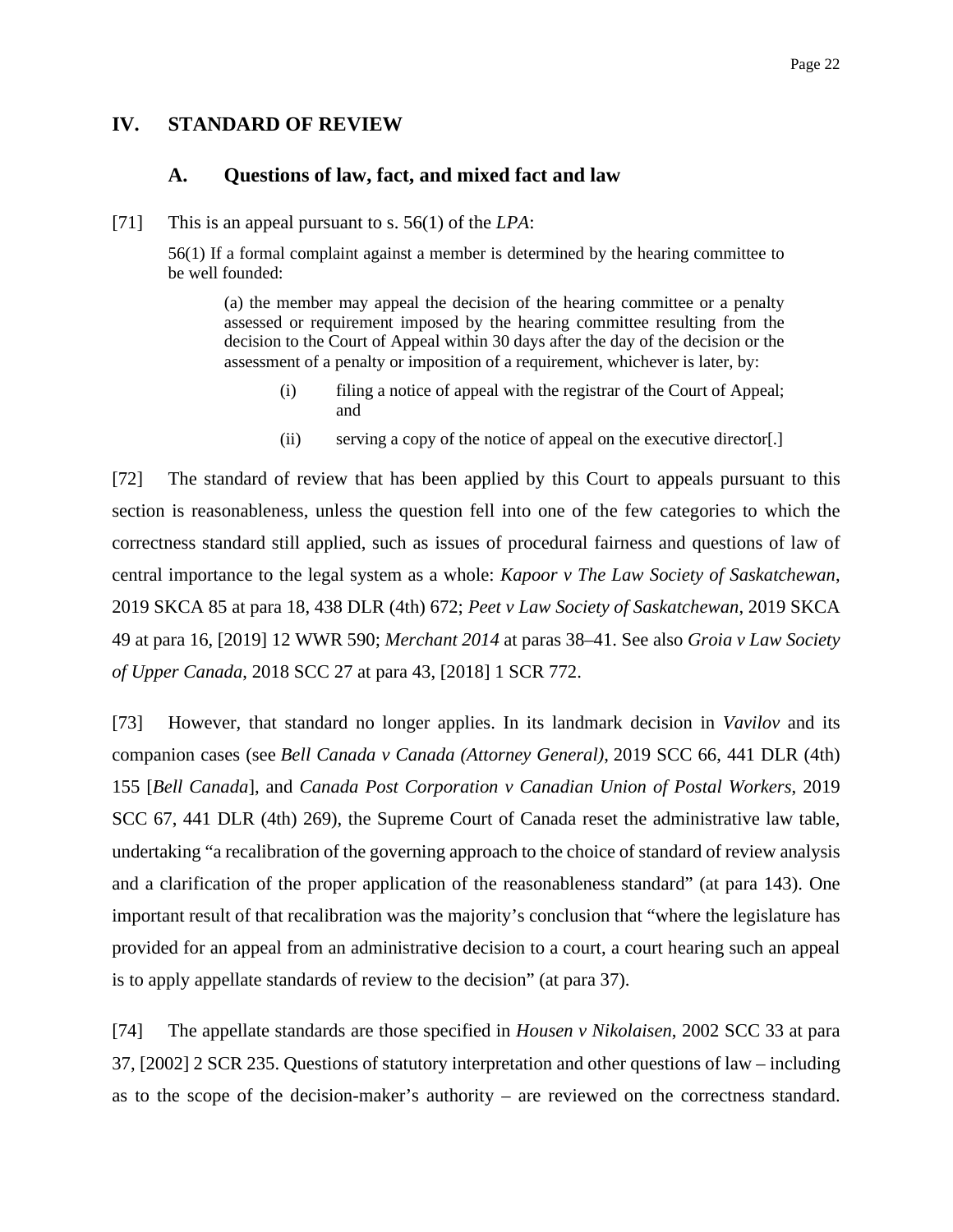Where, as here, the right of appeal extends to questions of fact, the standard of review relating to those questions is palpable and overriding error. Absent an extricable error of law, that deferential standard applies to mixed questions of fact and law. It also applies to discretionary decisions, in which an appellate court will intervene only if the decision-maker erred in principle, misapprehended or failed to consider material evidence, failed to act judicially, or reached a decision so clearly wrong that it would result in an injustice: *Saskatchewan Crop Insurance Corporation v McVeigh*, 2018 SKCA 76 at para 26, 428 DLR (4th) 122.

[75] The direction in *Vavilov* is unambiguous. If the legislature specifies the standard of review, the court must abide by that direction. However, the contextual approach to the search for a standard of review set by the legislature, which had appeared to be mortally wounded for some time, has been laid to rest. Similarly, the relative expertise of an administrative decision-maker such as the LSS is no longer relevant in determining the standard of review. The presence of a statutory appeal mechanism, in and of itself, signals that the legislature intended to subject the decision-maker to appellate oversight and the application of the appellate standard (see generally paras 36–54).

[76] As to existing case law relating to the standard of review on a statutory appeal, the *Vavilov* majority confirmed that "[a] court seeking to determine what standard is appropriate in a case before it should look to these reasons first in order to determine how this general framework applies to that case" (at para 143). *Bell Canada* demonstrates that approach, applying a correctness standard to an issue relating to the interpretation of the CRTC's home statute which had previously been subject to the reasonableness standard.

[77] The second and third of Mr. Abrametz's grounds of appeal listed above challenged his conviction on two of the four counts on the basis that they were unreasonable. In part, those grounds relate to alleged errors of fact and of mixed fact and law, which are now reviewable on the palpable and overriding error standard. However, Mr. Abrametz also said that the Hearing Committee erred in finding that Chapter VI of the *Code*, which prohibited a lawyer from entering a "business transaction", prohibited Mr. Abrametz from advancing funds to his clients, as it prohibited all debtor-creditor relationships. He argued an "advance" is not a "loan" and thus does not create a debtor-creditor relationship within the meaning of the *Code*. Further, he submitted that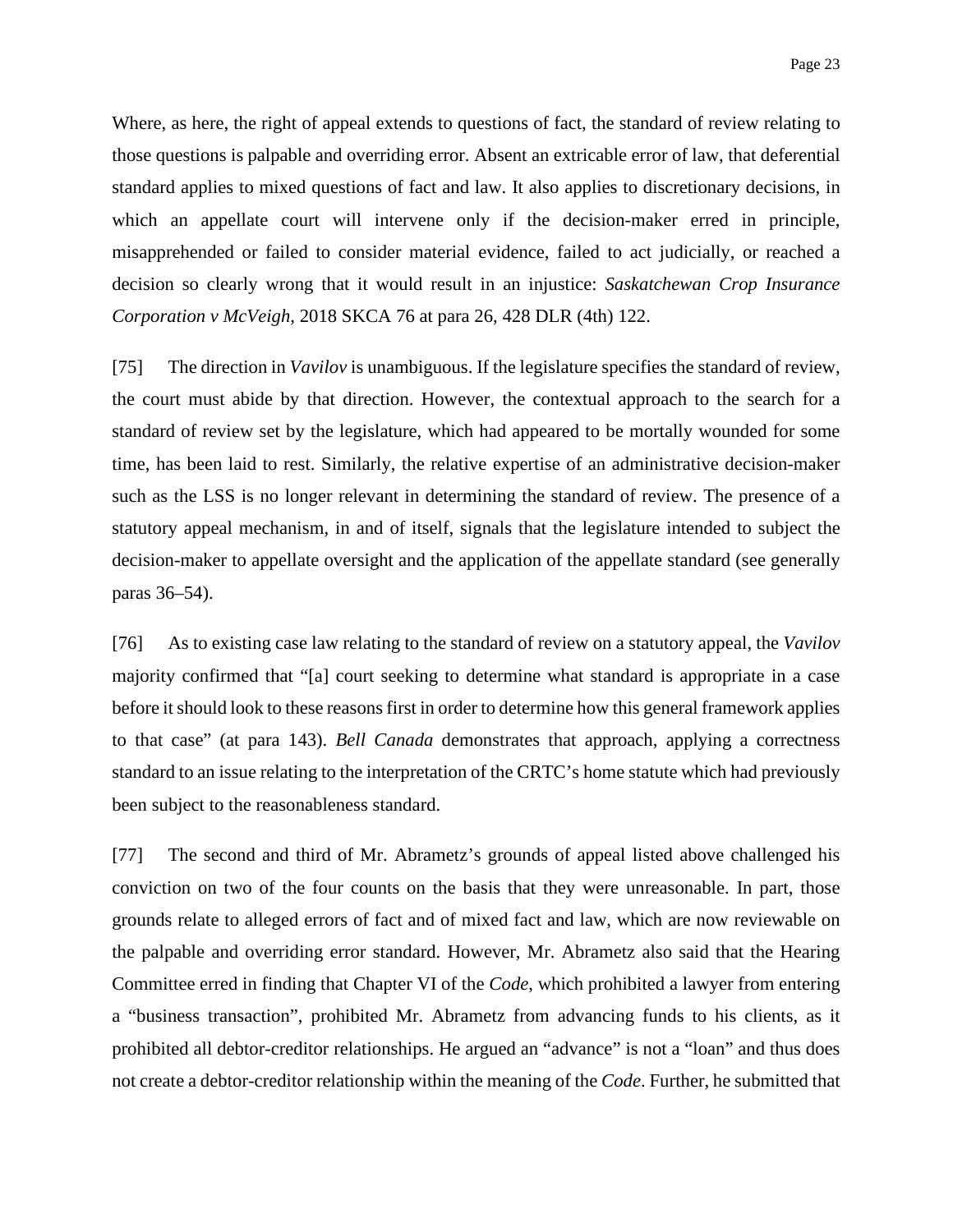cancelled cheques and statements of adjustments are not books and records within the meaning of the relevant Rules. These alleged errors raise extricable questions relating to the interpretation of the Rules, including the *Code*, and, in turn, the issue of whether such questions are extricable questions of law.

[78] The answer to these questions calls for consideration of the statutory basis for and the nature of the Rules and *Code*. The benchers are obliged by s. 3.1 of the *LPA* "to regulate the profession and to govern the members in accordance with this Act and the rules". The benchers are authorized by s. 10 of the *LPA* to enact such rules for the regulating of lawyers, including prescribing a code of professional conduct (s. 10(c)) and requiring members to keep books, records and accounts (s. 10(s)). The Rules and *Code* are general rules that bind both members and visiting lawyers, enacted by the benchers pursuant to that delegated authority. The Rules and *Code* that applied to the charges against Mr. Abrametz were defined as regulations by s. 2 of *The Interpretation Act, 1995*, SS 1995, c I-11.2, which was in force at the time of the alleged offences. They were required to be filed with the Director of Corporations within 30 days (*LPA*, s. 88).

[79] These characteristics support the conclusion that the Rules and *Code* are delegated regulatory legislation, rather than internal administrative rules or policies.

[80] Further, rules promulgated by law societies have been treated as "law" for *Charter*  purposes. In *Greater Vancouver Transportation Authority v Canadian Federation of Students — British Columbia Component*, 2009 SCC 31, [2009] 2 SCR 295, Deschamps J. discussed the concept of "prescribed by law" in s. 1 of the *Charter* and confirmed that law society rules constitute "law" for this purpose if they have certain characteristics:

[53] The Court has also implicitly recognized other forms of limits that were not originally identified in *Therens* as being prescribed by law, including limits contained in municipal by-laws (*Ramsden* and *City of Montréal*), provisions of a collective agreement involving a government entity (*Lavigne*) and rules of a regulatory body (*Black v. Law Society (Alberta)*, [1989] 1 S.C.R. 591). Such limits satisfy the "prescribed by law" requirement because, much like those resulting from regulations and other delegated legislation, their adoption is authorized by statute, they are binding rules of general application, and they are sufficiently accessible and precise to those to whom they apply. …

The provisions of the Rules and *Code* at issue in this case have all of these characteristics.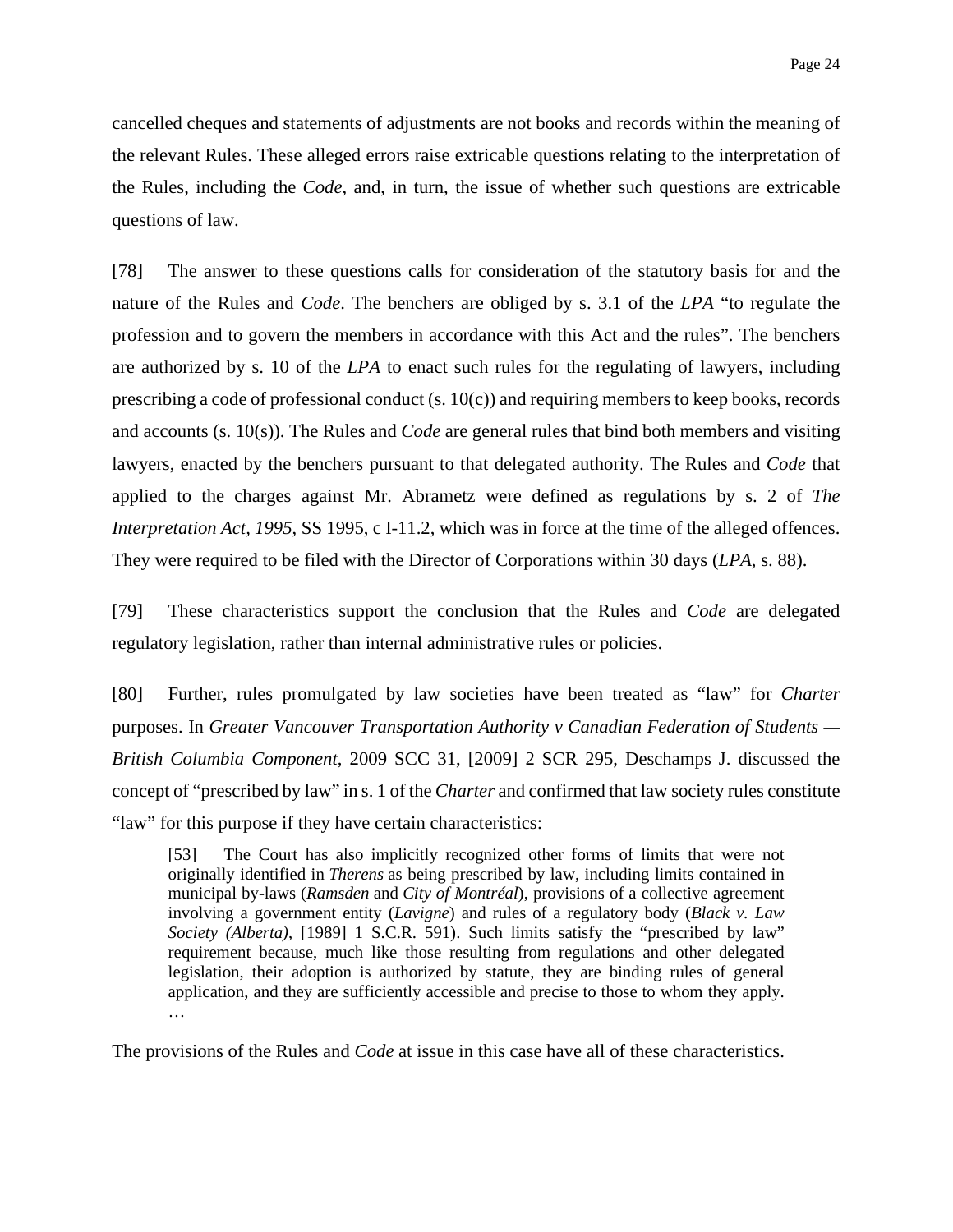[81] The interpretation of law society rules has also been treated as a question of law by courts in Saskatchewan and other provinces. In *Merchant v Law Society of Saskatchewan*, 2002 SKCA 60 at paras 54–55, 213 DLR (4th) 457, this Court held that the interpretation and application of the Rules relating to marketing raised questions of law and mixed fact and law. In *Churko v The Law Society of Saskatchewan*, 2011 SKQB 327 at para 14, 388 Sask R 22, Ball J. adopted the modern rule of statutory interpretation to interpret the Rule at issue in that case. Justice Deschenes spoke to this issue in *O'Toole v Law Society of New Brunswick*, 2007 NBCA 14, 312 NBR (2d) 258:

[20] The question of how the appellant conducted himself, and whether his conduct offends the Rules of Professional Conduct adopted by the Law Society of New Brunswick, involve factual findings and an interpretation of the Law Society's *Code of Professional Conduct*. In my view, such questions involve questions of mixed law and fact, as they require the application of specific rules of conduct to a particular set of circumstances. …

[82] Similarly, in *Law Society of Upper Canada v Kulidjian*, 2017 ONLSTA 24 at para 17, the Law Society Tribunal Appeal Division found that the proper interpretation of the Law Society's rules of professional conduct constituted a question of law.

[83] I would finally note that the interpretation of bylaws and rules made by other statutory delegates has been treated as a question of law. Municipal bylaws are a common example. As Vancise J.A., in dissent, said in *R v Farmer's Fruit Store Ltd.* (1984), 37 Sask R 241 (CA) at para 26, "[t]he proper construction of the municipal bylaw is a question of law in the same way as the proper construction of a statute". Interestingly, Wagner J. (as he then was) explained the similarity between municipal bylaws and law society rules in *Green v Law Society of Manitoba*, 2017 SCC 20, [2017] 1 SCR 360:

[21] Rules made by law societies are akin to bylaws passed by municipal councils. McLachlin C.J. explained the rationale for this standard of review in *Catalyst Paper*:

... review of municipal bylaws must reflect the broad discretion provincial legislators have traditionally accorded to municipalities engaged in delegated legislation. Municipal councillors passing bylaws fulfill a task that affects their community as a whole and is legislative rather than adjudicative in nature. Bylaws are not quasi-judicial decisions. Rather, they involve an array of social, economic, political and other non-legal considerations. [para. 19]

[22] Similar considerations are relevant in the context of rules made by a law society. In the case at bar, the legislature specifically gave the Law Society a broad discretion to regulate the legal profession on the basis of a number of policy considerations related to the public interest. The Act empowers the benchers of the Law Society to make rules of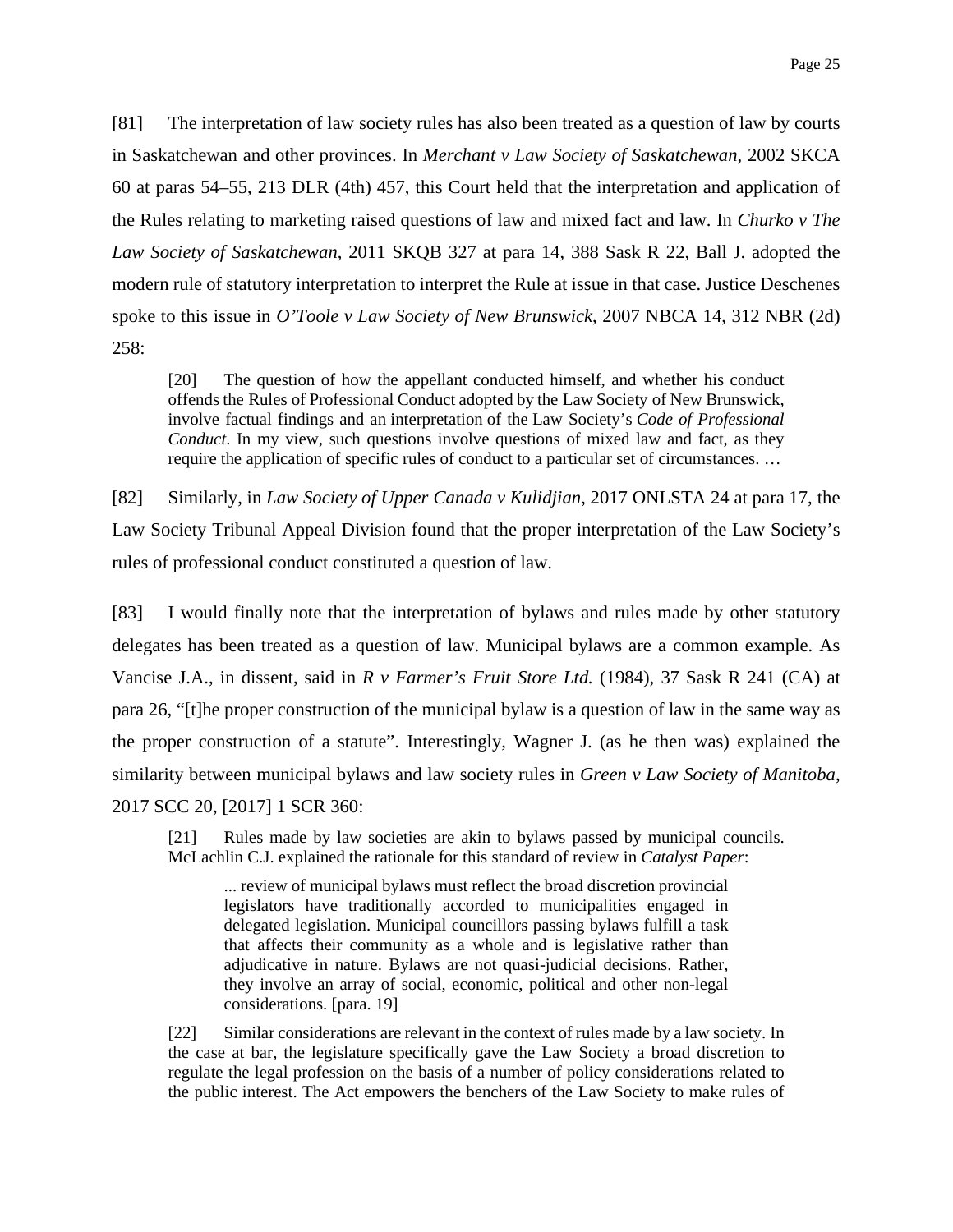general application to the profession, and in doing so, the benchers act in a legislative capacity.

[84] In *College of Physicians and Surgeons of Saskatchewan v Shamsuzzaman*, 2011 SKCA 41, 371 Sask R 84, Jackson J.A. commented that in interpreting the regulatory bylaws promulgated by the College – which were also regulations within the meaning of *The Interpretation Act, 1995* required to be filed with the Director of Corporations – the Discipline Committee of the College "was interpreting a legislative instrument" (at para 28). Similarly, Smith J. (as she then was) noted that the interpretation of the bylaws is a question of law in *Huerto v College of Physicians and Surgeons of Saskatchewan*, 2004 SKQB 360 at para 23, 253 Sask R 1.

[85] For these reasons, the questions relating to the Hearing Committee's interpretation of the Rules and *Code* identified by Mr. Abrametz in relation to the second and third grounds of appeal are extricable questions of law and, as such, are subject to a review on a correctness standard.

## **B. Standard of review: abuse of process**

[86] The fourth ground of appeal asks whether there has been inordinate delay amounting to an abuse of process which calls for a stay. In *Vavilov*, the Court did not directly address the standard of review relating to this issue in the context of a statutory appeal. There are, however, helpful lines of authority.

[87] First, there is authority that a challenge to an administrative decision based on a breach of the duty of fairness raises a question of law. In *Canadian Pacific Railway Company v Canada (Attorney General)*, 2018 FCA 69 [*CPR*], the Federal Court of Appeal dealt with a statutory appeal based on an alleged breach of procedural fairness pursuant to s. 41 of the *Canada Transportation Act*, SC 1996, c 10, which authorized appeals on a question of law or jurisdiction. In his comprehensive and thoughtful analysis of the standard of review, Rennie J.A. confirmed the application of the correctness standard to procedural fairness issues, commenting as follows:

[46] Procedural fairness has been described as "a cornerstone of modern Canadian administrative law" (*Dunsmuir v. New Brunswick*, 2008 SCC 9 at para. 79, [2008] 1 S.C.R. 190 (*Dunsmuir*)) and whether that duty has been fulfilled has, for decades, been treated as a legal question for the Court to answer (*Nicholson v. Haldimand-Norfolk Regional Board of Commissioners of Police*, [1979] 1 S.C.R. 311, 88 D.L.R. (3d) 671 (*Nicholson*); *Knight* at 682; *Baker* at 837–841; *Mavi* at para. 42). Deference is but one criterion amongst many that informs the *content* of fairness, but it is irrelevant in answering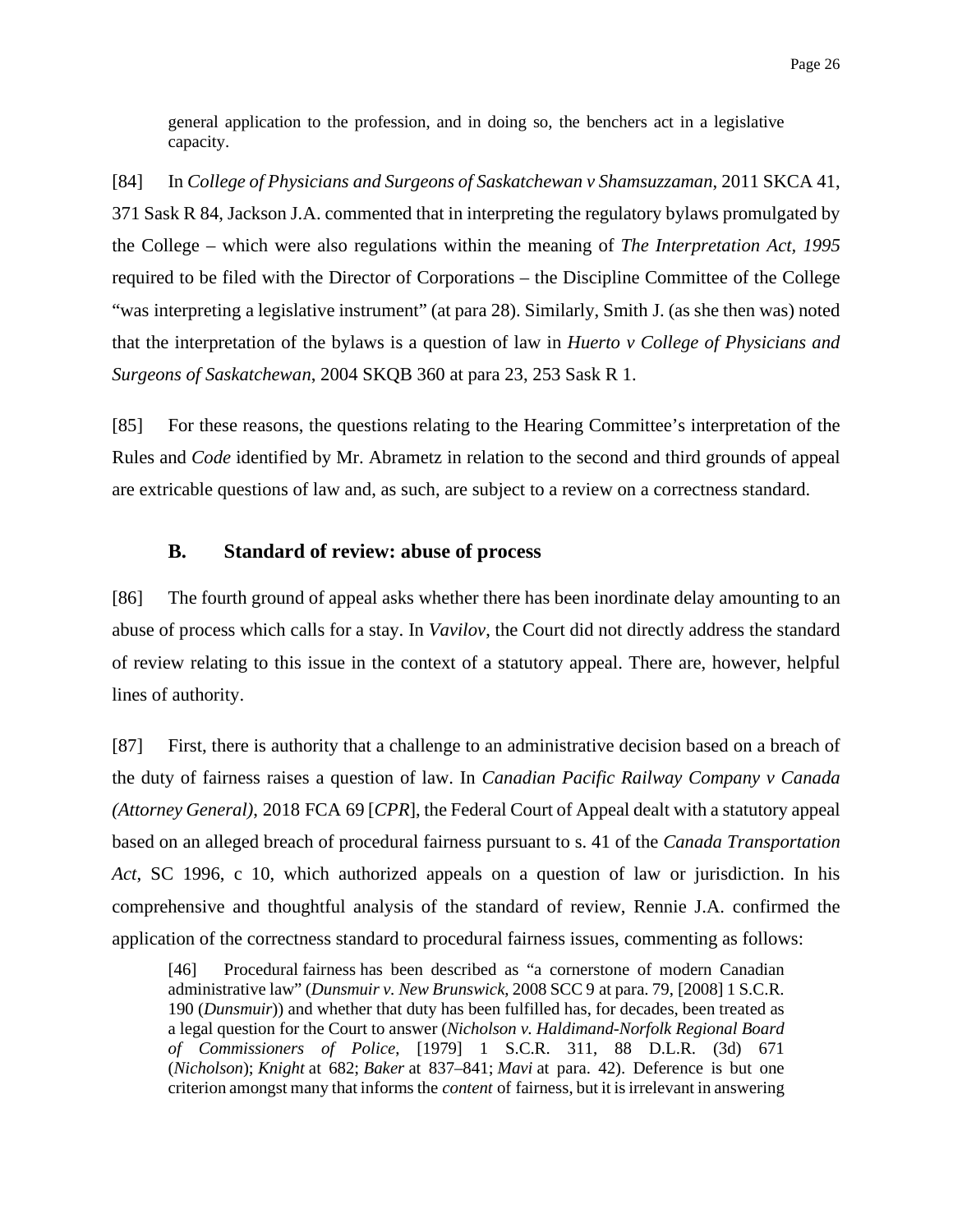the question as to *whether* fairness has been met. *Dunsmuir* itself is an authority for the point.

(Emphasis in original)

[88] I note also, by way of example, *Nova Scotia (Attorney General) v MacLean*, 2017 NSCA 24, 21 Admin LR (6th) 238, where the Court dealt with a statutory appeal provision which authorized an appeal on a question of law from the decision of a human rights board of inquiry. Justice Saunders dealt with jurisdiction and standard of review as follows:

[20] A reasonable apprehension of bias is an issue of procedural fairness and, where found, results in a loss of jurisdiction. Therefore, the complaint that such an appearance of partiality exists, is seen to raise a question of law. Accordingly, our review for bias (whether apparent or actual) is carried out on a correctness standard. No deference is paid to the decision-maker's ruling.

[89] Second, it is my view that an allegation of delay constituting an abuse of process is an allegation of a breach of procedural fairness even where "hearing fairness" – in the sense of your ability to respond to the case against you – has not been compromised and, for that reason, raises a question of law. That characterization of delay constituting an abuse of process accords with the balancing of interests at the heart of the *Blencoe* test. This balancing requires the court to consider whether "the damage to the public interest in the fairness of the administrative process should the proceeding go ahead would exceed the harm to the public interest in the enforcement of the legislation if the proceedings were halted" (at para 120). Similarly, as Bastarache J. said when discussing unreasonable delay in the context of abuse of process:

121 To constitute a breach of the duty of fairness, the delay must have been unreasonable or inordinate (Brown and Evans, [*Judicial Review of Administrative Action in Canada*, loose-leaf (Toronto: Canvasback, 1998)] at p. 9-68). …

[90] Justice LeBel made essentially the same point in *Behn v Moulton Contracting Ltd.*, 2013

SCC 26, [2013] 2 SCR 227, in relation to abuse of process generally:

[41] As can be seen from the case law, the administration of justice and fairness are at the heart of the doctrine of abuse of process. In *Canam Enterprises* and in *C.U.P.E.*, the doctrine was used to preclude relitigation of an issue in circumstances in which the requirements for issue estoppel were not met. But it is not limited to preventing relitigation. For example, in *Blencoe v. British Columbia (Human Rights Commission)*, 2000 SCC 44, [2000] 2 S.C.R. 307, the Court held that an unreasonable delay that causes serious prejudice could amount to an abuse of process: paras. 101-21. The doctrine of abuse of process is flexible, and it exists to ensure that the administration of justice is not brought into disrepute.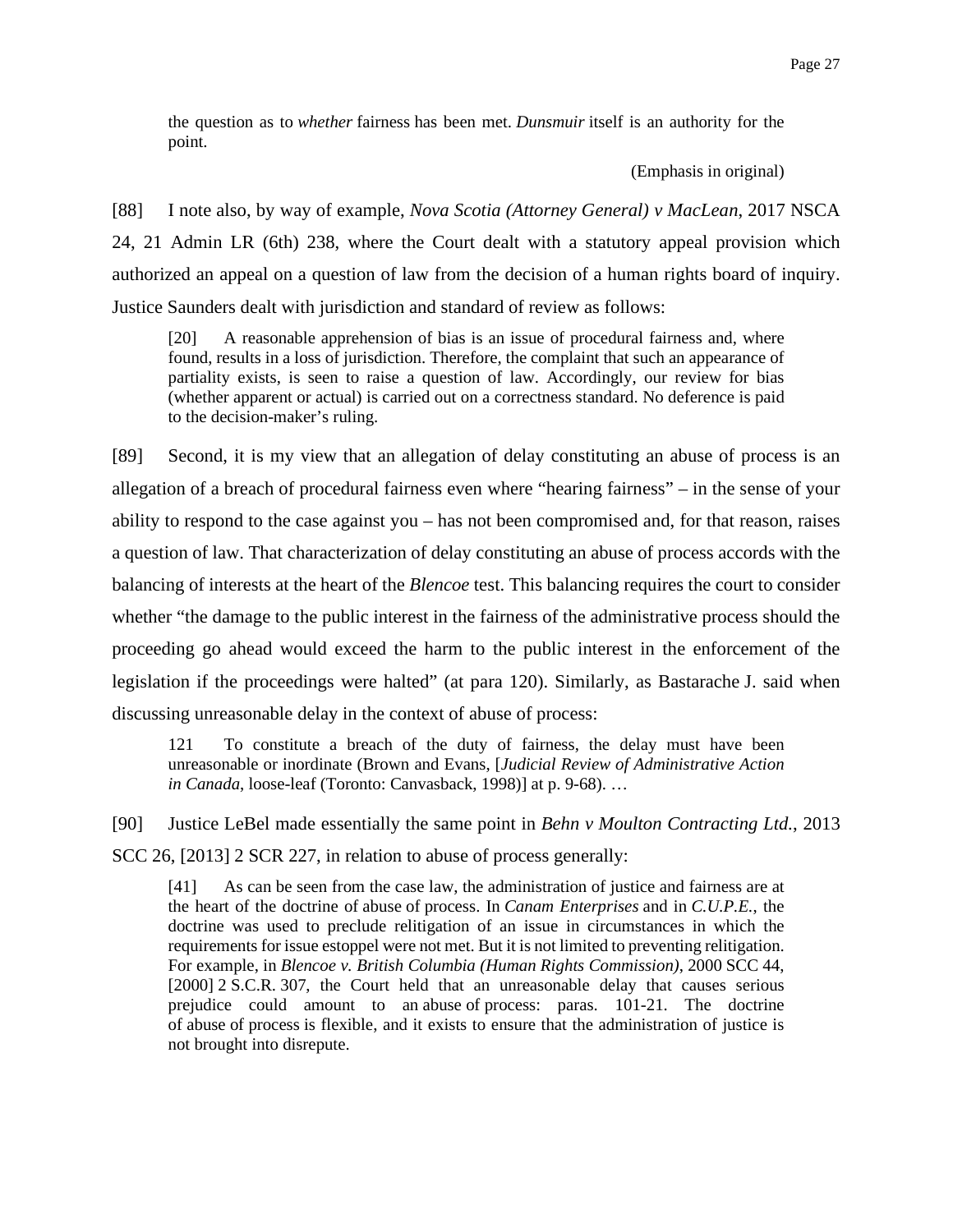[91] There is also more direct authority for the proposition that inordinate delay is an issue of procedural fairness. In *Financial and Consumer Services Commission v Emond*, 2017 NBCA 28, 414 DLR (4th) 654 [*Emond*], where the respondent alleged there had been delay constituting an abuse of process, the Court dealt with the standard of review as follows:

[13] The second ground of appeal deals with the issue of delay, and whether Mr. Drapeau and Mr. Emond's rights to a speedy hearing were violated. It is generally accepted that the standard of review of correctness applies to matters of procedural fairness (see *Amalgamated Transit Union Local 1182 v. The City of Saint John et al.*, 2006 NBCA 70, 301 N.B.R. (2d) 1, per Robertson J.A., at para. 74; *New Brunswick Human Rights Commission v. Province of New Brunswick (Department of Social Development)*, 2010 NBCA 40, 360 N.B.R. (2d) 283, per Robertson J.A., at para. 32; *O'Connell, as the Registrar of Motor Vehicles for the Province of New Brunswick v. Maxwell*, 2016 NBCA 37, [2016] N.B.J. No 157 (QL), per Quigg J.A.; and *Her Majesty the Queen in Right of the Province of New Brunswick, as represented by the Minister of Education v. Kennedy et al.*, 2015 NBCA 58, [2015] N.B.J. No 251 (QL), per Drapeau C.J.N.B.). Thus, I conclude the second ground of appeal attracts the correctness standard.

[92] In *Robertson v British Columbia (Teachers Act, Commissioner)*, 2014 BCCA 331, 376 DLR (4th) 1 [*Robertson*], the Court reached a conclusion which was the same in substance as that in *Emond*. The Chambers judge had found that the common law correctness standard applied. The Court of Appeal held that was an error, as the standard of review relating to delay was fixed by British Columbia's *Administrative Tribunals Act*, SBC 2004, c 45 [*ATA*]. However, Garson J.A. then found as follows:

[56] … it is my opinion that the overarching question at issue is one of natural justice and procedural fairness. Section 58(2)(b) would therefore apply and the proper inquiry for the reviewing court is whether the panel acted fairly in all the circumstances. I rely primarily on *Blencoe*, the governing authority on delay in the administrative context, to support my conclusion that abuse of process by delay is a question of natural justice and must therefore be evaluated on the standard set out in s. 58(2)(b).

…

[62] … A discretionary decision is generally one requiring the application of judgment in choosing among a range of acceptable alternatives. Here the real question to be decided is whether the delay constituted an abuse of process. This question requires a correct response. Whether to accede to an interlocutory application to quash a citation may on its face appear to seek a discretionary remedy but the core question to be determined is one that must be answered correctly, not one that is a choice between a range of acceptable outcomes. This leads me to the conclusion that ss. (a) could not be the right standard of review. It is overly deferential and would not accord with *Blencoe*.

[93] For that reason, the Court found the applicable standard under the *ATA* was that applicable to procedural fairness, which, as Garson J.A. noted, "does not differ markedly from the application of a correctness standard. In both instances, the authorities suggest that no deference is owed and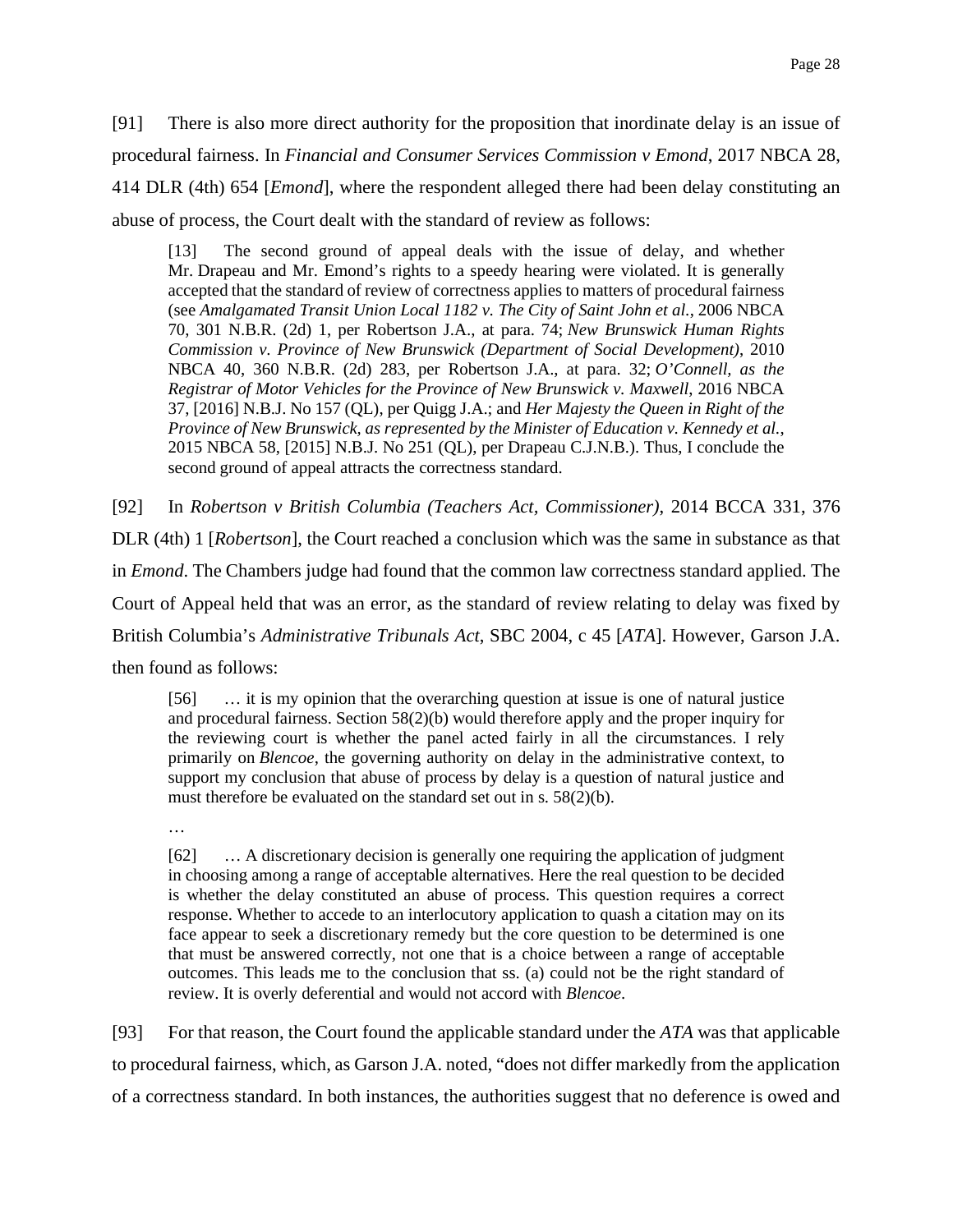that the task of the reviewing court is to assess whether the impugned decision-maker correctly applied the principles of natural justice and procedural fairness" (at para 66). She also commented as follows:

[68] I am not convinced that determining whether Mr. Robertson experienced prejudice due to delay is a true finding of fact given its central importance to the test for abuse of process in this context. While I would agree that a true finding of fact would attract the deferential standard of review of patent unreasonableness found in s. 58(2)(a), it does not seem like the questions here at issue are such questions.

[94] Other examples of decisions that have applied a correctness standard to this question include *Moodie v Canada (Attorney General)*, 2015 FCA 87 at paras 50–51, 472 NR 158 [*Moodie*], which characterized the issue as one of procedural fairness; and *Camara v Canada*, 2015 FCA 43, 468 NR 155 [*Camara*]. *Volochay v College of Massage Therapists*, 2019 ONSC 5718 [*Volochay*], also found that this issue is one of procedural fairness and, for that reason, that no standard of review applies. Despite the reasoning in *Moodie* and *Camara*, the Court also adopted the "no standard of review" approach in *R.G. v Canada (Public Safety and Emergency Preparedness)*, 2019 FC 297 at para 22 [*R.G.*].

[95] Other courts have taken a different path. In *Merchant 2014*, this Court applied the reasonableness standard (at para 97). In *Peet v Law Society of Saskatchewan*, 2014 SKCA 109, [2015] 2 WWR 466 [*Peet 2014*], which was decided five months later, the Court agreed to apply the reasonableness standard as proposed by the parties. However, Richards C.J.S. did not confirm that was the correct standard, commenting that he "would not want to be taken to have foreclosed an argument … to the effect that the correctness standard of review applies in relation to constitutional and administrative law questions of the sort advanced in connection with the delay issue" (at para 39). He noted that, in that case, the result would be the same regardless of which standard of review was adopted. The Court was not asked in *Peet 2014* or *Merchant 2014* to decide whether delay amounting to an abuse of process is a matter of procedural fairness.

[96] In *Law Society of Upper Canada v Abbott*, 2017 ONCA 525, 414 DLR (4th) 545 [*Abbott*], where the issue was whether the delay in that case should result in a reduction in sentence rather than a stay, the Court applied the reasonableness standard, characterizing the issue as the standard of review relating to sentencing rather than to abuse of process. In *Davison*, the Court applied a reasonableness standard, including as to the administrative tribunal's conclusions as to prejudice.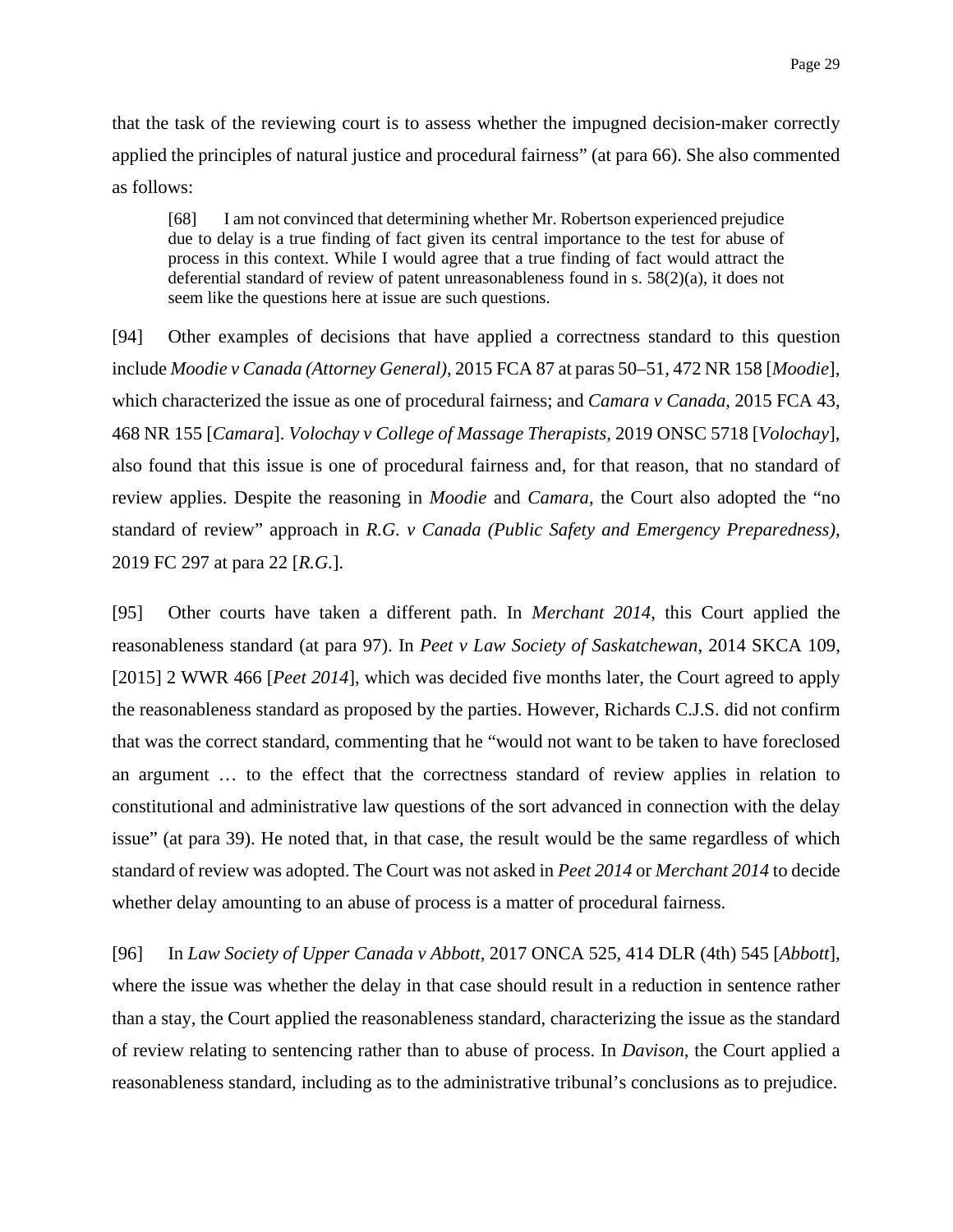[97] In my view, the approach adopted in *Emond*, *Robertson*, *Volochay*, *Moodie, R.G.* and *Camara* is correct in principle. The overarching issue in deciding whether delay amounts to an abuse of process is one of procedural fairness, regardless of whether hearing fairness has been compromised. That is so regardless of what delays are at issue, which turns on the facts. Delays may occur at any stage of the process, and thus may be investigatory, procedural or both.

[98] As between the competing formulations of the standard of review relating to procedural fairness, this Court – while acknowledging that the usual standards of review are a somewhat uneasy fit where a breach of the duty of fairness is at issue – has followed the direction in *Mission Institution v Khela*, 2014 SCC 24 at para 79, [2014] 1 SCR 502, and *Canada (Citizenship and Immigration) v Khosa*, 2009 SCC 12, [2009] 1 SCR 339, affirming that the standard of review is correctness: see *Mercredi v Saskatoon Provincial Correctional Centre*, 2019 SKCA 86 at para 26; *Risseeuw v Saskatchewan College of Psychologists*, 2019 SKCA 9 at paras 63–64, [2019] 2 WWR 452; *Eagle's Nest Youth Ranch Inc. v Corman Park (Rural Municipality)*, 2016 SKCA 20, 395 DLR (4th) 24; *Saskatoon (City) v Amalgamated Transit Union, Local 615*, 2017 SKCA 96, [2018] 4 WWR 882.

[99] In substance, this means that the reviewing court decides for itself whether the process was procedurally fair. No deference is accorded. I note the comprehensive and useful discussion of the meaning of correctness in the context of procedural fairness in *CPR* (at paras 35–56). Justice Rennie summarized the Court's task as follows:

[54] A court assessing a procedural fairness argument is required to ask whether the procedure was fair having regard to all of the circumstances, including the *Baker* factors. A reviewing court does that which reviewing courts have done since *Nicholson*; it asks, with a sharp focus on the nature of the substantive rights involved and the consequences for an individual, whether a fair and just process was followed. I agree with Caldwell J.A.'s observation in *Eagle's Nest* (at para. 21) that, even though there is awkwardness in the use of the terminology, this reviewing exercise is "best reflected in the correctness standard" even though, strictly speaking, no standard of review is being applied.

[100] Here, the application of the correctness standard to the fourth ground of appeal – the challenge to the Stay Decision – calls for the Court to decide if the Hearing Committee both adopted the correct legal test and correctly applied that standard to the facts it found. We must determine whether delay occurred which constituted an abuse of process. The palpable and overriding error standard applies to the underlying findings of fact. However, I agree with Garson J.A. in *Robertson* that while findings as to the impact of delay on Mr. Abrametz – such as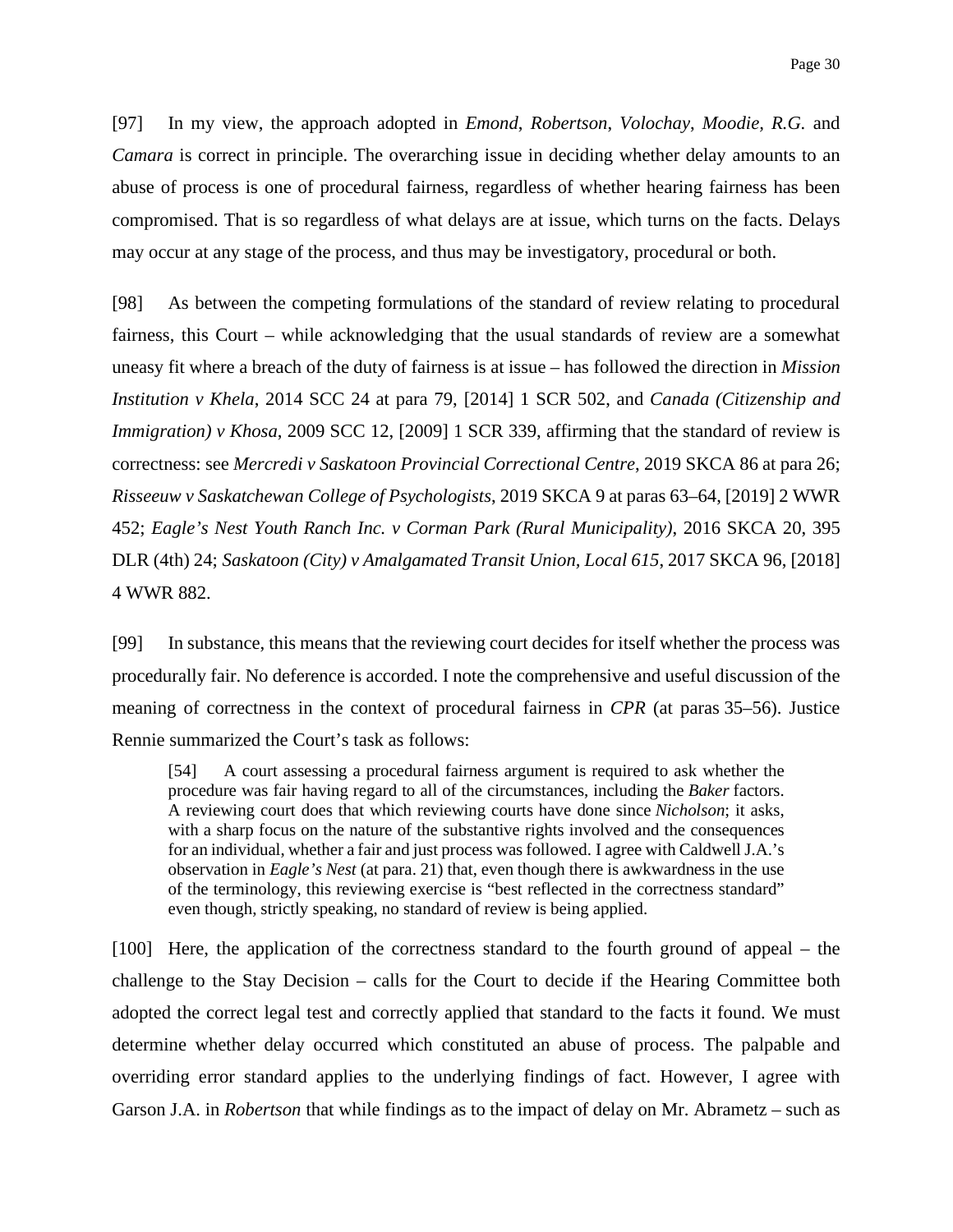an impact on his practice, professional reputation or health – are findings of fact, the question of whether those facts have resulted in prejudice of the sort necessary to demonstrate an abuse of process is reviewable on a correctness standard, as in the case of a decision as to whether the right to a fair hearing has been compromised for other reasons. That follows from the fact that the reviewing court undertakes the analysis anew. The same is true of the question of whether the facts disclose an inordinate delay.

[101] I would finally note that abuse of process has been characterized as a question of law of fundamental importance to the administration of justice in the context of the standard of review analysis pursuant to *Dunsmuir v New Brunswick*, 2008 SCC 9, [2008] 1 SCR 190 [*Dunsmuir*], although not in the context of delay in an administrative proceeding. In *Dunsmuir*, Bastarache and LeBel JJ. summarized the issue this way:

[60] As mentioned earlier, courts must also continue to substitute their own view of the correct answer where the question at issue is one of general law "that is both of central importance to the legal system as a whole and outside the adjudicator's specialized area of expertise" (*Toronto (City) v. C.U.P.E.*, at para. 62, *per* LeBel J.). Because of their impact on the administration of justice as a whole, such questions require uniform and consistent answers. Such was the case in *Toronto (City) v. C.U.P.E.*, which dealt with complex common law rules and conflicting jurisprudence on the doctrines of *res judicata* and abuse of process — issues that are at the heart of the administration of justice (see para. 15, *per* Arbour J.).

[102] In *Toronto (City) v C.U.P.E., Local 79*, 2003 SCC 63, [2003] 3 SCR 77, the issue was whether the decision-maker had correctly decided whether CUPE could relitigate the issue decided against a grievor in criminal proceedings. Justice Arbour concluded as follows in relation to the doctrines of *res judicata* and abuse of process:

15 … These rules and principles call for a judicial balance between finality, fairness, efficiency and authority of judicial decisions. The application of these rules, doctrines and principles is clearly outside the sphere of expertise of a labour arbitrator who may be called to have recourse to them. In such a case, he or she must correctly answer the question of law raised. …

[103] She also explained that the key interest protected by the doctrine of abuse of process is fairness:

35 Judges have an inherent and residual discretion to prevent an abuse of the court's process. This concept of abuse of process was described at common law as proceedings "unfair to the point that they are contrary to the interest of justice" (*R. v. Power*, [1994] 1 S.C.R. 601, at p. 616), and as "oppressive treatment" (*R. v. Conway*, [1989] 1 S.C.R. 1659, at p. 1667). McLachlin J. (as she then was) expressed it this way in *R. v. Scott*, [1990] 3 S.C.R. 979, at p. 1007: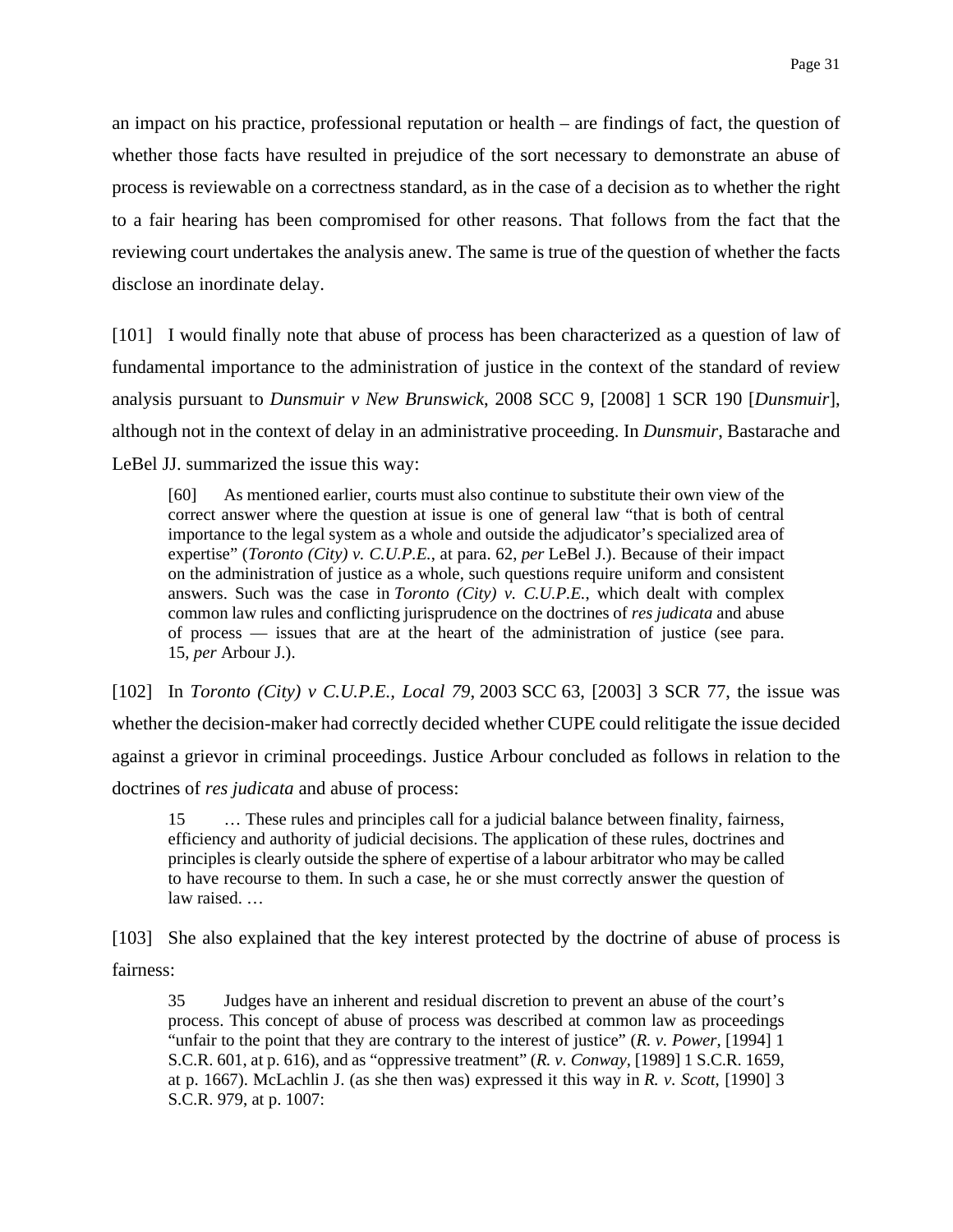… abuse of process may be established where: (1) the proceedings are oppressive or vexatious; and, (2) violate the fundamental principles of justice underlying the community's sense of fair play and decency. The concepts of oppressiveness and vexatiousness underline the interest of the accused in a fair trial. But the doctrine evokes as well the public interest in a fair and just trial process and the proper administration of justice.

See also *McPherson v Campbell*, 2019 NSCA 23 at para 18.

[104] In *Wachtler v College of Physicians and Surgeons (Alberta)*, 2009 ABCA 130, [2009] 8 WWR 657 [*Wachtler*], the Court also found that an allegation of a breach of fairness resulting from delay raised a question of general law within the meaning of *Dunsmuir* and applied a correctness standard (at para 13).

[105] In the result, it is my view that the question as to whether there has been delay constituting an abuse of process is a question of law, whether in and of itself as a question of central importance to the legal system or because it is a matter of procedural fairness, regardless of whether the ability to respond to the case against you has been compromised. As such, it is reviewable on the basis of correctness.

### **V. ANALYSIS**

## **A. Did the Hearing Committee err by convicting Mr. Abrametz of failing to maintain proper books and records?**

[106] Turning now to the merits, the Hearing Committee found Mr. Abrametz had breached Part 13(H) of the Rules by failing to maintain proper records in relation to six of the eight trust transactions which were the subject of charge 1. It found that the elements of charge 4 were separate and distinct from those of charge 1, as charge 1 related to Mr. Abrametz's failure to pay money by cheque to his general account for fees and disbursements, while charge 4 involved a distinct failure to maintain proper books and records.

[107] The Hearing Committee concluded that Mr. Abrametz's records were inaccurate, as they showed that, in some instances, trust funds were paid by cheque to the client as settlement funds, despite that the cheques were to be endorsed and returned to Mr. Abrametz for his own benefit. It also held that "books and records" within the meaning of Part 13(H) of the Rules included not only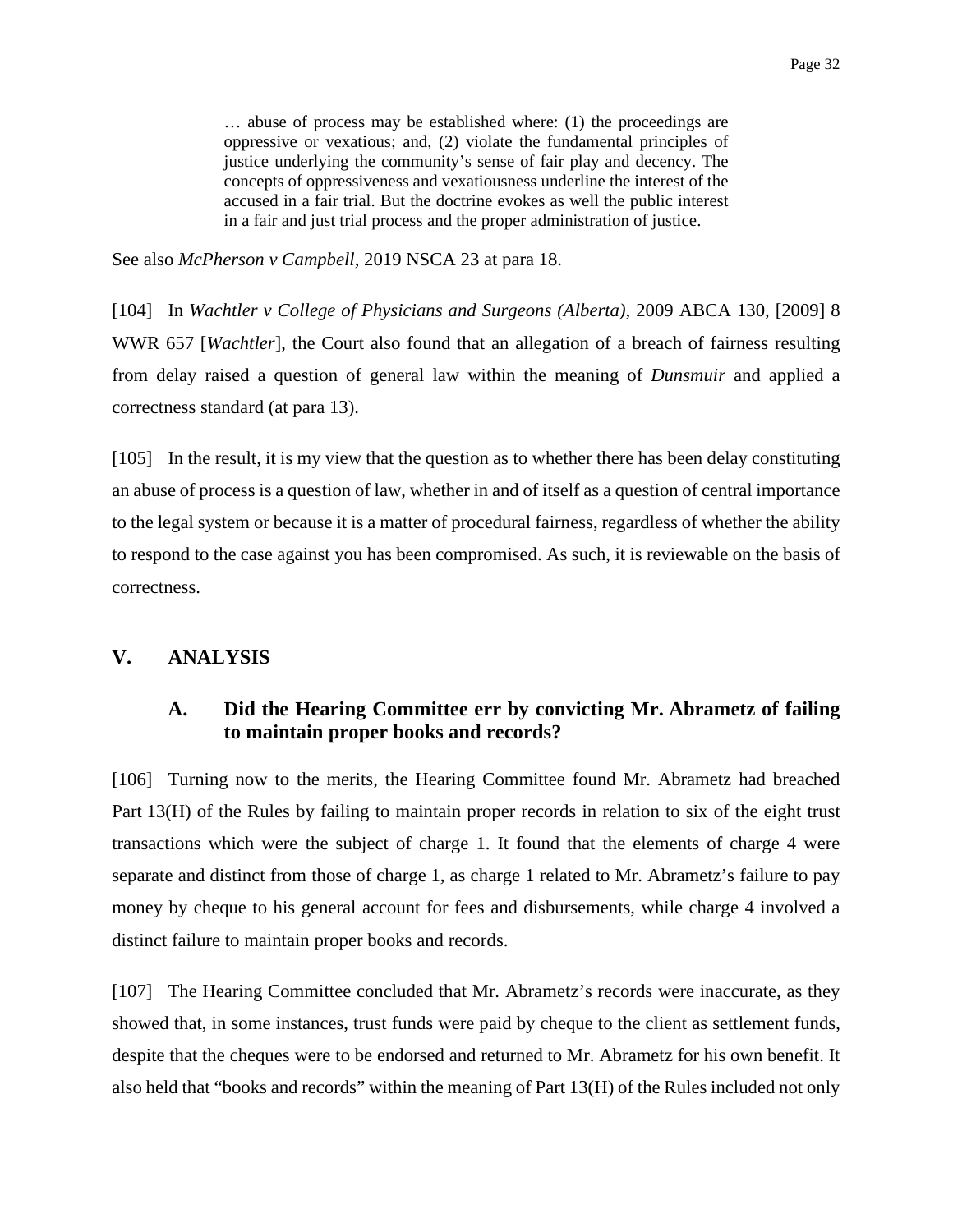Mr. Abrametz's trust ledgers, but trust cheques and statements of adjustments. It found that Mr. Abrametz "deliberately and purposefully attempted to deceive by generating multiple conflicting statements of adjustments, invoices and accounts that were neither proper nor accurate" (Conduct Decision at para 189).

[108] Mr. Abrametz submitted that the Hearing Committee erred in relation to each of these key conclusions. It was his position the conduct specified in charge 4 is the same conduct as that in charge 1, and that the Hearing Committee erred in finding that this conduct was separate and distinct and could form the basis for a separate conviction. He argued that his records accurately recorded all receipts and disbursements relating to the transactions at issue, as the trust cheques at issue were in fact issued to clients and were only later endorsed by the clients for his benefit. It was his position that the Hearing Committee erred in finding that cancelled cheques and statements of adjustments are books and records within the meaning of Part 13(H). Further, he submitted that the Hearing Committee's conclusion that he prepared draft statements of adjustments which were designed to mislead was not supported by the evidence and was thus unreasonable in any event.

[109] The only extricable error of law raised by Mr. Abrametz under this ground is that cancelled cheques and statements of adjustments are not books and records within the meaning of the relevant Rules. Those Rules provided as follows:

960. (1) A member shall maintain an adequate accounting system, including the books, records and accounts described in this Part, in order to record all funds and other negotiable property received and disbursed in connection with the member's law practice.

…

961. (1) A member's books, records and accounts shall be maintained in Saskatchewan, and shall be:

(a) in legibly handwritten form, in ink or other duplicated or permanent form;

- (b) in printed form; or
- (c) subject to subrule 961(2) in electronic form.
- …

…

(3) The transactions recorded in a member's books, records and accounts shall be in chronological order, and in an easily-traceable form.

962. A member shall maintain at least the following trust books, records and accounts: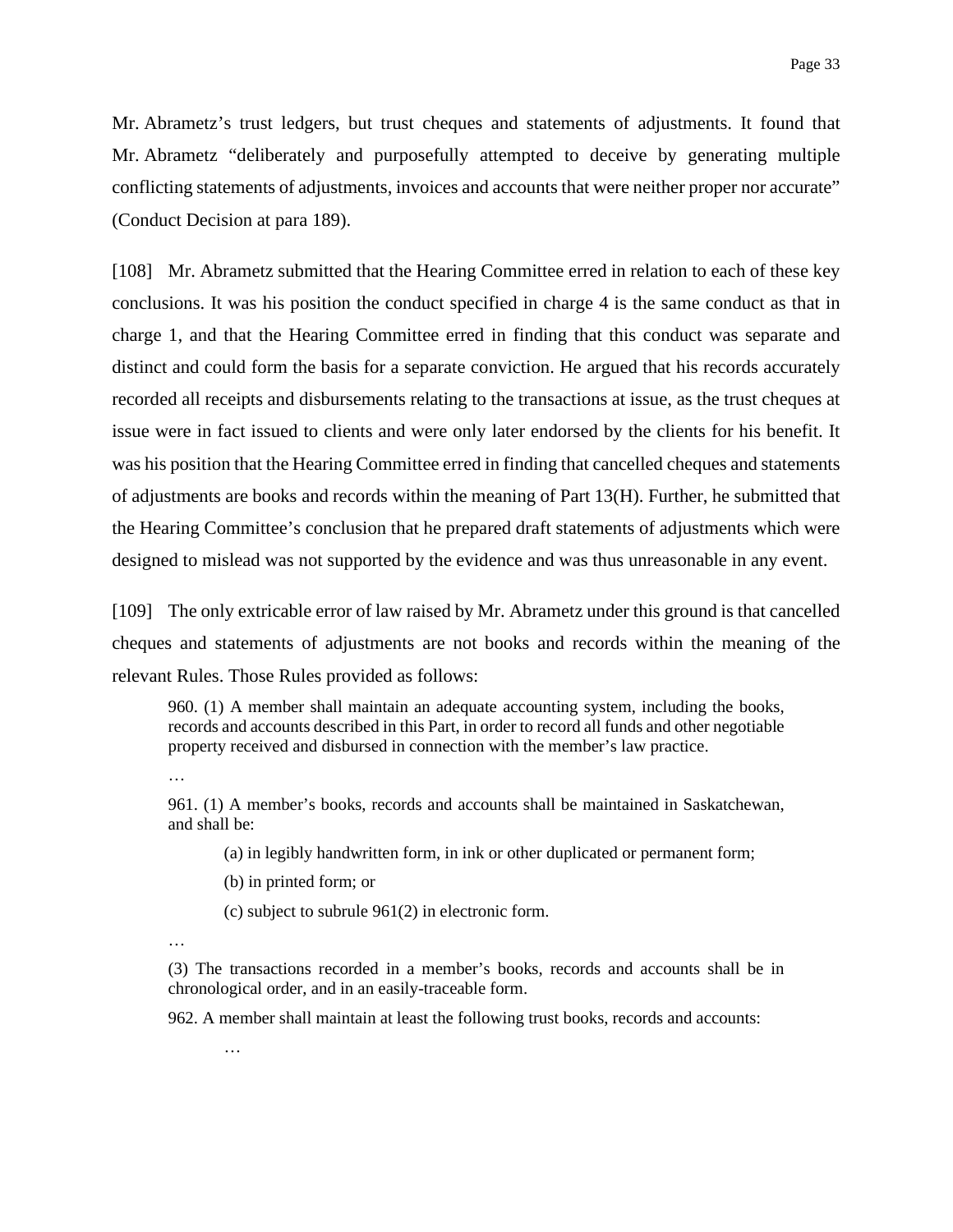(f) all supporting records, including bank statements, pass books, cancelled cheques, detailed duplicate deposit slips or other records of all deposits, bank vouchers and similar documents and invoices.

…

964. (1) A member shall record each trust transaction promptly, and in any event not more than 3 business days after the transaction.

…

[110] The language of these Rules must be read in their entire context and in their grammatical and ordinary sense harmoniously with the scheme of the Act, the object of the Act, and the intention of the legislature: *Rizzo & Rizzo Shoes Ltd. (Re)*, [1998] 1 SCR 27 at para 21; *Bell ExpressVu Limited Partnership v Rex*, 2002 SCC 42, [2002] 2 SCR 559; and s. 2-10(1) of *The Legislation Act*, SS 2019, c L-10.2, which has codified this principle. The object of these trust accounting rules, read in the context of the *LPA*, is readily apparent. Part 13 establishes detailed rules as to how members must deal with trust and non-trust funds, including the characteristics of trust accounts, procedures relating to the receipt and deposit of funds in those trust accounts, maintaining a positive balance in trust accounts, how trust funds may be withdrawn or disbursed, and record keeping. Receiving, holding and disbursing monies from trust is essential to enable members to carry on practice and an important aspect of self-regulation by the profession. The LSS made this point in its factum:

Lawyers are privileged in their ability to control and access clients' funds which are often deposited into lawyers' trust accounts. The Law Society heavily regulates this privilege because it is necessary for clients to have confidence that their trust funds will not be improperly used by their lawyer.

[111] This statement echoes s. 3.1 and s. 3.2 of the *LPA*, which provide that the LSS must at all times act in the public interest and protect the public, and that the protection of the public takes priority over the interests of the member.

[112] Part 13(H) requires members to maintain an accounting system made up of books, records and accounts that constitute a legible, easily-traceable and chronological record of the member's law practice, including all negotiable property received and disbursed from trust accounts. Although Part 13(H) does not explicitly say that the accounting system must be accurate, that is implicit in the direction that all transactions must be recorded. The purpose of these obligations is to provide accountability to the client and the LSS. A false or misleading record does not constitute a proper record.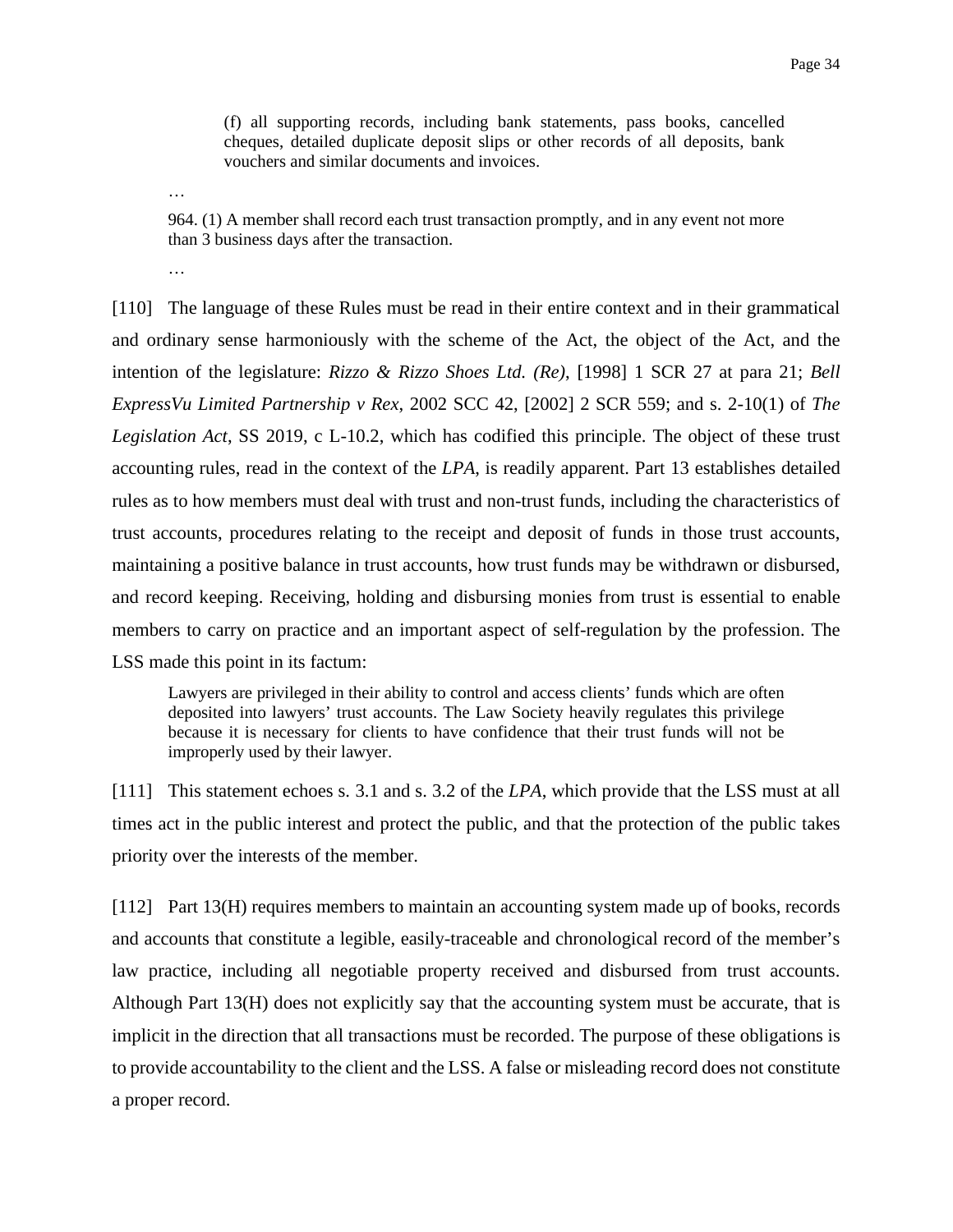[113] The member must maintain at least the records specifically listed in s. 962, including "all supporting records". Cancelled cheques are expressly described as supporting records. It is less clear that statements of adjustments are trust books, records or accounts, as there is no reference to such statements in this or any other Rule, including the *Code*.

[114] I take judicial notice of the fact that statements of adjustments are commonly used in real estate and certain other transactions to specify and record the financial aspects of the sale or transaction. *Duhaime's Law Dictionary*, online: <duhaime.org>, offers the following definition of a statement of adjustments:

A document that proposes financial reconciliation of a transaction to a specified date and requisite pay-outs to the parties to the transaction or to a defined third-party.

[115] The statements of adjustments at issue in this case are consistent with this definition. They list settlement proceeds received, and payments made or to be made for legal fees, disbursements, and GST and PST, and, in some cases, advances that had been made to the client or on behalf of the client for goods or services. Some invoices issued by Mr. Abrametz's professional corporation to these clients refer specifically to a statement of adjustments. The fact they were intended to constitute an accurate record of these financial transactions relating to trust funds is reflected not only by their content, but by the fact that they were to be signed by the client to authorize the disbursement of funds.

[116] The list of books, records and accounts in Rule 962 does not purport to be exclusive. To the contrary, the fact that section says the member must maintain "at least" those records necessarily implies that other documents may constitute records. In my view, Rule 962(f) is properly interpreted to include other documents which record the payments into and from a trust account. The fact such a document may be called a statement of adjustments is neither here nor there.

[117] Accordingly, the Hearing Committee's conclusion that the statements of adjustments *could be* records or accounts within the meaning of Rule 962(f) was correct, and its decision they *were* records is subject to review on the palpable and overriding error standard, as it does not involve an extricable question of law. The same is true of the Hearing Committee's finding of fact that Mr. Abrametz's records included notations and statements of adjustments – including the multiple statements of adjustments – that were not only inaccurate, but intentionally misleading, despite the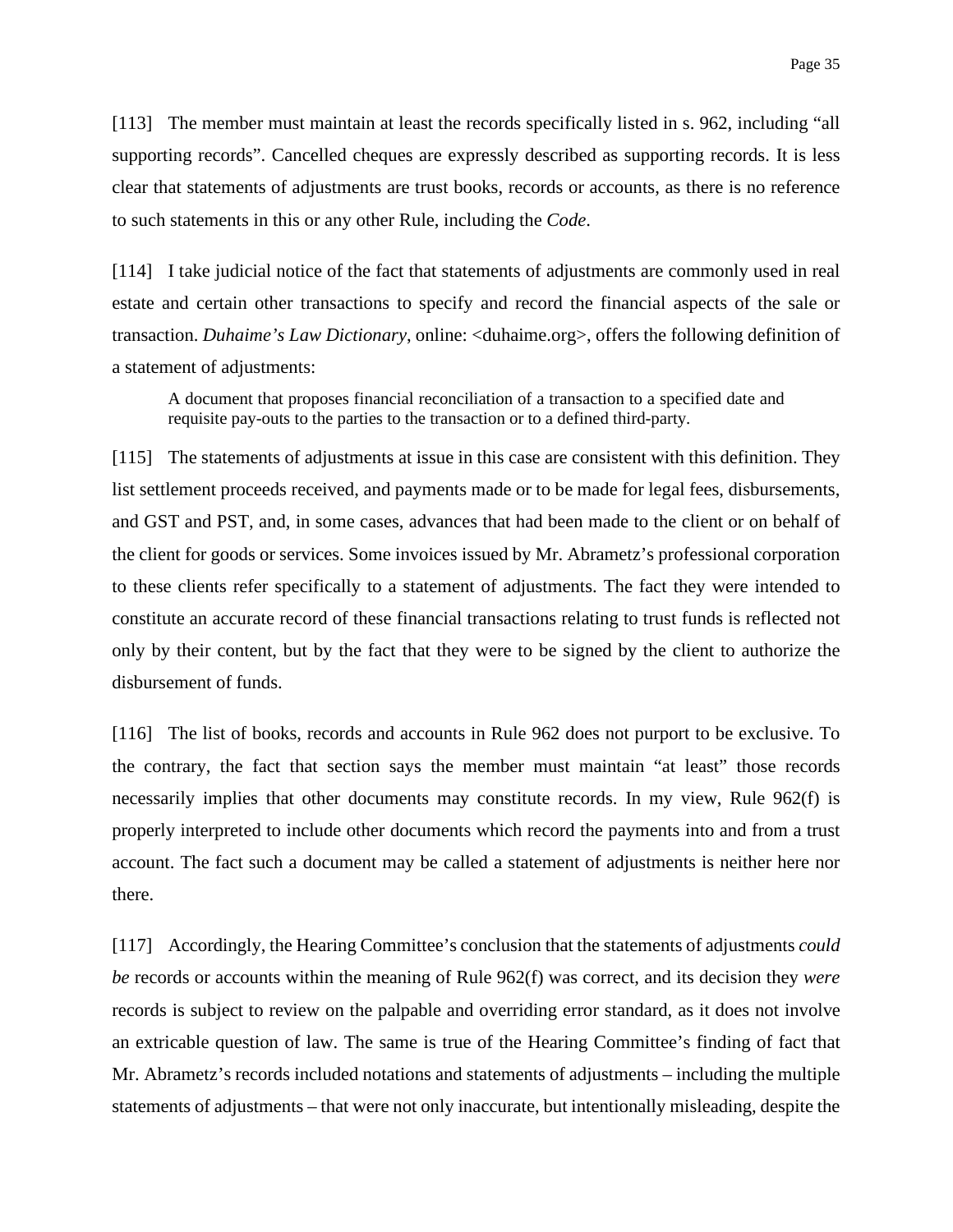evidence of both Mr. Abrametz and Mrs. Abrametz to the contrary. It was for the Hearing Committee to decide whether it believed all, none or some of their evidence.

[118] These aspects of the Conduct Decision, which amount to findings of fact or mixed fact and law, disclose no palpable and overriding error. Among other things, that is so in relation to the Hearing Committee's conclusion that the records did not comply with Part 13(H) despite the fact they constituted a record of the cheques that were actually written.

[119] As to the Hearing Committee's decision that Mr. Abrametz's failure to pay money by cheque to his general account and to maintain records were distinct matters and could be the basis for separate convictions, multiple convictions are prohibited if the offences are comprised of the same or substantially the same elements: *R v Kienapple* (1974), [1975] 1 SCR 729. The *Kienapple* principle has been applied in administrative law cases: see *Merchant 2014* at para 91 and *C.(K.) v College of Physical Therapists of Alberta*, 1999 ABCA 253, [1999] 12 WWR 339. However, as in *Merchant 2014*, it was not a palpable and overriding error for the Hearing Committee to conclude that there were separate and distinct elements to charges 1 and 4. The evidence was reasonably capable of supporting the conclusion that the gravamen of charge 1 was that payments from trust were made other than to Mr. Abrametz's general account, while the gravamen of charge 4 was that he maintained deceptive records that did not disclose that the payments were for the benefit of Mr. Abrametz or for fees.

[120] For these reasons, this ground of appeal is dismissed.

### **B. Did the Hearing Committee err by convicting Mr. Abrametz of entering into or continuing a debtor-creditor relationship with clients?**

[121] The Hearing Committee convicted Mr. Abrametz of breaching Chapter VI(d) of the *Code* by loaning money to his clients when his interests and those of the clients were in conflict. More specifically, Charge 5 alleged breaches by Mr. Abrametz of the following provision in Chapter VI(d) of the *Code*, which I will reiterate for ease of reference:

(d) The lawyer should not enter into a business transaction with the client or knowingly give to or acquire from the client an ownership, security or other pecuniary interest unless: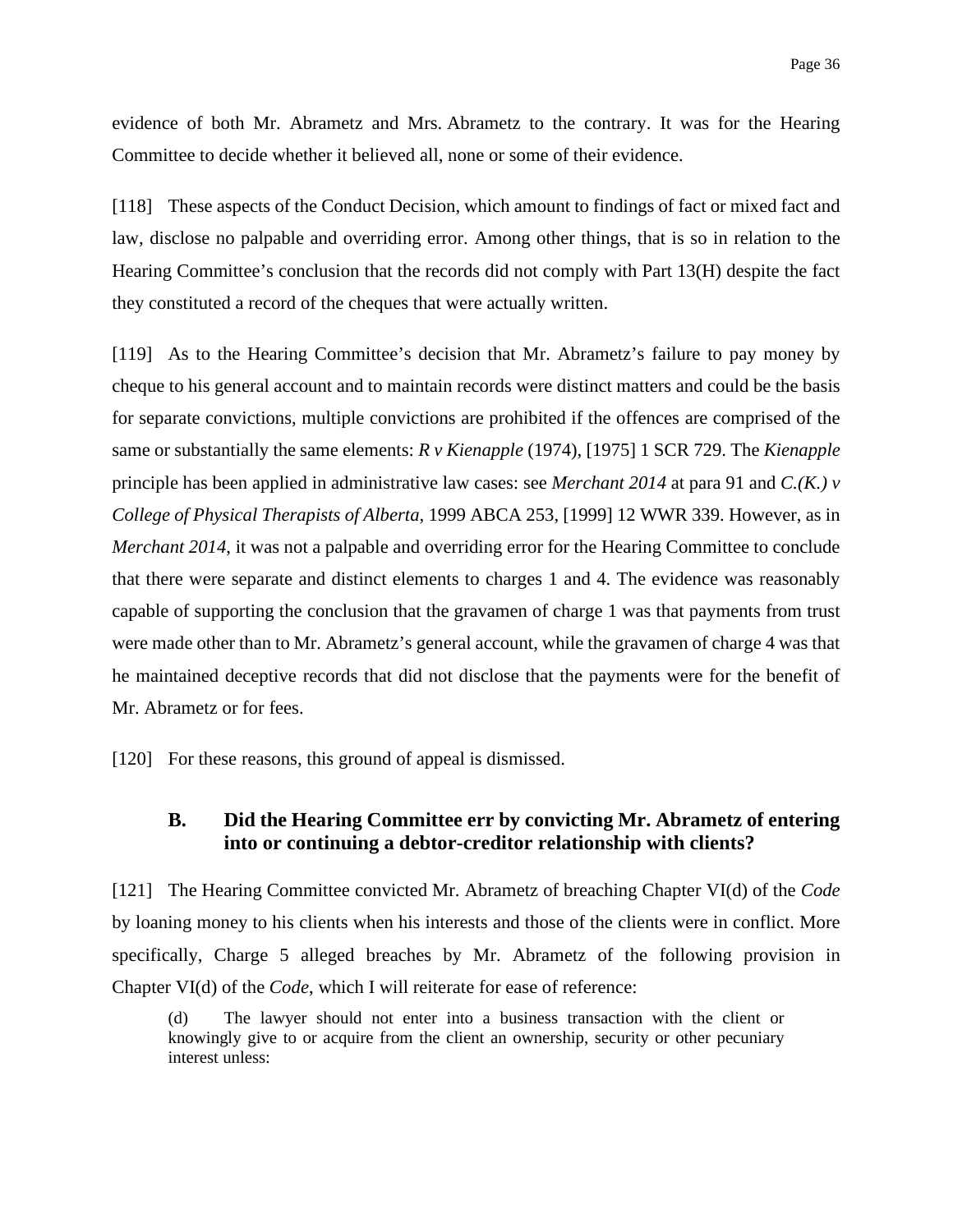- (i) the transaction is a fair and reasonable one and its terms are fully disclosed to the client in writing in a manner that is reasonably understood by the client;
- (ii) the client is given a reasonable opportunity to seek independent legal advice about the transaction;
- (iii) the client consents in writing to the transaction; and
- (iv) there is no appearance of undue influence.

[122] However, Mr. Abrametz was not charged with the offence described in this provision – that of entering into or continuing a business transaction with the specified characteristics – but with "entering into a debtor/creditor relationship". Debtor-creditor relationships were dealt with in Commentary 4 to Chapter VI:

4. The lawyer should avoid entering into a debtor-creditor relationship with the client. The lawyer should not borrow money from a client who is not in the business of lending money. It is undesirable that the lawyer lend money to the client except by way of advancing necessary expenses in a legal matter that the lawyer is handling for the client.

[123] The relationship between the Rules and the Commentary and Notes was explained in that part of the *Code* titled "Interpretation":

The commentary and notes to each rule contain a discussion of the ethical considerations involved, explanations, examples and other material designed to assist in the interpretation and understanding of the rule itself. Each rule should therefore be read with and interpreted in the light of the related commentary and notes.

[124] As noted above, the Hearing Committee bridged the gap between the language of charge 5 and the language of Chapter VI(d) by concluding that the advances were loans, and that "all debtor/creditor relationships are business transactions prohibited by the Code" (at para 221). That interpretation of Chapter VI(d) raises a question of law, reviewable on a correctness standard. So, too, does the Hearing Committee's conclusion that an advance may be a loan.

[125] As to whether an advance is a loan, the Commentary provided that a lawyer who advances necessary expenses lends money to the client. That is sufficient to confirm an advance *may* be a loan and a business transaction pursuant to Chapter VI. As would be expected, the word "loan" has been frequently defined. In *Canada Deposit Insurance Corporation v Canadian Commercial Bank*, [1990] 4 WWR 445 (Alta QB) [*Canada Deposit*], for example, Wachowich J. (as he then was) defined a loan in the context of a security agreement to mean "the lending of money with the expectation that the money will be repaid" (at 459). Similarly, in *Distribulite Ltd. v Toronto Board*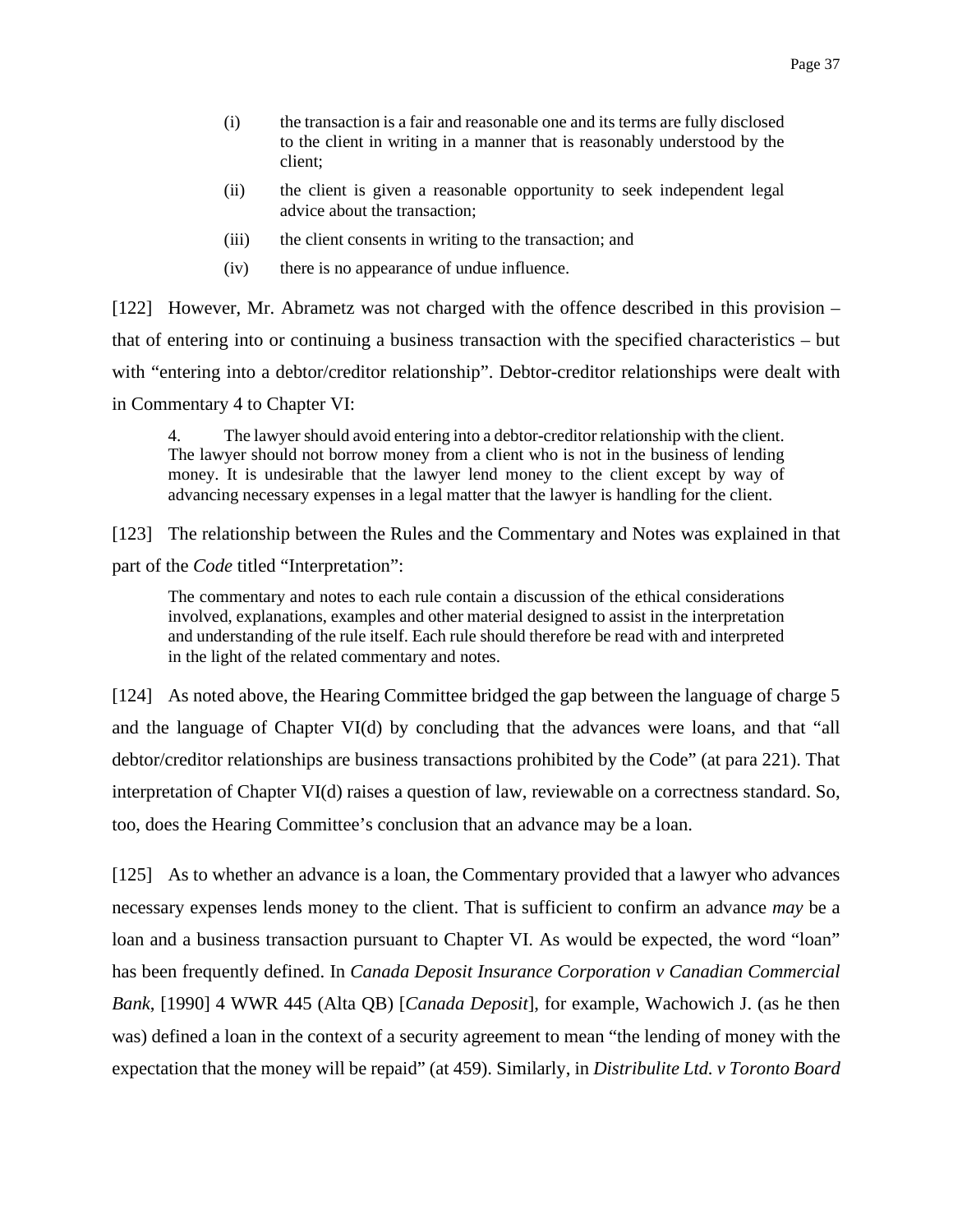*of Education Staff Credit Union Ltd.* (1987), 45 DLR (4th) 161 (Ont H Ct J) at 215, Campbell J. said this:

… every liability is not a loan and every extension of credit is not a loan.

The ordinary meaning of "loan" is a sum of money given temporarily on condition that it be returned. It has also been defined as: "... a contract by which one delivers a sum of money to another and the latter agrees to return at a future time a sum equivalent to that which he borrows": in *Re Grand Union*, 219 Fed. Rept. 353 (1915), at p. 356.

[126] This definition from *Re Grand Union* (1915), 219 F 353, was also adopted in *Bradley v* 

*Canada*, [1996] 1 CTC 2237, and in *McVey v Canada*, [1996] 2 CTC 2157 (QL), where Rip T.C.J.

commented as follows:

48 Mogan T.C.C.J. referred to the following definition of a "loan" in *Bradley v. Canada*, [1995] T.C.J. No. 4:

In law, a loan has been defined as follows:

A "loan" is a contract by which one delivers a sum of money to another and the latter agrees to return at a future time a sum equivalent to that which he borrows.

A "loan" within the law of usury is the delivery of a sum of money to another under a contract to return at some future time an equivalent amount with or without an additional sum agreed upon for its use.

To constitute a "loan", there must be an express or implied agreement whereby one person advances money to another, who agrees to repay it on such terms as to time and rate of interest, as parties may agree. [Words and Phrases, Permanent Edition, Vol. 25A, p. 79]

49 Christie A.C.J.T.C., stated in *Simmonds & Sons Ltd. v. M.N.R.*, 89 D.T.C. 707, at p. 709:

Definitions of a loan of money are to be found in a number of publications, but to my mind this definition in Black's Law Dictionary, 5th (1979) ed. is as useful as any: "Delivery by one party to and receipt by another party of a sum of money upon agreement, express or implied, to repay it with or without interest." This is not, in my opinion, descriptive of the transactions involving letters of credit that are under consideration in this appeal. In *M.N.R. v. T.E. McCool Ltd.*, [1949] C.T.C. 395, 4 D.T.C. 700 (S.C.C.) Mr. Justice Estey said at page 413 (D.T.C. 708) with reference to the relationship of lender and borrower that: "It is necessary in determining whether that relationship exists to ascertain the true nature and character of the transaction."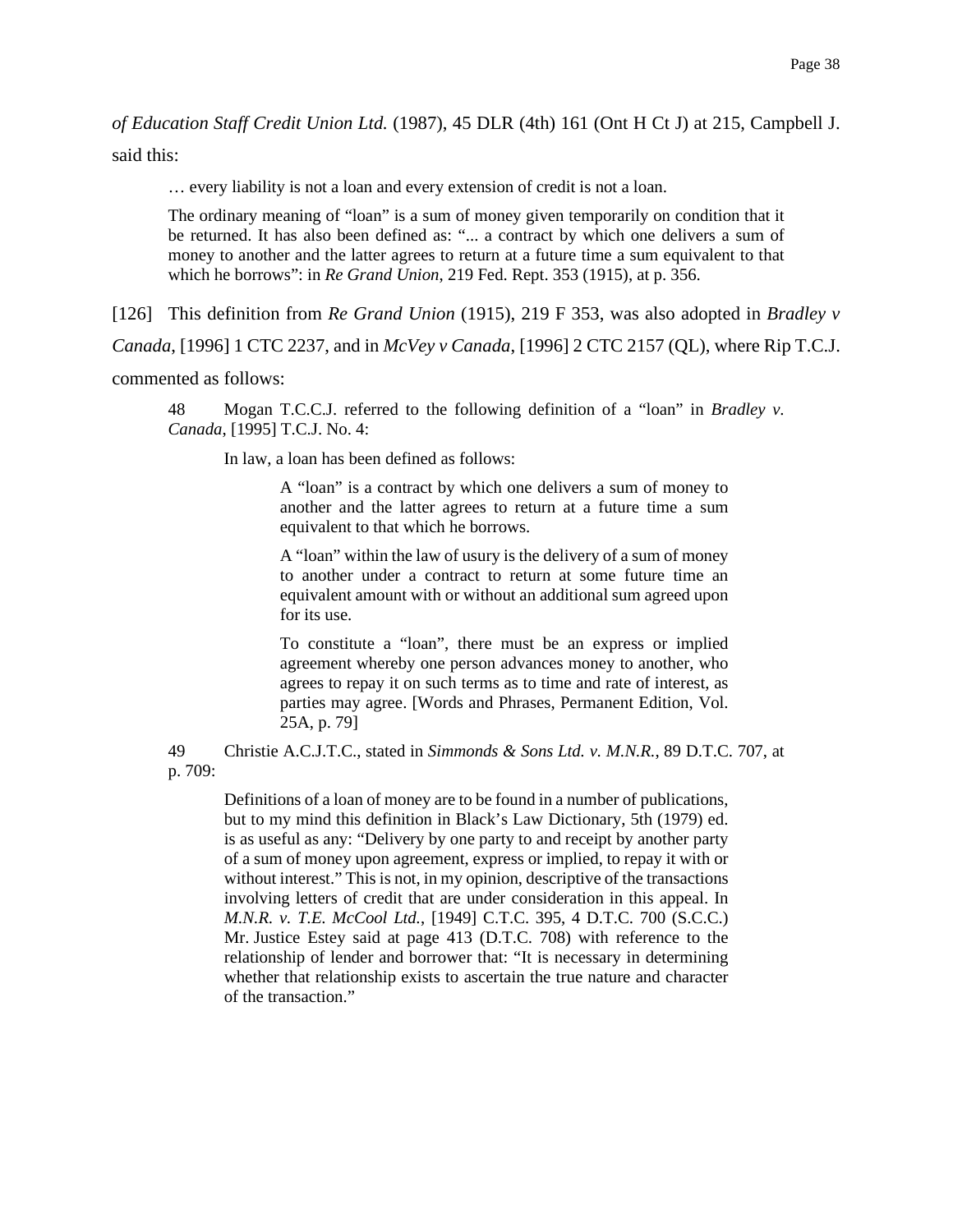## [127] These definitions are consistent with the following statement by Idington J. in *Partridge v Winnipeg Investment Company* (1919), [1921] 1 WWR 839 (WL) (SCC):

76 … The word loan represents a contract pretty well known and defined in our laws. The loan of a sum of money is a contract by which the lender gives the borrower a certain sum under the obligation by the latter to return a similar amount with interest.

I note that interest is not an essential term of a loan: *Canada Deposit* at 459.

[128] The Hearing Committee was accordingly correct in concluding that the advances from Mr. Abrametz to his clients *could* constitute loans within the meaning of the Commentary to Chapter VI(d) and result in a debtor-creditor relationship. The conclusion that they *did* constitute loans was a question of mixed fact and law which did not involve an extricable question of law; and, as such, is reviewable on the palpable and overriding error standard. Among other things, the Hearing Committee found that it was Mr. Abrametz's typical practice to have clients sign a standard form in which they requested an advance, confirmed their understanding that a 30% attendance fee would be charged and that advances would be paid first from the recovery of any funds, and that if insufficient funds were recovered, the client would repay the amount of the advance on demand. The Hearing Committee did not err by finding these were loans.

[129] As to whether, as the Hearing Committee held, *all* debtor-creditor relationships are business transactions, I would first note that "relationship" and "transaction" are not synonyms. Chapter VI(d) says a lawyer should not "enter into" a business transaction, while Chapter VI(a) says a lawyer shall not "enter into or continue" a business transaction. That difference in language supports the conclusion that Chapter VI(d) is concerned with an event or occurrence such as the negotiation and signing of a contract or a closing, as opposed to the legal relationship that may result from that event. That interpretation is also consistent with the characteristics of a prohibited transaction specified in Chapter VI(d), which is framed with reference to the terms of the transaction, the opportunity to get independent legal advice, consent and the appearance of undue influence, and thus appear to relate to an event or occurrence such as a contract.

[130] "Transaction" takes its meaning from its context and has been interpreted as an event or occurrence, such as a contract in other contexts. In *R v Canavan*, [1970] 5 CCC 15 (WL) (Ont CA) at para 9 [*Canavan*], Schroeder J.A. noted that "[t]ransaction … has been interpreted as the justice of each case demanded rather than by any abstract definition. In its ordinary sense it is understood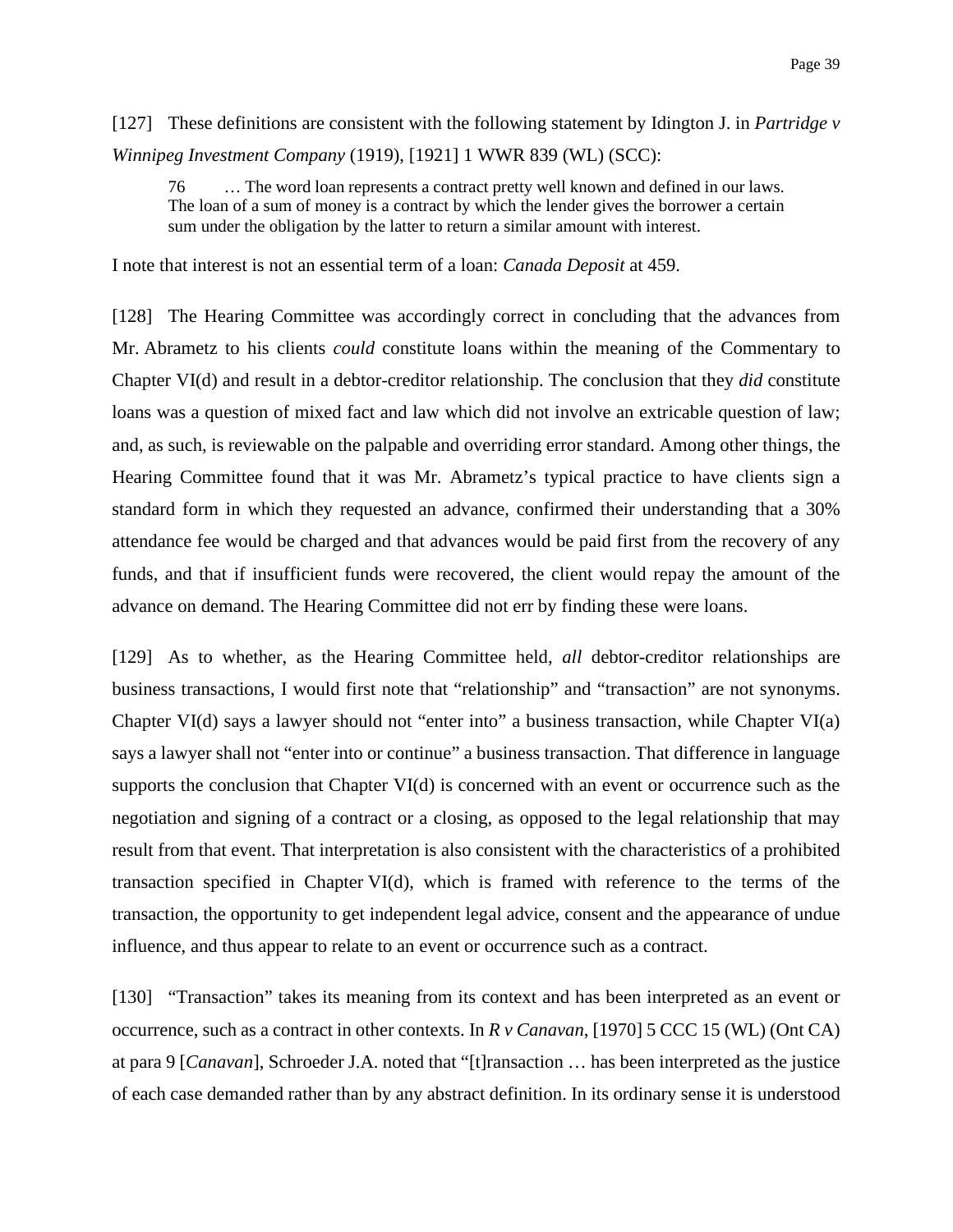to mean the doing or performing of some matter of business between two or more persons". In *R v Natanson* (1927), 49 CCC 80 (WL) (Sask CA), for example, Mackenzie J.A. commented as follows:

11 The term "transaction" in this connection is thus elucidated by an eminent legal writer:

A transaction is a group of facts so connected together as to be referred to by a single legal name as a crime, a contract, a wrong, or any other subject of inquiry which may be in issue. …

[131] In *R v Goldstein* (1988), 42 CCC (3d) 548 (WL) (Ont CA), Houlden J.A., having referred to *Canavan*, reasoned as follows in relation to the meaning of "transaction" in s. 510(1) of the

*Criminal Code*:

28 Black's Law Dictionary, revised 4th ed. (1968), gives the following definition of "transaction" (at p. 1668):

It must therefore consist of an act or agreement, or several acts or agreements having some connection with each other, in which more than one person is concerned, and by which the legal relations of such persons between themselves are altered.

29 In my opinion, a series of acts or occurrences must be connected or related in order to constitute a transaction. For the purposes of this case, I would define "transaction" as a series of connected acts extending over a period of time. It is most important, as I will endeavour to demonstrate, that "transaction" be distinguished from "offence".

[132] *Black's Law Dictionary*, 11th edition, includes the following definitions of "transaction" that are relevant here:

1. The act or an instance of conducting business or other dealings; esp., the formation, performance, or discharge of a contract. 2. Something performed or carried out; a business agreement or exchange. …

[133] In my view, the grammatical and ordinary meaning of "enter into a business transaction", read in context and harmoniously with the scheme of Chapter VI and the Rules as a whole, means an act, event or occurrence, such as entering a contract. It does not include a debtor-creditor *relationship*, as opposed to a *transaction* that results in that relationship. Some debtor-creditor relationships – for example, debts arising as a result of the operation of certain statutes – do not result from transactions. Accordingly, I must respectfully disagree with the Hearing Committee's conclusion that all debtor-creditor relationships are business transactions. The conclusion that they are was an error of law.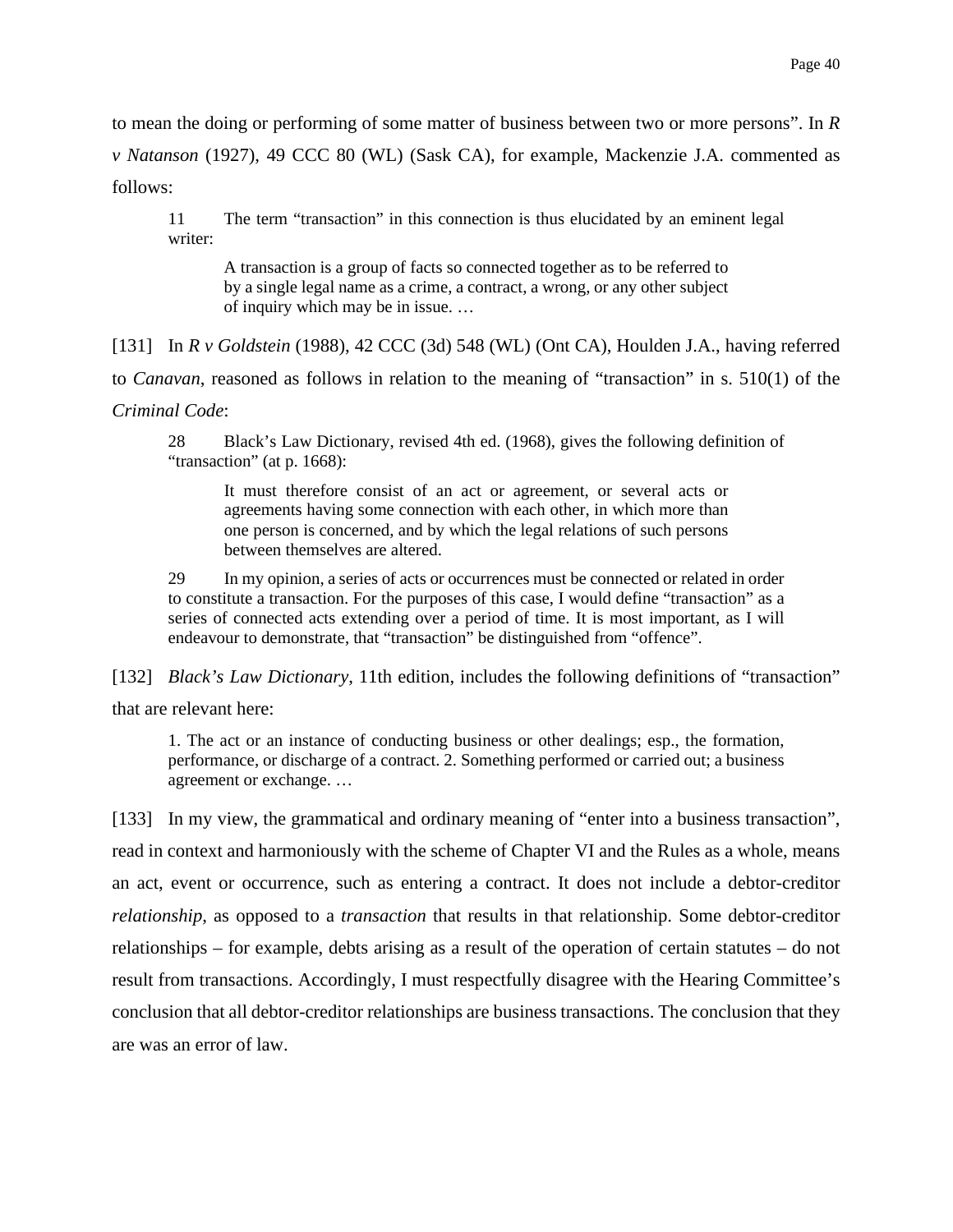[134] I must also respectfully disagree with the following statement by the Hearing Committee, which underpinned its conclusion that all debtor-creditor relationships are business transactions prohibited by the *Code*:

218. … It is the debtor/creditor relationship, causing the divergence in interests, that the Code is intended to curtail.

[135] With respect, this overstates the matter and constitutes an error of law. Chapter VI(d) is not intended to prohibit all loans or all debtor-creditor relationships. It only prohibits certain business transactions between lawyers and their clients. The prohibited transactions include loans that are business transactions, *and* which do not have all of the characteristics specified in Chapter  $VI(d)(i)$ –(iv). Commentary 4 does not prohibit loans or business transactions that do not meet both of these criteria. Rather, it is an interpretive aid which clarifies the application of Chapter VI(d) in this context. As Mr. Abrametz noted, it is also of interest that the Commentary says only that it is "undesirable that the lawyer lend money to the client except by way of advancing necessary expenses".

[136] The question, accordingly, is the appropriate remedy relating to these errors of law. An advance may constitute a loan and a loan may constitute a business transaction within the meaning of Chapter VI(d). There was evidence to support the Hearing Committee's conclusion that Mr. Abrametz's business included lending money to his clients. He was found to have advanced money on many occasions, on fixed terms, using standard forms. The terms included payment of a 30% fee for each of these advances, regardless of the likely term, risk or amount.

[137] This Court has the authority to make any order it considers appropriate on an appeal pursuant to s. 56 of the *LPA*: *McLean v Law Society of Saskatchewan*, 2012 SKCA 7, 347 DLR (4th) 414; *Merchant 2014* and *Peet 2014*, including the power, where appropriate, to decide an issue rather than remitting it to the Hearing Committee. The facts found by the Hearing Committee support the conclusion that the advances by Mr. Abrametz were loans that resulted in debtorcreditor relationships, and that the transactions resulting in those loans were business transactions. Based on the facts, that conclusion was not only reasonable, but correct. In these circumstances, there is no need to remit this issue to the Hearing Committee.

[138] In the result, the Hearing Committee did not err in a way that requires appellate intervention by finding Mr. Abrametz guilty of charge 5.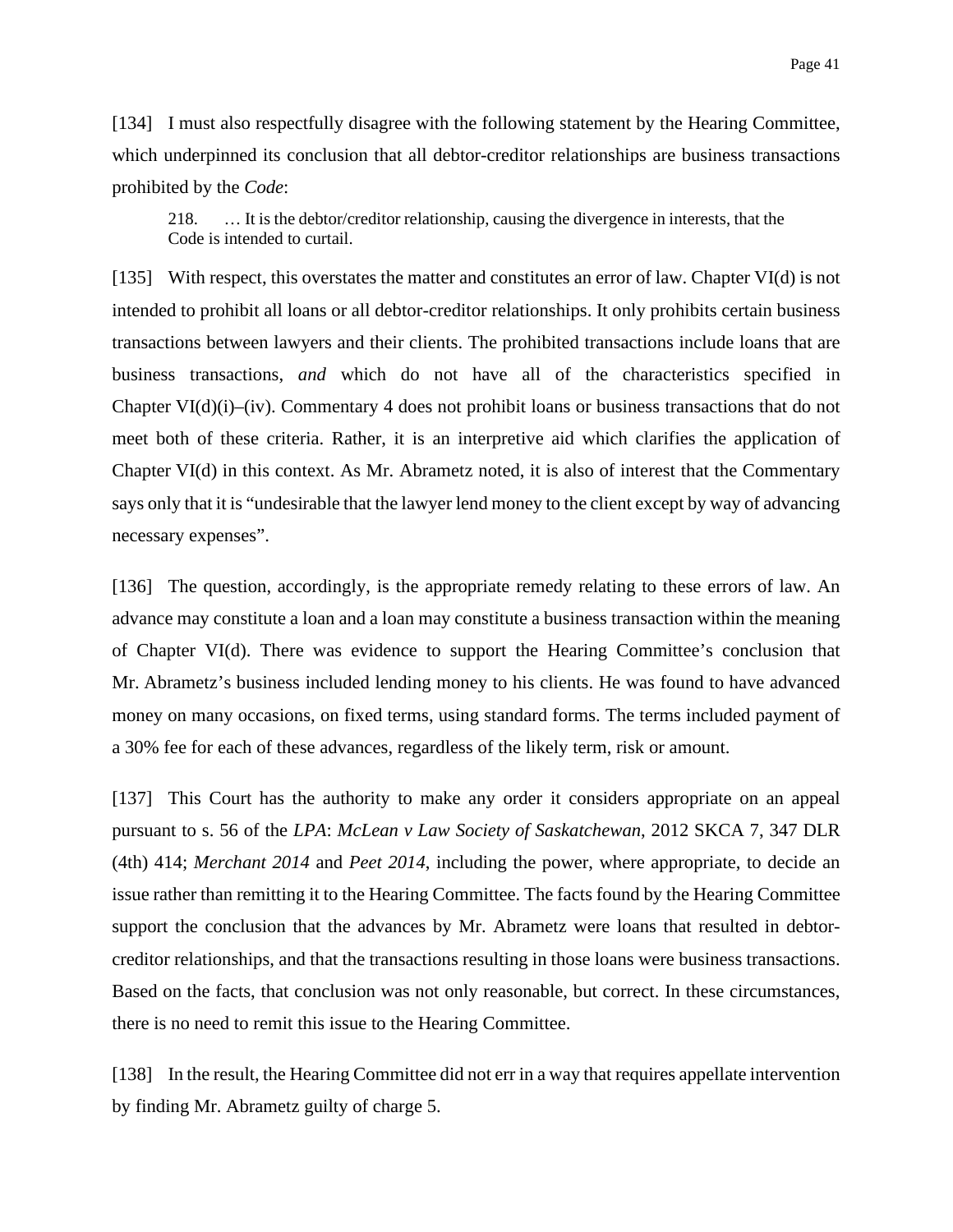## **C. Delay and abuse of process**

### **1. Law**

[139] As has been noted above, the issue relating to delay is whether the LSS proceedings against Mr. Abrametz engaged the second ground for relief as a result of delay in an administrative process – delay constituting an abuse of process. The first ground, which relates to the fairness of the hearing, was summarized in Bastarache J.'s majority judgment in *Blencoe* this way:

102 … Where delay impairs a party's ability to answer the complaint against him or her, because, for example, memories have faded, essential witnesses have died or are unavailable, or evidence has been lost, then administrative delay may be invoked to impugn the validity of the administrative proceedings and provide a remedy … It is thus accepted that the principles of natural justice and the duty of fairness include the right to a fair hearing and that undue delay in the processing of an administrative proceeding that impairs the fairness of the hearing can be remedied …

(Citations omitted)

[140] The second ground for relief based on delay is concerned with different forms of prejudice to the respondent which impact the repute of the administrative process or system at issue. Justice Bastarache summarized this ground as follows:

115 I would be prepared to recognize that unacceptable delay may amount to an abuse of process in certain circumstances even where the fairness of the hearing has not been compromised. Where inordinate delay has directly caused significant psychological harm to a person, or attached a stigma to a person's reputation, such that the human rights system would be brought into disrepute, such prejudice may be sufficient to constitute an abuse of process. … It must however be emphasized that few lengthy delays will meet this threshold. I caution that in cases where there is no prejudice to hearing fairness, the delay must be clearly unacceptable and have directly caused a significant prejudice to amount to an abuse of process. It must be a delay that would, in the circumstances of the case, bring the human rights system into disrepute. …

[141] *Blencoe* related to two complaints of sexual harassment that had been filed with the British Columbia Council of Human Rights and was accordingly concerned with impact on the repute of the human rights process. In Mr. Abrametz's case, that element of the test is whether there was delay that would, in the circumstances of the case, bring the LSS disciplinary process into disrepute.

[142] Justice Bastarache was at pains to emphasize the limited scope of this ground for relief from abuse of process arising from state-caused delays, particularly where a stay is requested. As he put the matter, "delay, without more, will not warrant a stay of proceedings", as that "would be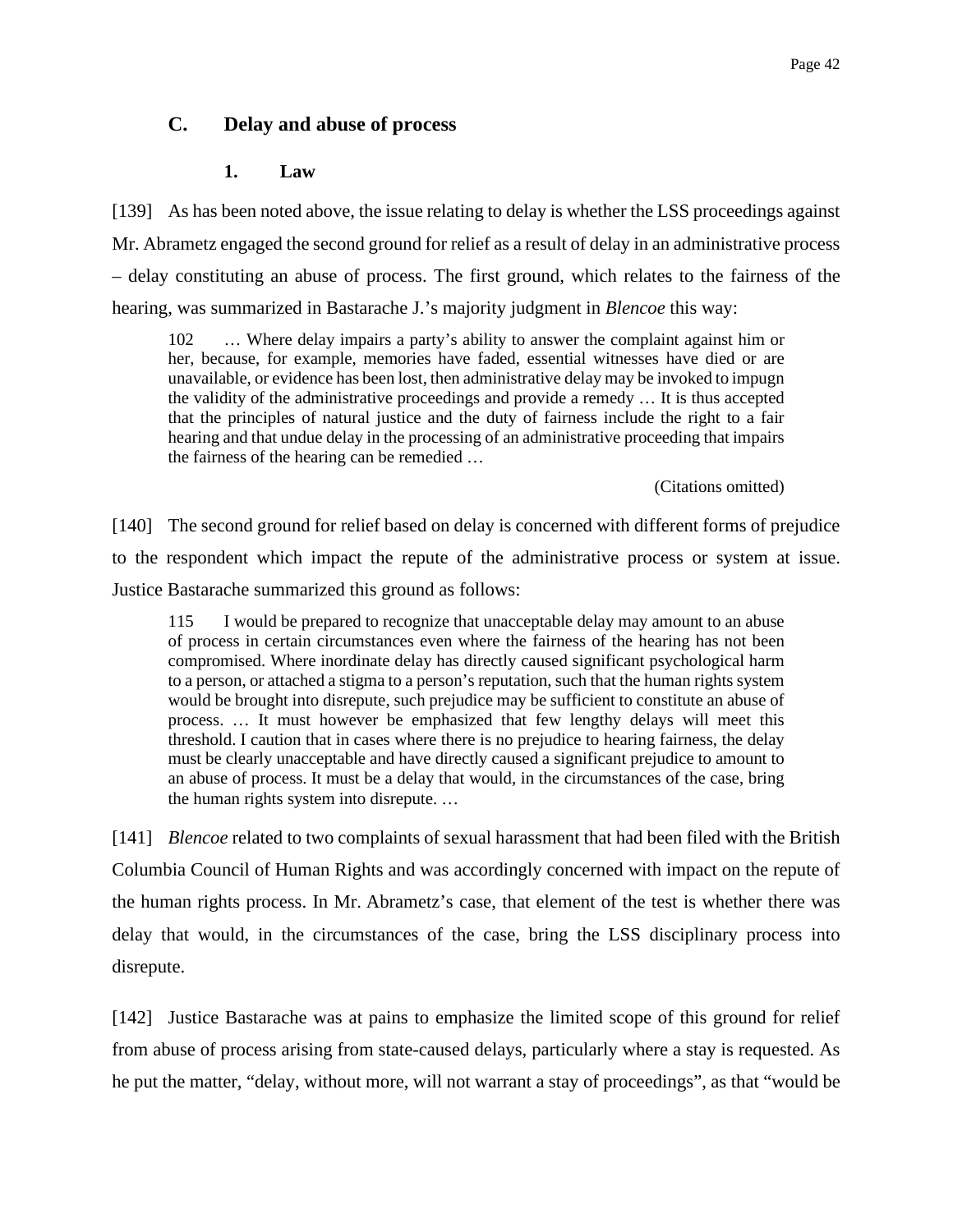tantamount to imposing a judicially created limitation period" (at para 101). Limitation periods are the province of legislatures, not courts. For a court to intervene on this ground, it must be satisfied that there has been both inordinate delay caused by the administrative entity, and prejudice of a certain order attributable to that delay. The following principles identified in *Blencoe* reflect these requirements:

- 1. The period of delay must be so inordinate as to be clearly unacceptable (at paras 115 and 121). Whether a delay is inordinate turns on contextual factors, including "the nature of the case and its complexity, the facts and issues, the purpose and nature of the proceedings, and whether the respondent contributed to the delay or waived the delay, and other circumstances of the case" (at para 122).
- 2. The party claiming abuse of process must show that the inordinate delay "directly *caused* [them] a significant prejudice" that is related to the delay itself (at para 115, emphasis added). In order for there to be abuse of process, "the delay must have caused actual prejudice of such magnitude that the public's sense of decency and fairness is affected" (at para 133).
- 3. The analysis requires a weighing of competing interests. "In order to find an abuse of process, the court must be satisfied that 'the damage to the public interest in the fairness of the administrative process should the proceeding go ahead would exceed the harm to the public interest in the enforcement of the legislation if the proceedings were halted'" (at para 120).
- 4. A stay is not the only remedy available in administrative law proceedings. However, where a respondent asks for a stay, they will bear a heavy burden (at para 117). A finding of abuse of process is available only in the "clearest of cases" (at para 120).

[143] I will expand on the first three of these four principles, beginning with the meaning of inordinate delay.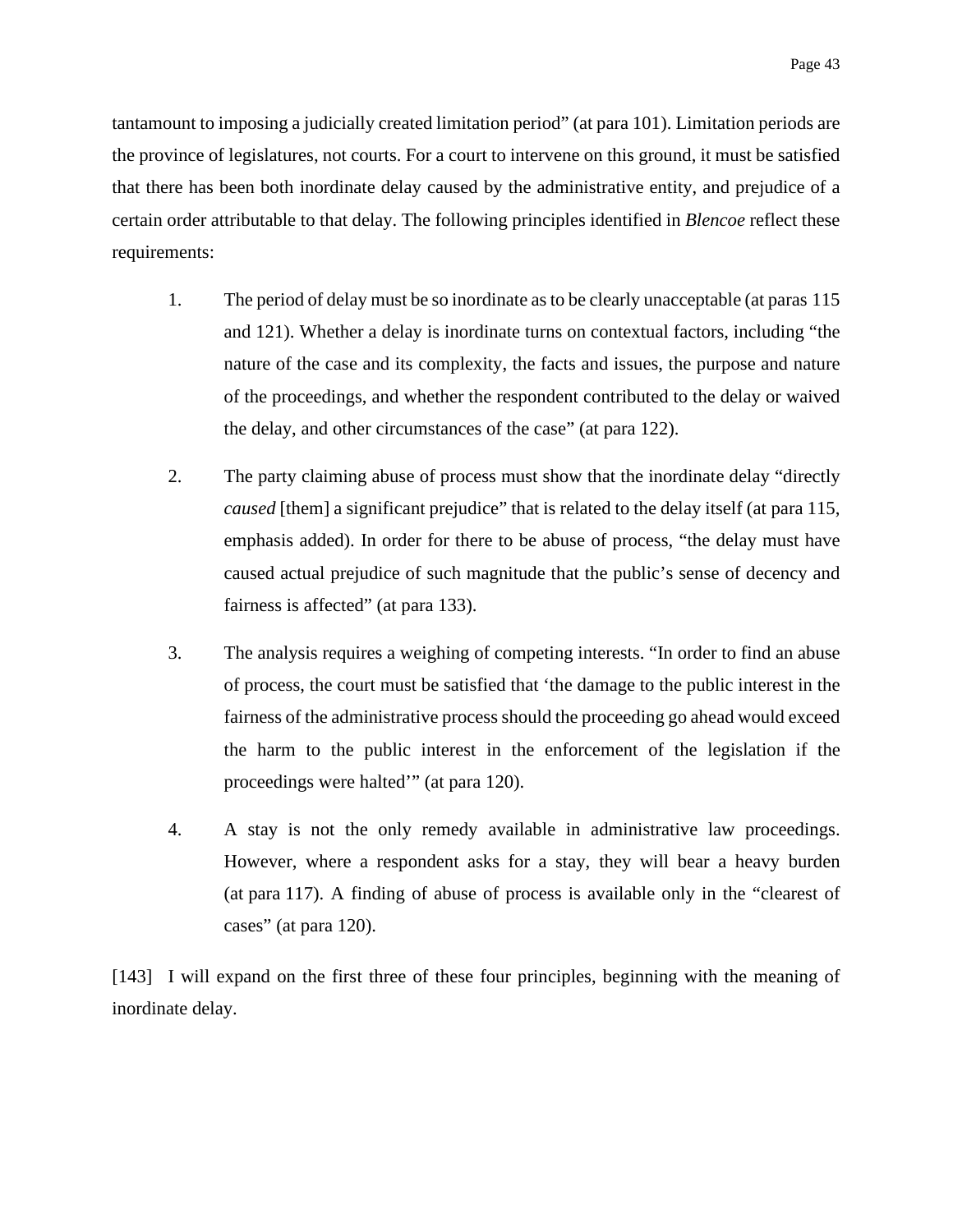[144] First, *Blencoe* makes it clear that the list of factors that bear on whether the delay was inordinate is not closed. Relevant factors may, for example, include how the delay compares to the delay in analogous cases, although that factor has limited weight (at paras 129–130); whether there has been an extended period of inactivity (at para 123); and, on a related note, whether there were ongoing communications between the parties (at para 132).

[145] Second, *Peet 2014* emphasizes that the court must be satisfied the delay is attributable to the administrative body. In that case, the Discipline Committee was unable to determine who caused the delay, as no evidence was tendered. As Richards C.J.S. commented:

[60] … This is significant because the cases in this area indicate that, if the evidence is unclear as to who caused the delay, or if the delay was caused by the person subject to discipline proceedings, a stay is not appropriate. See: *Allen v Alberta (Law Enforcement Review Board)*, 2013 ABCA 187 at paras 51–53, 362 DLR (4th) 594 [*Allen*]; *Merchant v Law Society of Saskatchewan*, 2014 SKCA 56 at para 97, [2014] 6 WWR 643 [*Merchant 2014*].

[146] However, the need for evidence to explain the cause of delay beyond the inherent requirements of the case cuts both ways. In *Investment Dealers Association of Canada v MacBain*, 2007 SKCA 70, 299 Sask R 122 [*MacBain*], the Court found that the lack of "any real explanation" weighed in favour of finding unreasonable delay (at para 32). In *Wachtler*, the Court commented that "[u]nexplained delays of 21 months are intolerable" (at para 47). *Blencoe* takes account of the same issue (at paras 123, 173 and 178).

[147] Third, the court is not concerned with the mere effluxion of time. It is concerned with unnecessary delay that has caused impact of a certain kind. It asks whether the time taken in the administrative process exceeded the inherent time requirements of the case. It asks whether the regulator or the person regulated caused the unnecessary delay and whether the unnecessary delay attributable to the regulator caused prejudice to the regulated person. The answers to these questions turn on all of the relevant circumstances, and are necessary to enable the court to answer the question at the heart of the analysis; that is, whether "the damage to the public interest in the fairness of the administrative process should the proceeding go ahead would exceed the harm to the public interest in the enforcement of the legislation if the proceedings were halted" (*Blencoe* at para 120).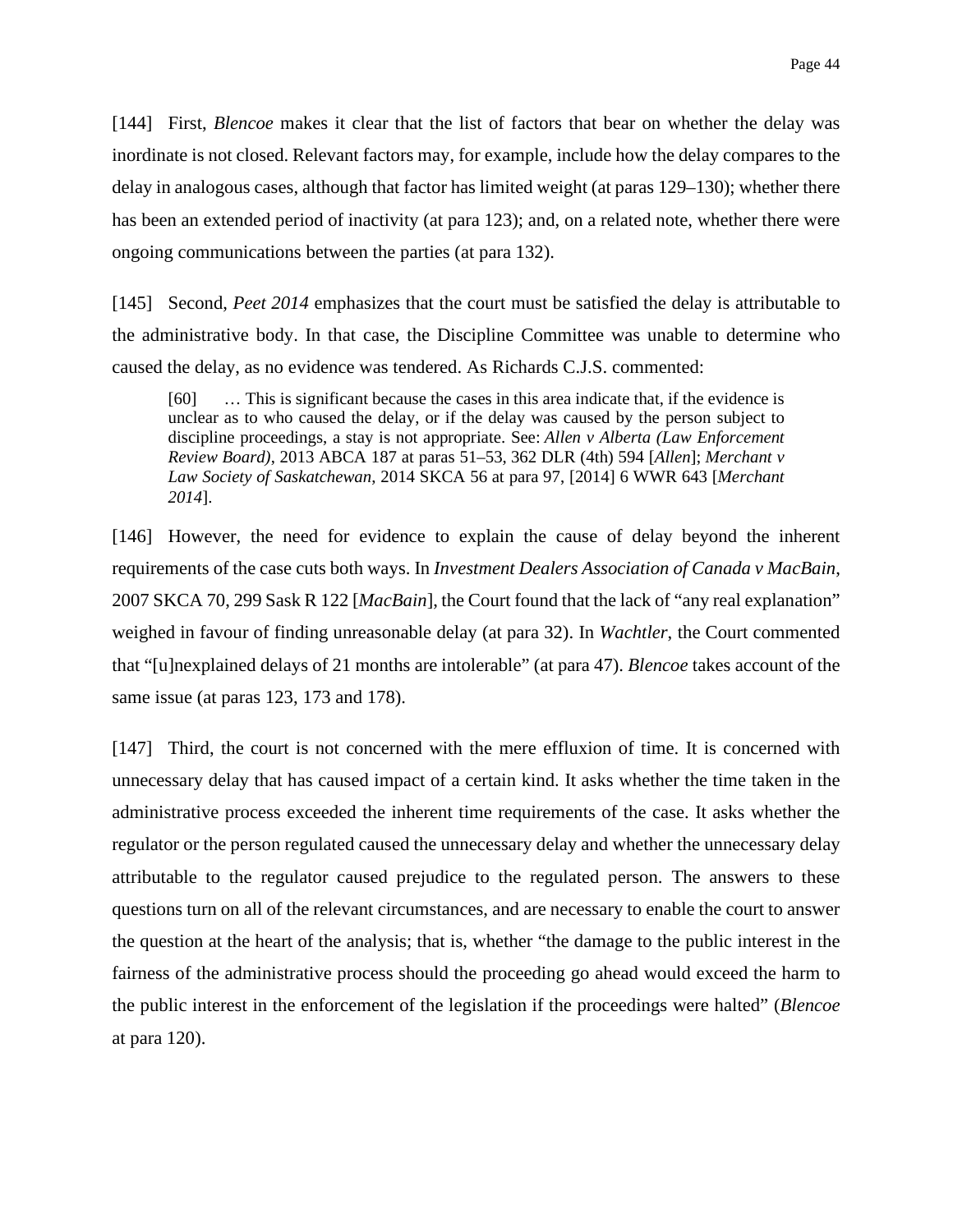[148] These questions, in turn, define when the time frame that must be analyzed begins, and when it ends. As a general proposition, that time frame would begin when the regulator or other administrative entity knows enough about the nature of and foundation for a complaint or issue that might engage its investigatory, charge, decision-making and/or enforcement processes that it would be obliged to consider taking action. It is only then that there could be unnecessary delay caused by the regulator that could cause prejudice. A well-founded complaint that engaged important and pressing interests in the context of the regulatory scheme would tend to call for a prompt and robust response. A poorly founded or suspect complaint as to an issue that, even if it was made out, would have an insignificant impact on relevant interests might not.

[149] It is common in the context of a complaint to the regulator of a profession to calculate time not from the date an investigation is launched or charges are laid, but from the date the complaint was received by the regulator: see, for example, *Wachtler*, *Abbott* and *MacBain*. *Blencoe* illustrates the same approach in relation to a human rights complaint. That would often – although not invariably – be the date that both the regulator's obligations and the interests of the public, complainants and the regulated professional in a timely process would be engaged. Indeed, those obligations and interests can be characterized as two sides of the same coin. The relevant time frame would often differ from that at issue in a criminal context, where the calculation of time is driven by the constitutional right of a person "charged with an offence" to a trial in a reasonable time. Delay is calculated from the laying of the criminal charge (*Jordan* at paras 46–48). In an administrative context, the court may – depending on the facts – be concerned with delay in either or both of the investigation and the steps taken to bring and dispose of any charges.

[150] As to when the relevant time frame to be analyzed ends, it is also common in an administrative context for the analysis to consider delay to the date of the hearing. *Wachtler* and *MacBain* are examples of that approach. However, there is no rule that date is always appropriate, or indeed, that delay after the commencement or conclusion of the hearing cannot be considered or is irrelevant. That issue was considered in *United Food and Commercial Workers, Local 1400 v Tora Regina (Tower) Limited*, 2008 SKCA 38, 307 Sask R 309, which was concerned with a lengthy delay in the issuance of an administrative decision. Justice Richards (as he then was) held that post-hearing delay could be taken into account. Writing for the Court, he commented that "we see no reason why the basic principles articulated by the Supreme Court in [*Blencoe*] should not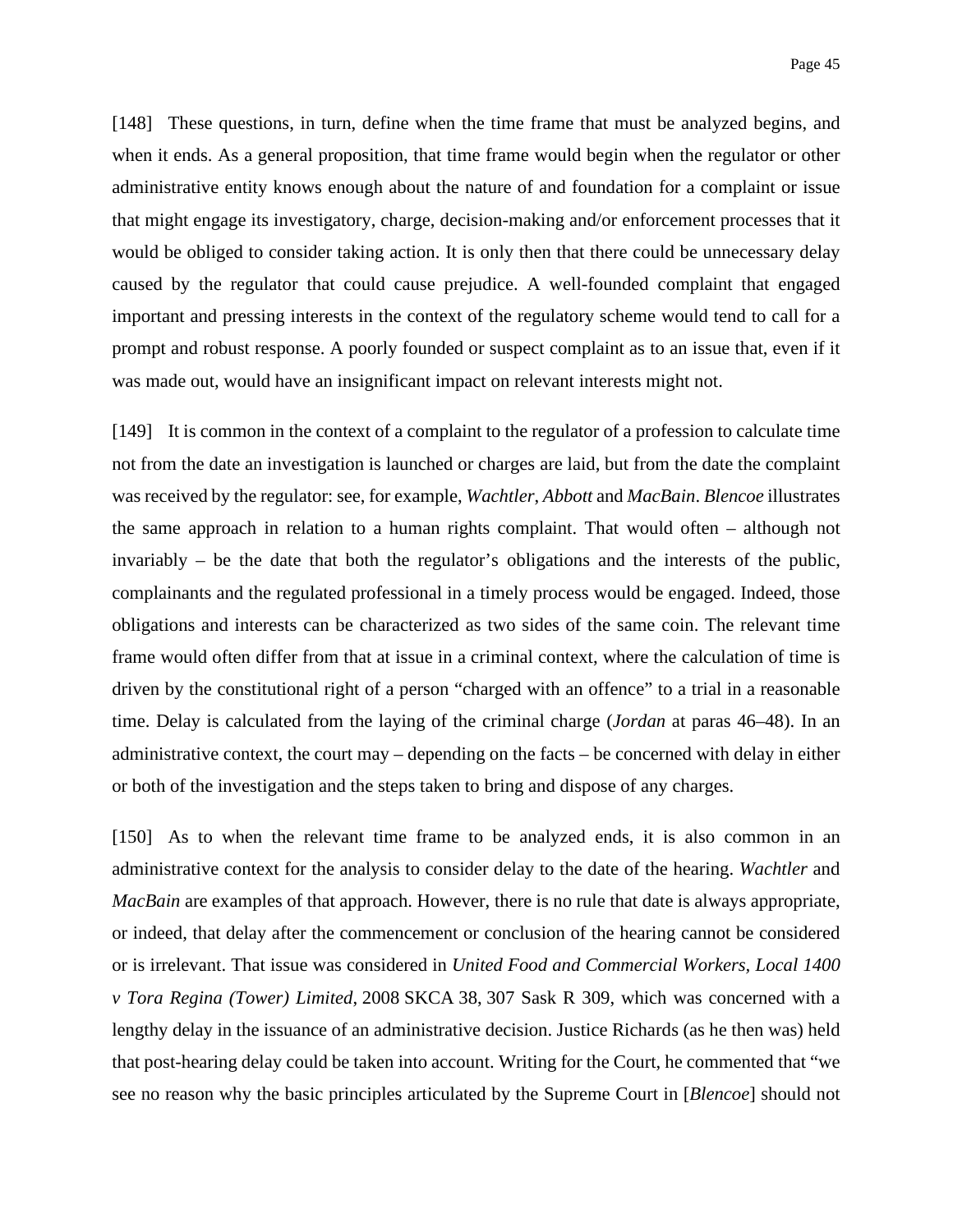apply as well to post-hearing delay" (at para 17). Here, too, the question turns on the facts; that is, is there evidence of a post-hearing delay which could have been caused by the regulator, which could have exceeded the inherent time requirements, and that could have caused prejudice to the regulated person?

[151] I will turn next to the second of the four principles noted above; that is, that the inordinate delay must have directly caused the respondent significant prejudice. Several key concepts are embedded in this principle.

[152] First, the prejudice must flow from the delay itself rather than from the fact that the respondent was facing an accusation or administrative sanction. This point was made in *Peet 2014*, where Richards C.J.S. noted that it was not clear whether the adverse consequences alleged by Mr. Peet "were caused by the complaints themselves or by the delay in dealing with them" (at para 61). As he explained, this was important because "it is only prejudice resulting from delay itself which is properly weighed into the balance when determining if there has been unfairness or prejudice warranting a stay" (at para 61).

[153] Second, the personal prejudice the respondent suffers must be of such a magnitude that the public's sense of decency and fairness would be offended. As to the kind of prejudice that might, depending on the facts, reach that standard, Bastarache J. referred to psychological harm or stigma affecting a person's reputation and said he was "prepared to accept that the stress and stigma resulting from an inordinate delay may contribute to an abuse of process" (*Blencoe* at para 121). Damage to physical health, negative economic consequences, and negative impacts on family are also examples of personal prejudice of the right sort*.* The prejudicial impact of interim regulatory measures, such as a suspension of the right to practice, may be taken into account: *Misra v College of Physicians & Surgeons (Saskatchewan)* (1988), 52 DLR (4th) 477 (Sask CA). In my view, the extent of the inordinate delay may also be relevant in determining whether the prejudice suffered is of sufficient magnitude to meet this requirement.

[154] It is fair to say that the case law has abided by *Blencoe*'s insistence that evidence of delay, without more, is not enough to constitute an abuse of process. That is so even where the administrative process related to serious allegations of professional incompetence or misconduct, which, one might reasonably argue, could generally be characterized as prejudicial per se.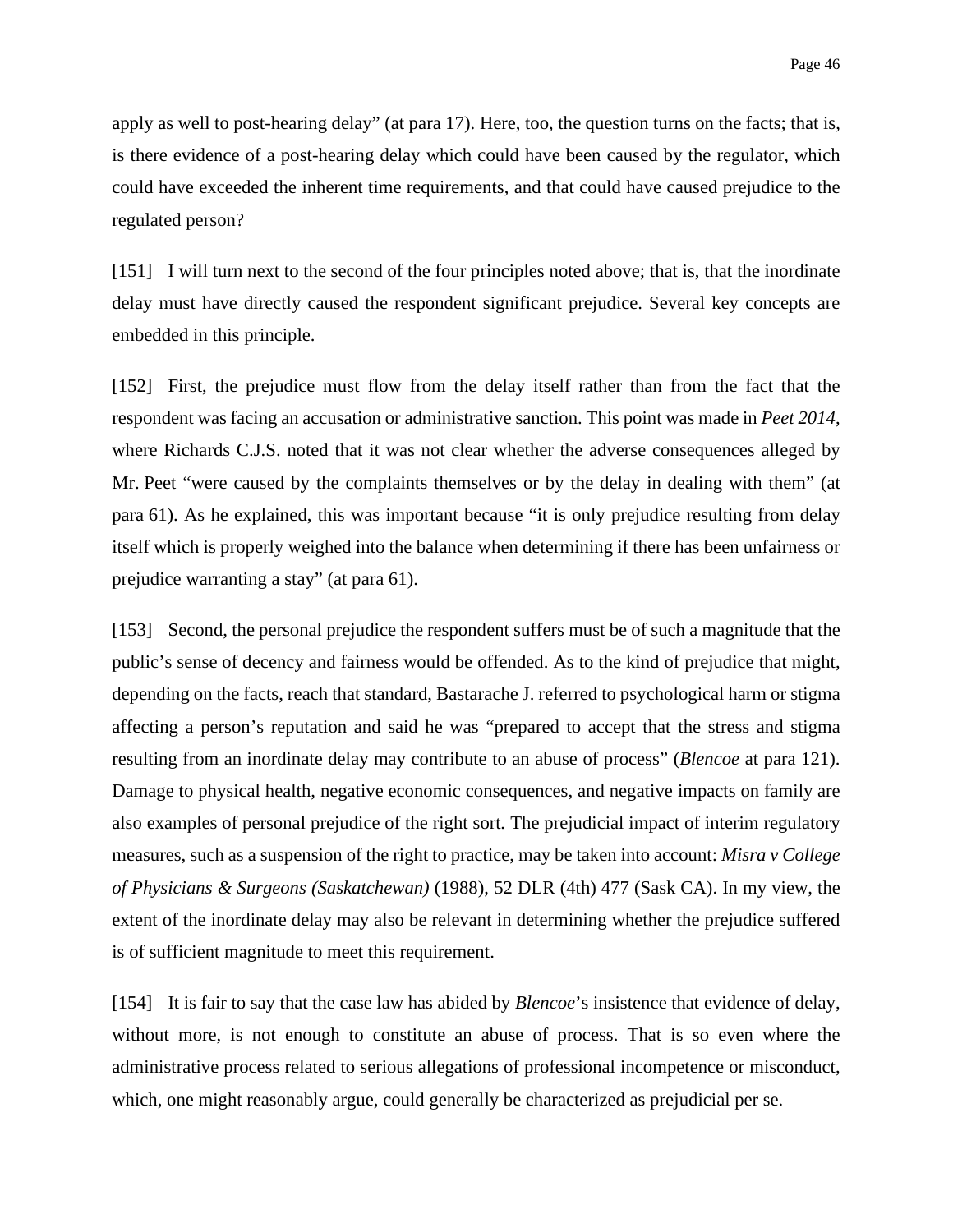[155] *Peet 2014*, for example, related to charges against Mr. Peet of failing to serve to clients in a diligent manner and failing to reply promptly to Law Society communications. A formal complaint was issued and a hearing committee appointed July 9, 2010. The proceedings of the hearing committee did not begin until July 2012. Mr. Peet deposed that the extended period of pending discipline and the publication of the complaint against him, without any explanation for the delay, had unfairly affected his professional and personal circumstances. Faced with this evidence, the Court emphasized the need for *actual* prejudice (at para 56) and found that Mr. Peet's evidence fell short of demonstrating significant prejudice or stigma.

[156] In *Merchant 2014*, the delay, measured from the date of the complaint to the Law Society and the hearing of the complaint, was 81 months. However, the time between the report of the investigation committee leading to the hearing of charges and the finding of guilt was less than one year. A hearing committee refused relief, finding there was no "proven substantial prejudice" to Mr. Merchant's defence and the cause of the delay was not solely, or in the main, due to the Law Society.

[157] In *Robertson*, there was a delay of 35 years in bringing disciplinary proceedings against Mr. Robertson for sexual misconduct as a teacher. The Court of Appeal found that Mr. Robertson had not suffered personal prejudice, as the failure to pursue disciplinary action meant he had been able to carry on his teaching career for 30 years.

[158] I will turn finally to the third of the four principles noted above; that is, the requirement to weigh competing interests when considering whether an abuse of process has occurred. This balancing requirement, which lies at the heart of the enquiry, is reflected in Richards C.J.S.'s comment in *Peet 2014* that "even long delays do not readily outweigh the public interest in seeing complaints of the sort in issue here resolved on their merits" (at para 62), citing *Robertson*; *Merchant 2014*; *Allen v Alberta (Law Enforcement Review Board)*, 2013 ABCA 187, 362 DLR (4th) 594 [*Allen*]; and *Sazant v College of Physicians and Surgeons of Ontario*, 2012 ONCA 727, 113 OR (3d) 420 [*Sazant*], in support of that proposition. The same point was strongly emphasized in *Abbott* at paragraphs 31–35. As Lauwers J.A. there commented:

[61] It is serious business for an adjudicative body to disturb, on grounds of investigative and prosecutorial delay, what would otherwise be the ordinary operation of the disciplinary scheme. This is because two public interests are in tension, as the Supreme Court noted in *Blencoe* at para. 120: "the public interest in the fairness of the administrative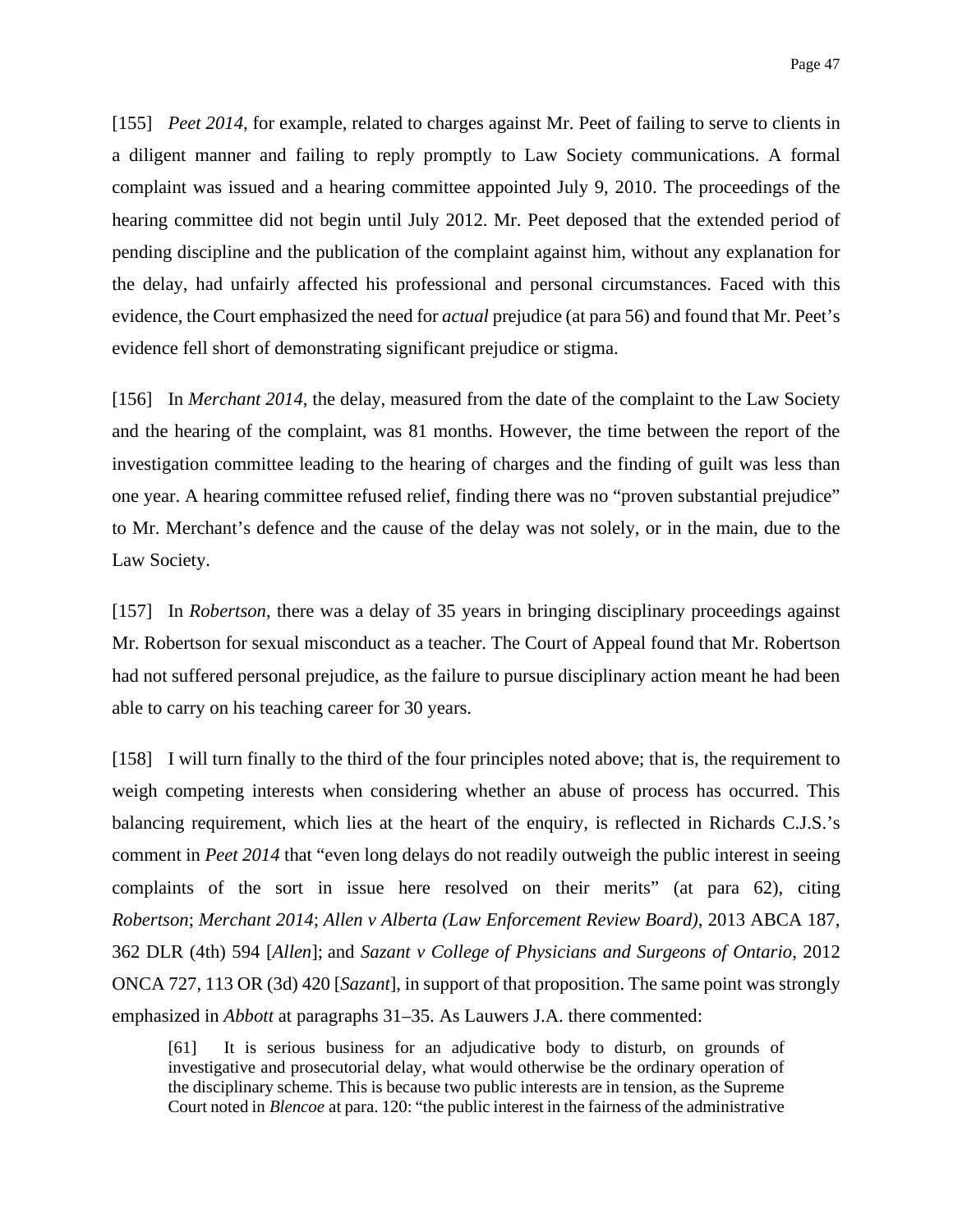process should the proceeding go ahead", on the one hand, and, on the other hand, "the harm to the public interest in the enforcement of the legislation if the proceedings were halted".

[159] To be sure, each of the cases cited by Richards C.J.S. involved long delays and reflect the high threshold established by *Blencoe.* However, those cases also demonstrate the importance of the context as a whole and differ in important respects from Mr. Abrametz's case.

[160] *Robertson* is a striking illustration of this principle. The Court found (at para 80) that permitting Mr. Robertson to avoid a disciplinary hearing would carry a serious risk of bringing the regulatory process into disrepute, despite the extraordinary 35-year delay. That conclusion – which is readily understandable – demonstrates the importance of the nature of the alleged misconduct, issue or complaint, considered in the context of the regulatory scheme and the interests it is intended to serve and promote. Self-evidently, the interests of complainants and the possibility of a continuing risk to others would be of great significance if there are allegations of sexual misconduct by a teacher involving students that the regulator has good reason to believe are wellfounded. Further, society's abhorrence of sexual misconduct of the kind alleged, and the likelihood that a very serious remedy will generally be imposed if that misconduct is made out, are also relevant.

[161] *Abbott* also demonstrates that the gravity of the alleged misconduct and its impact on those directly affected by the alleged misconduct – such as complainants in a human rights or professional misconduct setting – are important considerations. That case was concerned with the availability of a reduction in sentence, rather than a stay, as a remedy for delay. The Court concluded (at paras 78–80) that the fact there was a presumptive penalty of license revocation for participating in mortgage fraud – which in turn reflected the gravity of the alleged misconduct in relation to the keystone principle of the integrity of the legal profession – was a contextual factor that required the offender to establish that the delay was so egregious and the prejudice caused sufficient harm that license revocation would bring the regulatory system for lawyers into disrepute.

[162] *Sazant*, like *Robertson*, related to allegations of sexual misconduct, being the sexual abuse of four adolescent patients by the appellant physician. The penalty for such misconduct was mandatory license revocation. The College first learned of the allegations in 1998 and began to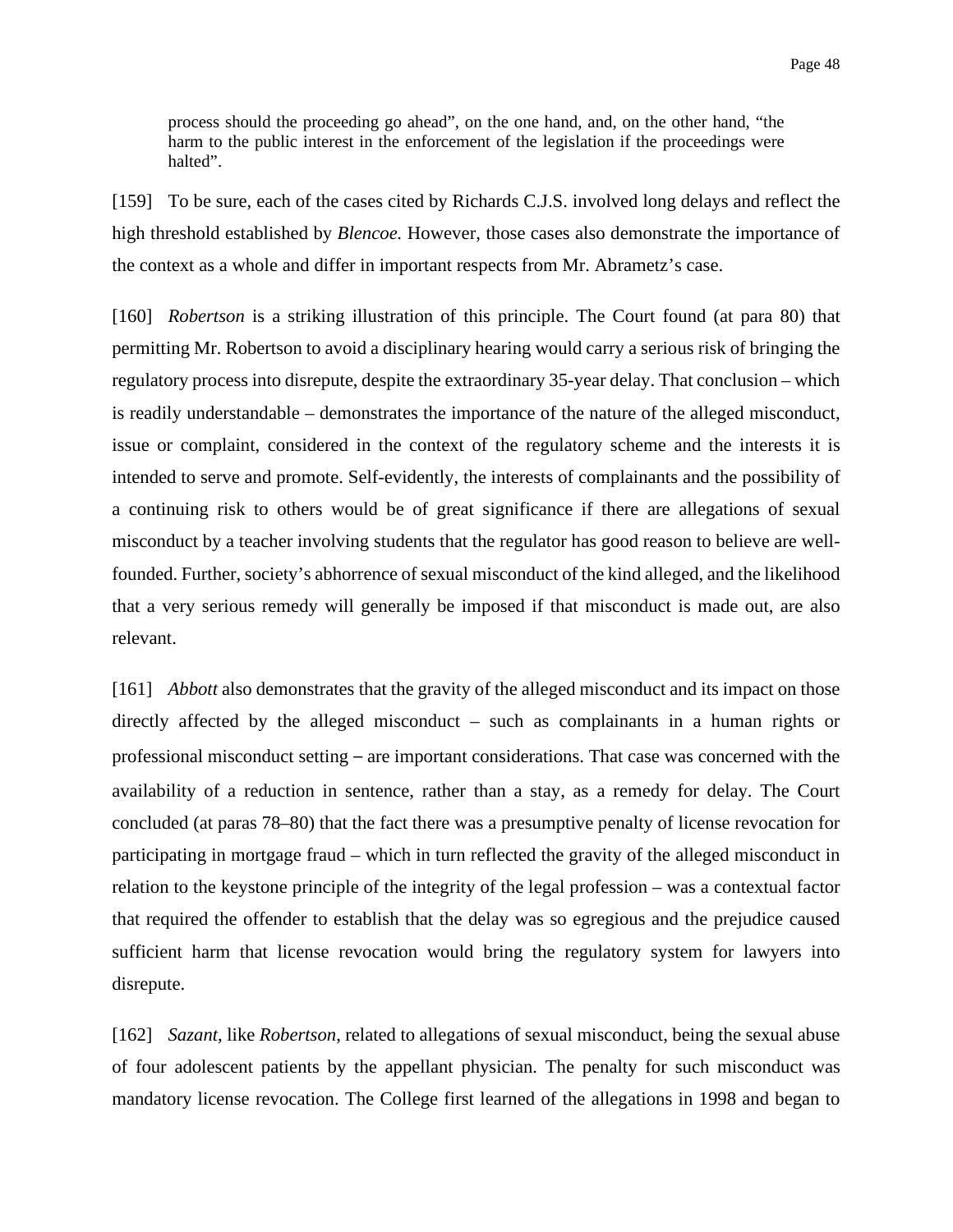investigate only in 2004, having chosen in the meantime to follow its usual practice of awaiting the outcome of criminal proceedings. Dr. Sazant practiced on conditions relating to patients under the age of 16 beginning in 1999.

[163] Immediately before the commencement of the hearing in April 2007, Dr. Sazant unsuccessfully applied to stay the proceedings as an abuse of process. He then unsuccessfully applied to stay the hearing based on constitutional grounds. The Discipline Committee found him guilty of sexual misconduct with three young patients.

[164] Dr. Sazant had led evidence that he suffered from anxiety and depression, that media coverage had been humiliating and a source of distress, and that he was forced to sell his office building to pay legal fees. The Divisional Court rejected his submission that the negative impact of the delay on his reputation, mental health and lifestyle were so serious as to bring the administration of justice into disrepute. It noted he had not been suspended and had maintained a very healthy practice. It also found that most of the stigma and stress resulted from the criminal proceedings, rather than the delay. Finally, it emphasized the serious nature of the allegations and the interest of the complainants in having their complaints determined on the merits.

[165] The Court of Appeal found there was no basis to interfere with the decision of the Divisional Court.

[166] In *Allen*, the appellant police officer urged the Court not to direct a new hearing, as the events which led to disciplinary proceedings against him had happened in 2005, eight years before. The Court noted that there were unexplained gaps in the proceedings but that it could not determine from the record whether any of the delay was avoidable and who was responsible. Further, it commented that those responsible for ensuring the timely prosecution of police disciplinary matters could consider the reasons for delay and decide if further proceedings were warranted.

[167] *Wachtler* is also of particular interest. The complaints against Dr. Wachtler related to competence, including inappropriate prescribing of narcotics. Two of his patients had died of drug overdoses. There was a 53-month delay from the filing of the complaint with the College of Physicians and Surgeons to the hearing. The Court found that Dr. Wachtler was responsible for 7 months of the delay and that the proceeding should have taken no more than 12 months. It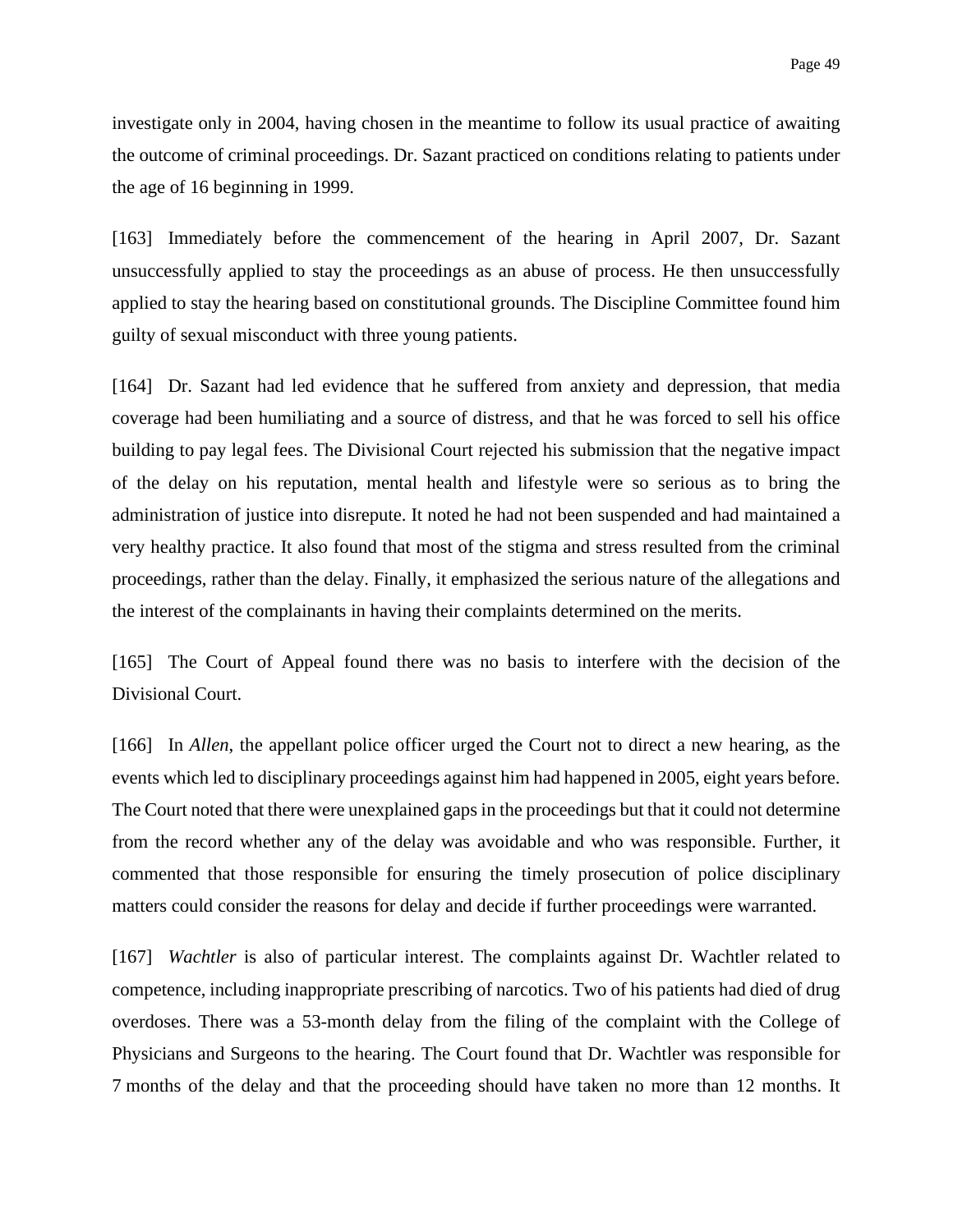accordingly concluded there were 34 months of delay attributable to the College. Dr. Wachtler testified that he suffered from stress and anxiety, had quit his walk-in clinic and re-established his practice elsewhere, requiring that he work very long hours. He also said his marriage had suffered. The Court concluded that he had shown some prejudice, but had not demonstrated it had reached the level to constitute one of those rare cases where delay was sufficient to demand a stay.

[168] However, the Court did conclude there had been an abuse of process that called for a remedy. On that basis, it reduced Dr. Wachtler's suspension by two months and struck the award of costs against him. In doing so, it made the following comments, which I endorse:

[46] … In any administrative proceeding where someone is at risk of sanction for the manner in which they conducted themselves professionally, the allegation of misconduct has to weigh heavily on that person. He or she is entitled to have the misconduct investigated and a hearing held within a reasonable time, so that he or she can carry on with the provision of professional services to the public. ... [R]egardless of attempts to keep matters confidential before results are made known, no system provides for perfect confidentiality, meaning that a cloud of suspicion may also descend on the professional while the prosecuting body conducts its leisurely process.

[47] From another perspective, persons who are patients or clients of the accused professional also have an interest in the process moving with dispatch, as they may be at risk of harm. The disciplinary body must also ensure that the public's concerns are met on a timely basis. …

…

[49] It is also important to impress upon disciplinary bodies that there will be consequences for undue delays. Delay becomes the norm when it has no consequence. One alleged benefit of administrative processes is that they avoid the formalities of court process in the interests of speedy justice. … Simply telling those responsible for professional discipline that they must do better or, worse, turning a blind eye to delay, leads to more delay. …

[169] Before concluding my comments relating to the four principles noted above, I note that in his dissenting opinion in *Blencoe*, LeBel J. made the following comments as to the weighing of interests at the heart of the analysis:

159 In order to differentiate reasonable and unreasonable delay, a balancing exercise becomes necessary. Courts must, indeed, remain alive not only to the needs of administrative systems under strain, but also to their good faith efforts to provide procedural protections to alleged wrongdoers. One must approach matters with some common sense and ask whether a lengthy delay that profoundly harms an individual's life is really justified in the circumstances of a given case.

160 As indicated above, the central factors toward which the modern administrative law cases as a whole propel us are length, cause, and effects. Approaching these now with a more refined understanding of different kinds and contexts of delay, we see three main factors to be balanced in assessing the reasonableness of an administrative delay: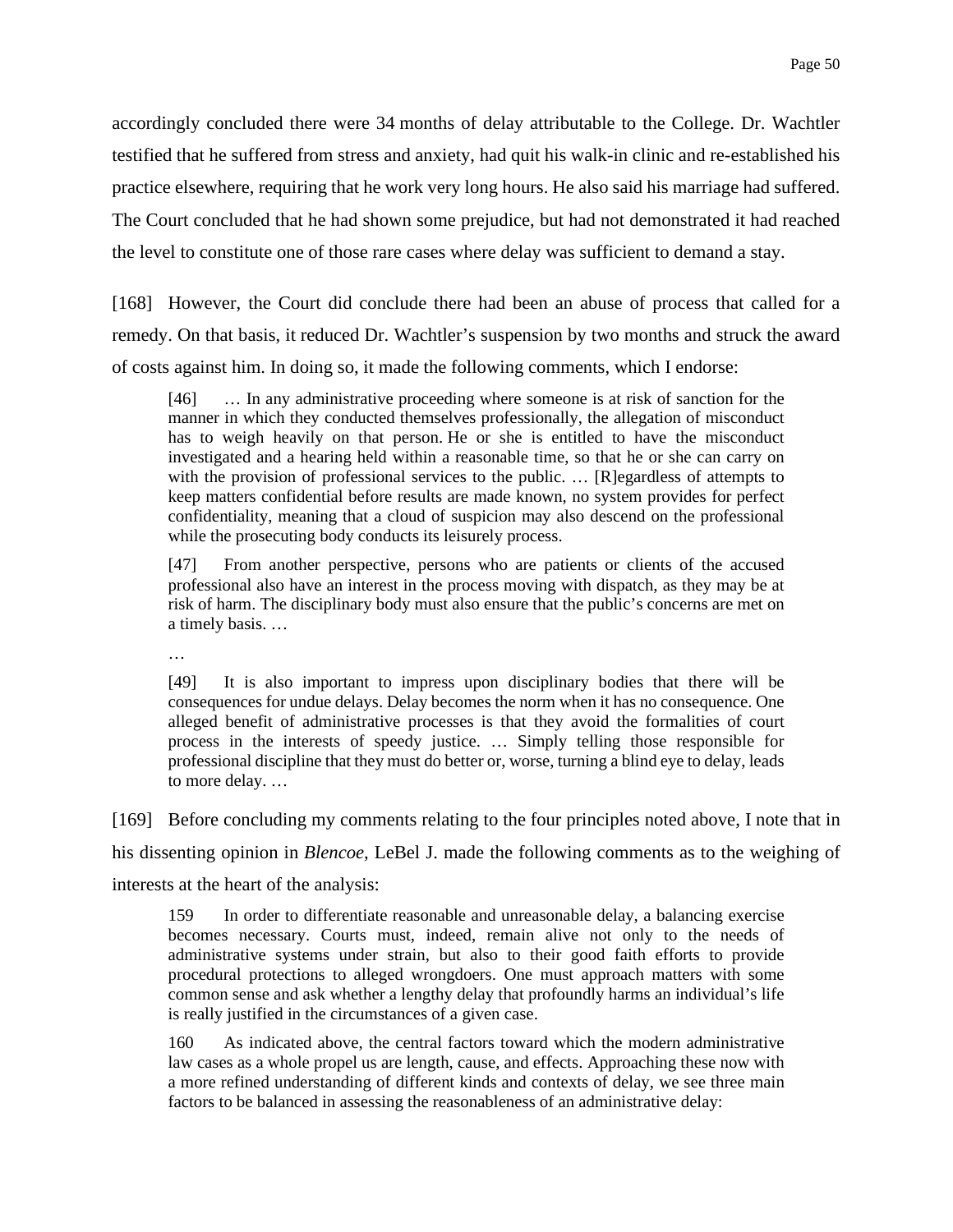(1) the time taken compared to the inherent time requirements of the matter before the particular administrative body, which would encompass legal complexities (including the presence of any especially complex systemic issues) and factual complexities (including the need to gather large amounts of information or technical data), as well as reasonable periods of time for procedural safeguards that protect parties or the public;

(2) the causes of delay beyond the inherent time requirements of the matter, which would include consideration of such elements as whether the affected individual contributed to or waived parts of the delay and whether the administrative body used as efficiently as possible those resources it had available; and

(3) the impact of the delay, considered as encompassing both prejudice in an evidentiary sense and other harms to the lives of real people impacted by the ongoing delay. This may also include a consideration of the efforts by various parties to minimize negative impacts by providing information or interim solutions.

(Emphasis in original)

[170] This list of factors has been adopted by other courts: see, for example, *Paul v Canadian Broadcasting Corporation*, 2001 FCA 93 at para 60, 198 DLR (4th) 633; *Ching v Canada (Immigration, Refugees and Citizenship)*, 2018 FC 839, 50 Admin LR (6th) 1; *Canada (Citizenship and Immigration) v Parekh*, 2010 FC 692 at paras 28–29, [2012] 1 FCR 169; *Chabanov v Canada (Citizenship and Immigration)*, 2017 FC 73 at paras 47–48, 14 Admin LR (6th) 141; *Hassouna v Canada (Citizenship and Immigration)*, 2017 FC 473 at para 53, 20 Admin LR (6th) 207; and *Stinchcombe v Law Society of Alberta*, 2002 ABCA 106 at para 47, 212 DLR (4th) 675. In my view, it is consonant with the analytical framework described in Bastarache J.'s majority judgment and a useful lens in assessing the central issue.

[171] Before dealing with the facts of Mr. Abrametz's case, I will briefly return to the access to justice concerns highlighted in the Introduction to these reasons – the lodestar both there and in the *Blencoe* analysis being *justice*. The connection between justice and the passage of time, or cast in *Blencoe* terms, between delay and justice is readily apparent. The same is true of the concern with the extent of and responsibility for the delay. There is no lack of access to *justice*, and thus no perceived unfairness that might bring the relevant administrative process into disrepute, if the delay was caused by the party who complains of that delay. Nor will there be perceived unfairness if the delay is an inherent part of a fair process, or the reasonable result of investigatory hurdles or complexity. Justice delayed is not always justice denied.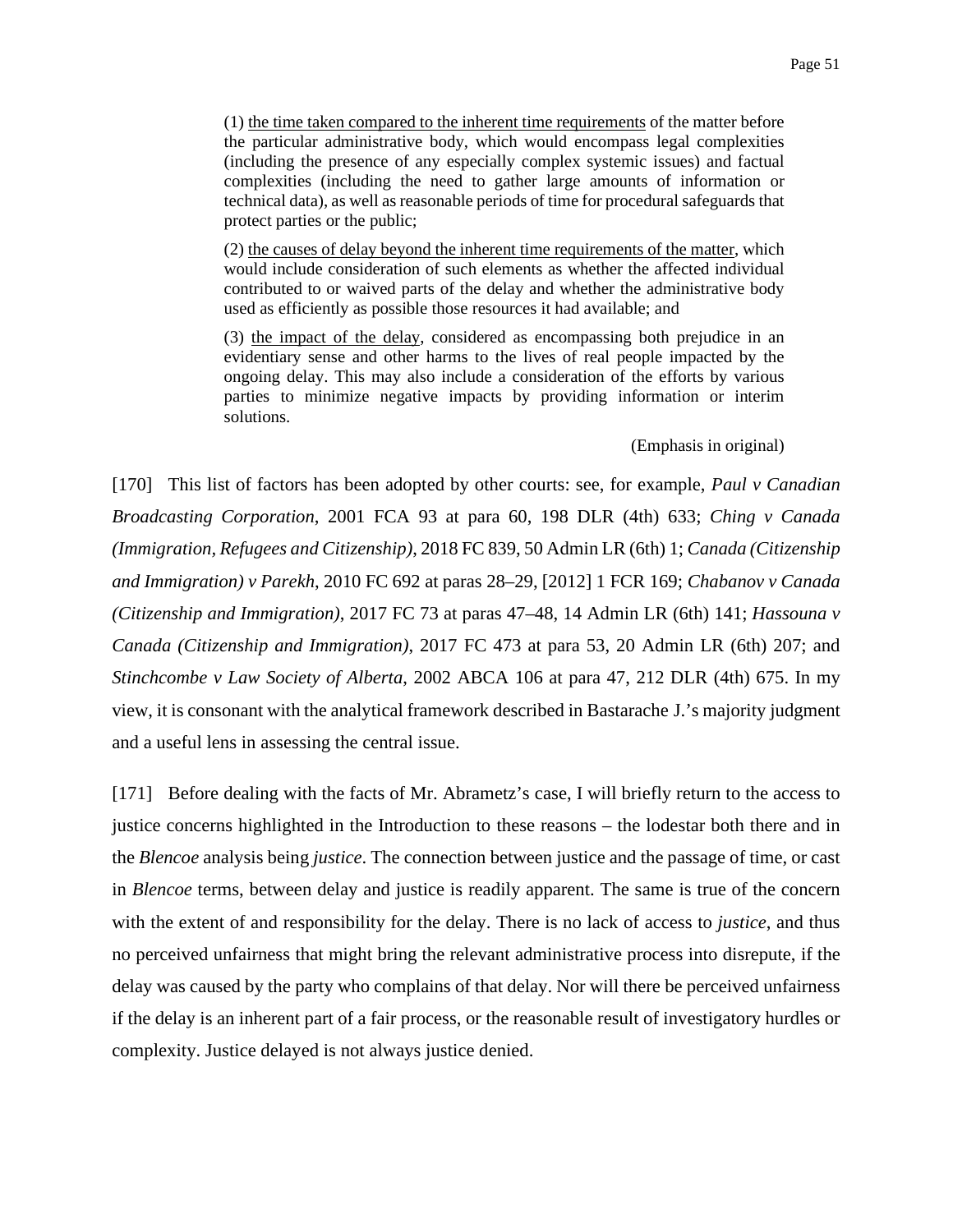[172] The same connection exists between justice and other relevant contextual factors, such as the nature of the alleged misconduct, and the impact of that misconduct on interests protected by the administrative scheme. Those interests include not only the relevant public or profession, but those of complainants and those who are the subject of their complaints. The contextual analysis reflects the fact that while our conception of justice has essential elements, the question of whether those elements can be adequately served and justice can be done if an administrative process proceeds can be complex, as it may engage many factors and interests. If justice can be done in this sense – not perfectly, but to an acceptable standard in the circumstances – "the damage to the public interest in the fairness of the administrative process should the proceeding go ahead would exceed the harm to the public interest in the enforcement of the legislation if the proceedings were halted" (*Blencoe* at para 120). Access to justice will have been provided.

#### **2. Delay: Analysis**

[173] Turning now to the application of this legal framework to the facts, the first issue that must be addressed is whether the delay was inordinate. I must determine when the relevant time frame that must be analyzed to determine if there has been inordinate delay began, and when it ended. I must then decide whether the undue delay caused by the LSS was so inordinate as to be "clearly unacceptable".

[174] In the Stay Decision, the Hearing Committee found that the delay was for a period of 66 months, calculated from the initiation of the audit in December 2012 to the date of the Conduct Decision. The Conduct Decision was issued January 10, 2018, 61 months after the audit commenced. The Hearing Committee also said that the delay between December 2012 and the date of the discipline hearing was 66 months. Final arguments in the discipline hearing were on September 29, 2017, and final written submissions were filed October 16, 2017, 58 months after the audit commenced.

[175] It is, accordingly, not clear how the Hearing Committee concluded the delay was 66 months. Neither party took issue with that conclusion, which was – as a matter of simple arithmetic – a palpable error.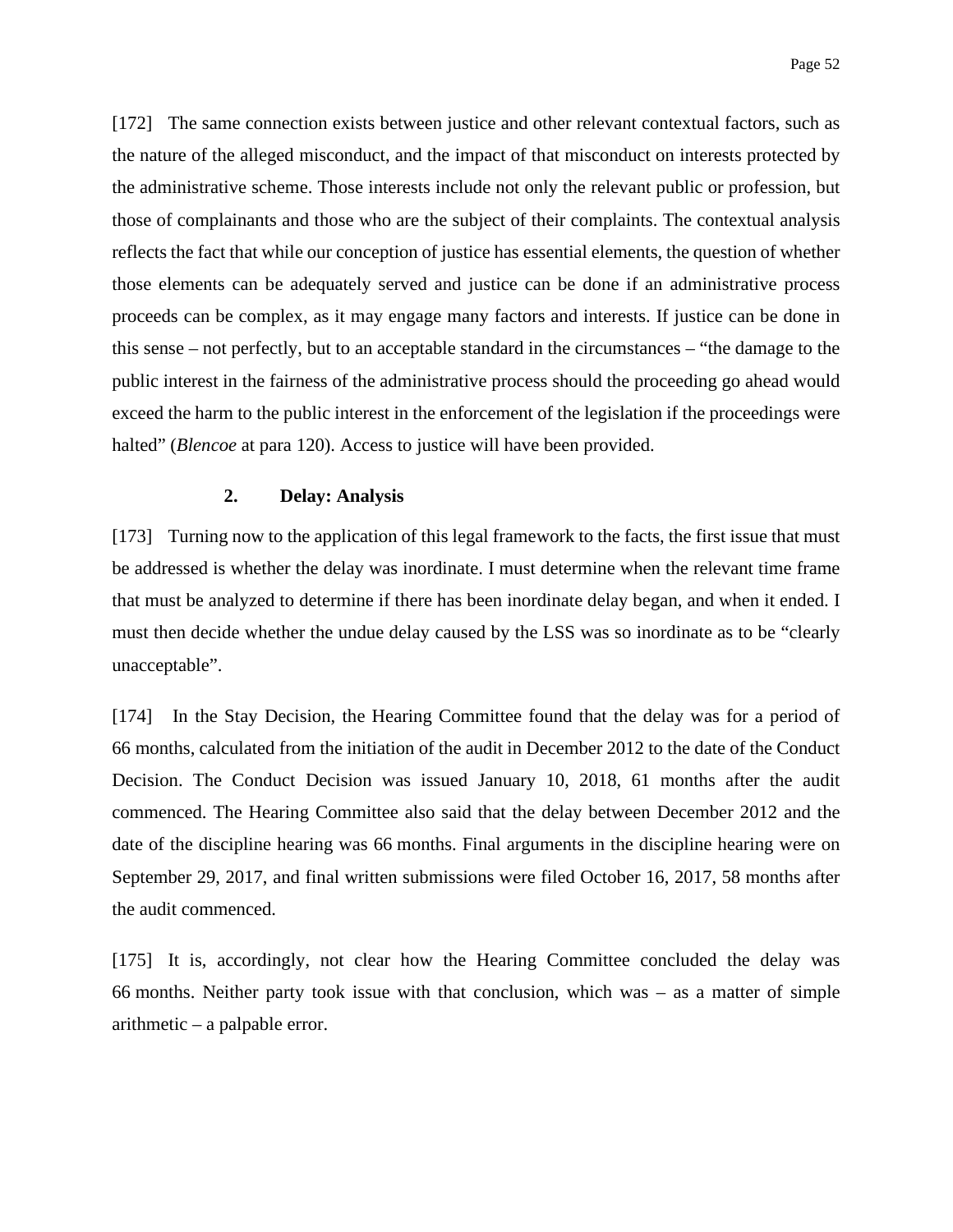[176] Here, there was no complaint from a client or third party. It is not clear how much the LSS knew before Mr. Allen first attended at Mr. Abrametz's office on December 5, 2012. However, Mr. Allen did receive the self-report on December 4, 2012, and first attended Mr. Abrametz's office the next day. Mr. Abrametz knew this was not a standard audit, but one generated by concerns which had been identified by the LSS. When Mr. Allen went to Mr. Abrametz's office on December 5, he knew enough about what he was looking for that he was able to produce the results that led the CIC to draft the first Notice of Intention to Interim Suspend in early January. That Notice identified allegations of serious professional misconduct and, given the prospect of an interim suspension, demonstrated that the CIC had decided there were important public interest concerns.

[177] In these circumstances, I am of the same mind as the Hearing Committee. The clock started ticking on December 4, 2012. By that time, the LSS was obliged to take further action. Further, Mr. Abrametz knew enough that there was a connection to the alleged prejudice, which included the effects of stress.

[178] In this case, I would stop the clock on May 17, 2017, the date the hearing commenced. Although the hearing was not finally concluded until October, there was no suggestion that any of the delay that occurred after May 17 should be laid at the feet of the LSS. The same is true in relation to the time taken to issue the Conduct Decision, which was less than three months after the receipt of the final written submissions. That is a reasonable period of time to have taken to write the decision and did not exceed the inherent requirements of the case. For these reasons, none of the time that passed after May 17 could count as undue delay, and there is no need to consider that time further in the analysis.

[179] For these reasons, I must consider the time frame from December 4, 2012, to May 17, 2017, a period of 53 months. I must determine what portion of the period was inherent to the process and what portion was attributable to Mr. Abrametz. In doing so, I must defer to the Hearing Committee's findings of fact, except those that disclose palpable errors. Finally, I must decide whether the Hearing Committee erred by finding that the time remaining – being the period of undue delay attributable to the LSS – was so inordinate as to be clearly unacceptable.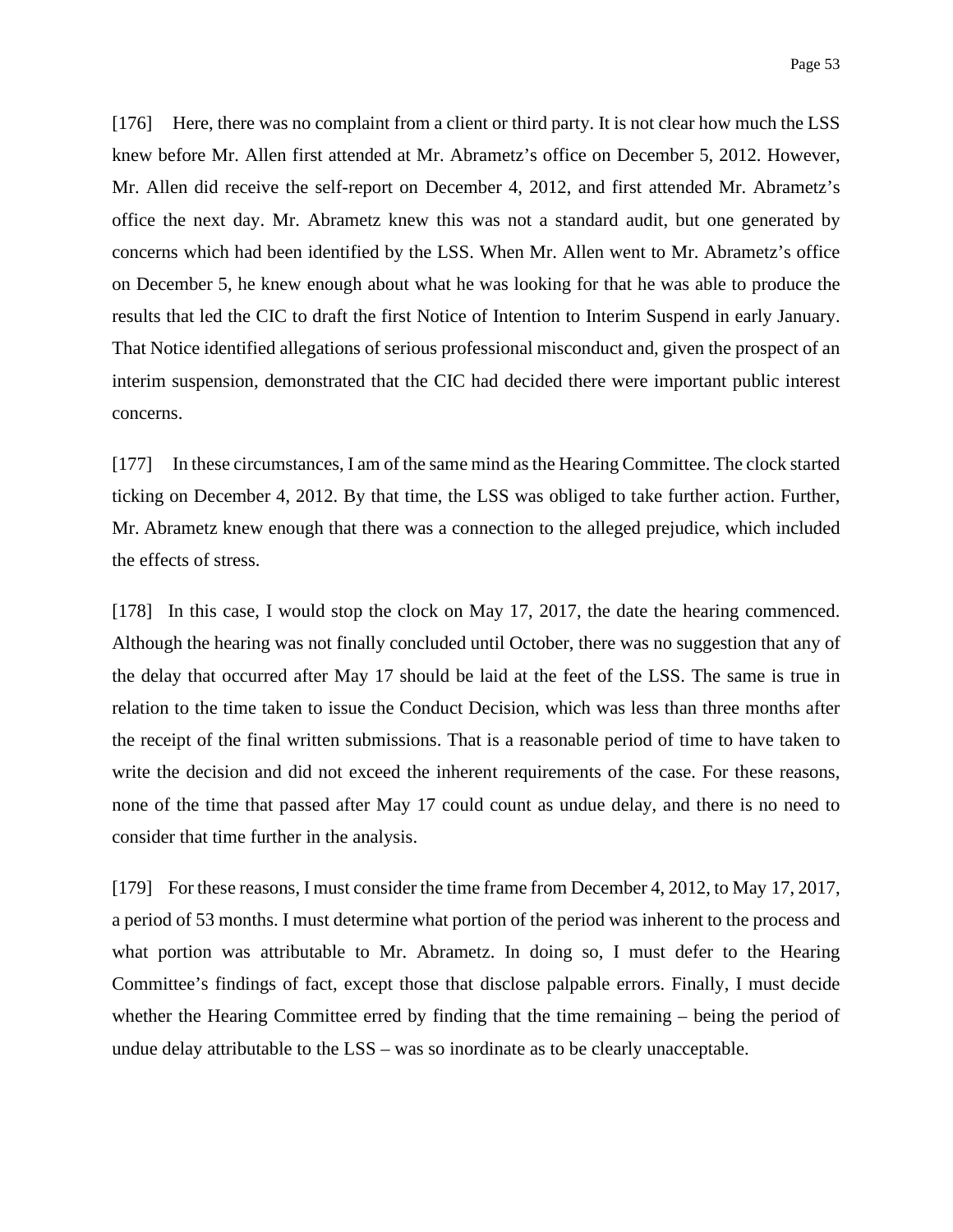[180] Here, the Hearing Committee concluded that the delay from the commencement of the audit to the issuance of the Conduct Decision was neither unacceptable nor inordinate due to the complexity of the case, the size of the investigation and the delay attributable directly to Mr. Abrametz's conduct. It said Mr. Abrametz ceased to cooperate after May 2015, a comment that referred to his determined resistance to the demand to produce his tax records. As noted above, the Hearing Committee specifically referred in this context to the five-month period from March 2016 to August 2016 when Mr. Abrametz's application for an adjournment pending completion of the tax investigation was before the Court of Queen's Bench. It also referred to Mr. Abrametz's complaint against Mr. Huber.

[181] With respect, it is my view the Hearing Committee's analysis reveals a series of palpable errors. Dealing first with the size and complexity of the investigation in general, Mr. Allen had made a start on investigating Mr. Abrametz well before he began the audit in December 2012. He was assisted in relation to parts of the investigation from the outset by Mr. Abrametz's self-report. It is telling that his investigation was sufficiently advanced by January 2013 – the month following his initial visit to Mr. Abrametz's office – that the CIC had decided there was sufficient evidence to prepare a Notice of Intention to Interim Suspend that referred to five issues which resulted in six of the seven charges that were finally brought against Mr. Abrametz in October 2015.

[182] Mr. Allen described his investigation as "considerable" and said it was "exceptionally difficult" to examine Mr. Abrametz's confusing records. Beyond those general statements, there is very little evidence of what Mr. Allen did in 2013 and no particulars of what he did in 2014, other than that he completed his trust report in October 2014. We know that the CIC negotiated the practice conditions with Mr. Abrametz in February and March 2013. However, there is nothing to suggest that negotiation prevented the audit from proceeding. Indeed, Mr. Allen had prepared a draft of his trust report, which is described in Mr. Huber's time records as 1,102 pages with attachments, by March 6, 2013. The final report, which followed 19 months later, was 1,301 pages with attachments.

[183] It is, of course, necessary to consider the impact of the tax issue. Mr. Allen did not happen upon the tax issue in September 2013, when he first asked for tax records from Mr. Abrametz's counsel. The allegation of tax evasion was made in the first Notice of Intention to Interim to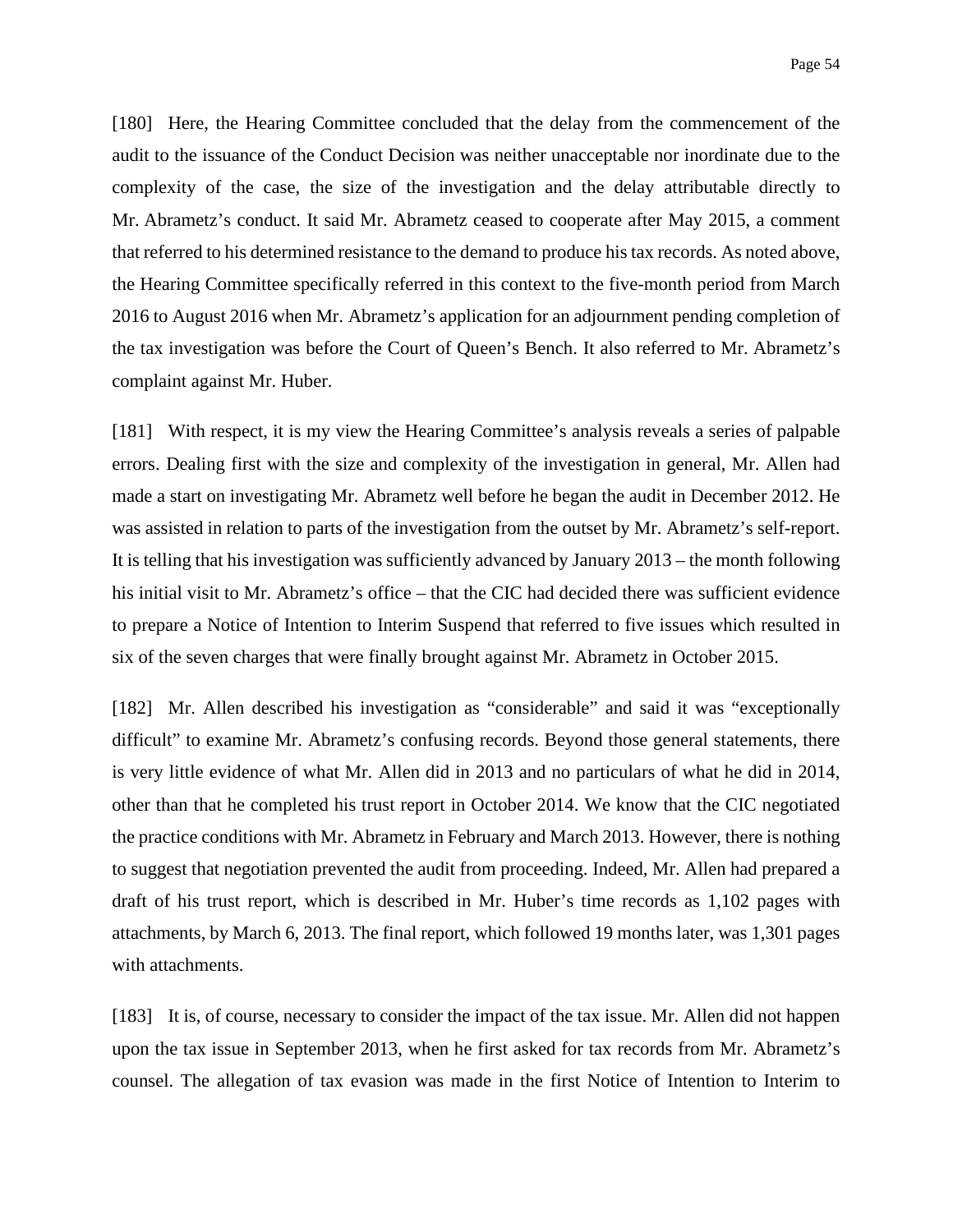Suspend. Mr. Allen was aware by October 2013 that Mr. Abrametz was resisting disclosure of his personal tax records. There was, however, no other evidence as to how and to what extent his inability to get those records delayed either the audit or the completion of the trust report.

[184] Further, there was no evidence that Mr. Allen pursued the issue with Complaints Counsel as he had told Mr. Abrametz's counsel he would in November 2013. Similarly, although Mr. Huber's time records show that he spent .5 hours on July 16, 2014, researching case law relating to the prosecution of LSS members for conduct associated with tax evasion schemes, there was no evidence he pursued the issue with Mr. Abrametz's counsel until March 2015. The s. 63 proceedings were finally initiated by the LSS only in June 2015, very shortly before the decision to bifurcate the proceedings.

[185] Mr. Allen did depose that there were many documents to review and transactions to recreate. He attended at Mr. Abrametz's office again in August 2013 and said he corresponded with Mr. Abrametz throughout that year. That said, volume and complexity are not the same and, as the CIC found, Mr. Allen had the benefit of Mr. Abrametz's cooperation throughout this period. Indeed, the evidence does not support the conclusion that Mr. Abrametz did not "cooperate" – except by taking issue with the demands he produce his tax records, as he was entitled to do – at any time, and the Hearing Committee committed a palpable error by concluding he was uncooperative. While Mr. Allen may have lacked the resources to complete his investigation more quickly, there is no basis to conclude that the LSS could not have readily provided or obtained additional resources that would have enabled him to do so.

[186] The only reasonable inference to be drawn is that there were significant periods of time when Mr. Allen either chose or was obliged to do other things, whether personal or professional. Either way, the responsibility rests with the LSS. As the Court said in *Blencoe* at paragraph 135, "[l]ack of resources cannot … justify inordinate delay where it is found to exist".

[187] There was no other evidence to suggest that this investigation and prosecution were sufficiently complex to explain the initial 22-month delay. Mr. Huber deposed that he spent only 160 hours on the file between January 2013 and February 2017, or an average of 40 hours per year. That does not suggest unusual complexity, particularly given that a good deal of that time was spent on the various court proceedings relating to the production of Mr. Abrametz's tax records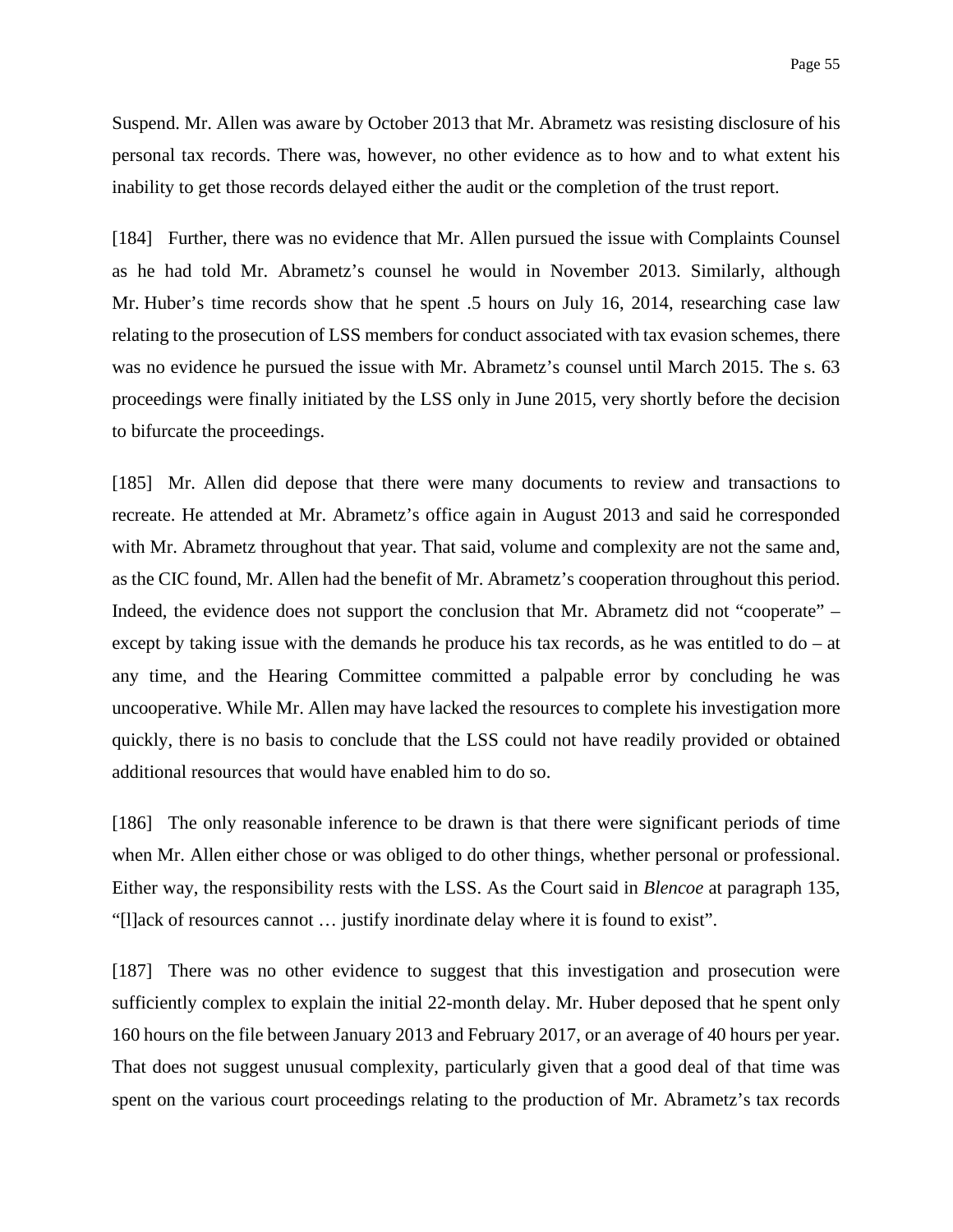that were played out after the proceedings were bifurcated. Nor does the 172 hours spent by Ms. Prisciak – which would inevitably have included extra time learning a file that Mr. Huber already knew – suggest unusual complexity. I note that the Hearing Committee did not refer to this important evidence as to the time spent by LSS counsel at all.

[188] In the result, the 22-month delay from the commencement of the audit to the completion of the trust report has not been adequately explained by the LSS. The Hearing Committee committed palpable errors of fact as to both the size and complexity of the investigation and Mr. Abrametz's alleged failure to cooperate and, as a result, erred by failing to conclude that Mr. Allen should have been able to deliver the trust report long before he did. Based on the content of the draft and the final report, considered in the context of the evidence as a whole, I conclude the final report should have been completed by the end of June 2013, which was approximately four months after Mr. Huber had reviewed the draft. I would characterize 15 months of that initial 22-month period as unexplained, and as constituting undue delay.

[189] The evidence as to the 12-month delay between the completion of the trust report and the issuance of the Formal Complaint is equally troubling. Mr. Huber questioned Mr. Abrametz on February 5, 2015, and had prepared an early draft of the CIC report and considered charge wording by March 12, 2015. I am unable to conclude that work was not done within a reasonable period of time.

[190] However, the same cannot be said for the period after March 12. The CIC report – a four-page document which specified the charges – was executed  $4\frac{1}{2}$  months later, on July 27, 2015. The record discloses that a significant part of this delay, and the 11-week delay until the October 12, 2015, execution of a Formal Complaint which reiterated the charges specified in the CIC report, coincided with the CIC's decision to finally pursue the s. 63 demand and proceedings. Put differently, a decision was made to focus on the tax issue – which the LSS had allowed to languish since Mr. Allen's unsuccessful attempt to obtain tax records from Mr. Abrametz's counsel in October 2013 – rather than expeditiously moving the other charges forward at the same time. Further, Mr. Huber's time records confirm that he spent an average of only a few hours per month on the file in the seven months between March and October 2015. Although there may have been a reasonable explanation as to why he was unable to do more, it was not provided.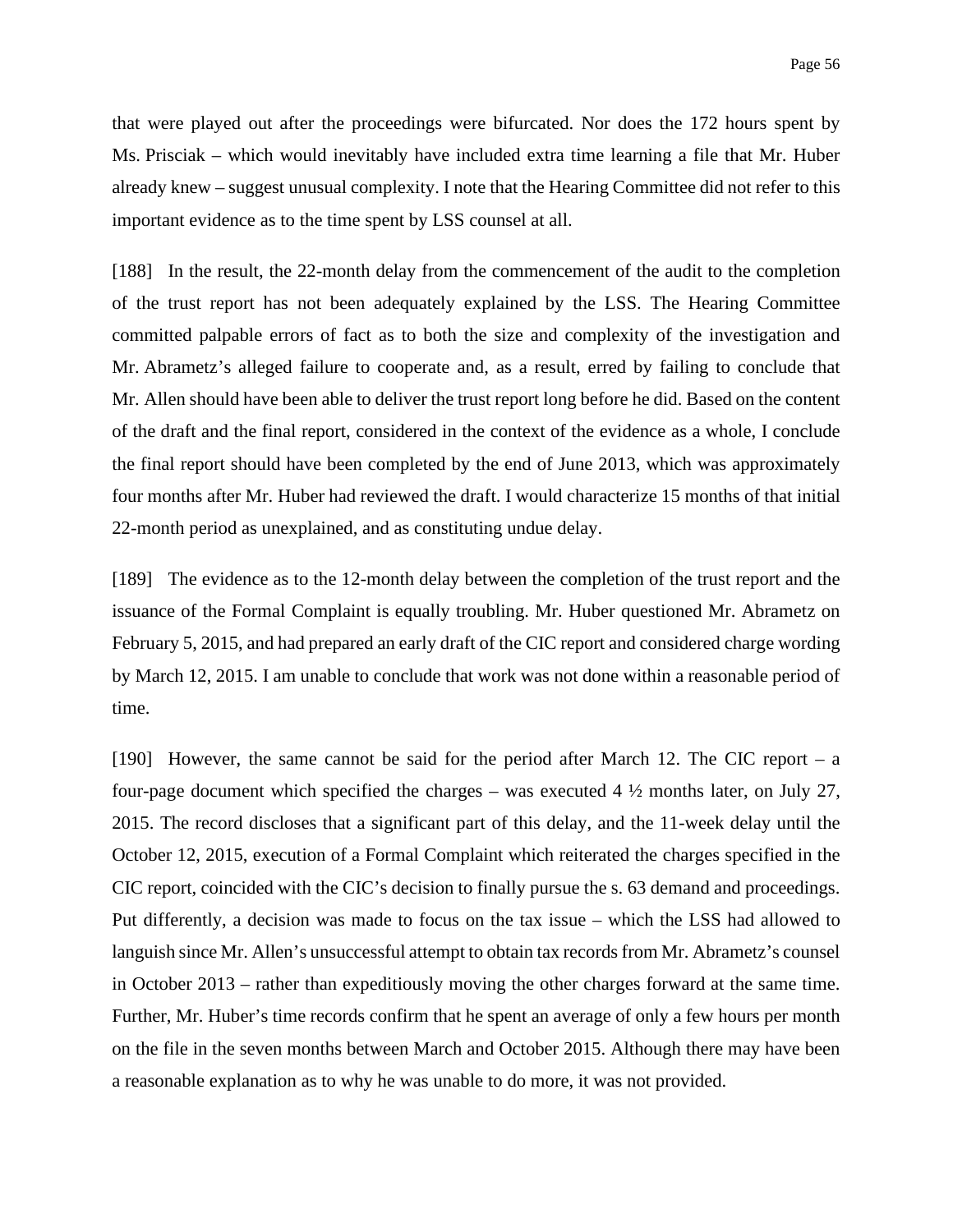[191] In the result, the 12-month delay between the issuance of the trust report and the issuance of the Formal Complaint on October 12, 2015 – 34 months after the audit commenced, and 33 months after the LSS had first identified the issues that led to six of the charges – was also not adequately explained. Based on the record, I would conclude that not less than 6 months of that 12-month period should be counted as undue delay.

[192] Dealing next with the ten-month period between the issuance of the Formal Complaint and the August 20, 2016, Adjournment Decision, it must be kept in mind that the CIC had decided in July 2015 to bifurcate the investigation. For that reason, any complexity or inherent delay relating to the continuing dispute as to the production of Mr. Abrametz's tax records cannot be used to justify delay in the other branch of the bifurcated process, being the seven charges specified in the Formal Complaint. It is the process relating to that other branch that is at issue on this appeal.

[193] For that reason, it is my view that the Hearing Committee committed a palpable error of fact in deciding that the five-month period from March 28, 2016, when Mr. Abrametz filed his adjournment application, and August 20, 2016, when the Adjournment Decision was issued, was delay attributable to Mr. Abrametz. That application was an entirely reasonable response to the decision to bifurcate and might well have been granted. Although there is evidence the decision to bifurcate was made to *avoid* undue delay, that concern with delay was the result of the unexplained failure by CIC to pursue the tax issue long before. In these circumstances, it is my view that the five-month delay for the adjournment application cannot be properly attributed to Mr. Abrametz – who raised legitimate concerns which have been borne out by what has since occurred – or to the inherent requirements of the process, and constituted undue delay.

[194] The Hearing Committee did not comment as to the delay between October 13, 2015, and April 2016. That was the period during which Mr. Abrametz's applications to cross-examine Ms. Sigmeth and to quash the subpoenas were before the Court of Queen's Bench. The second application was a reasonable response in the face of the CIC's decision to pursue both a s. 63 application by the LSS and to issue the subpoenas, which were found to be an abuse of process. Success was mixed. I would attribute half of this delay to each of the parties.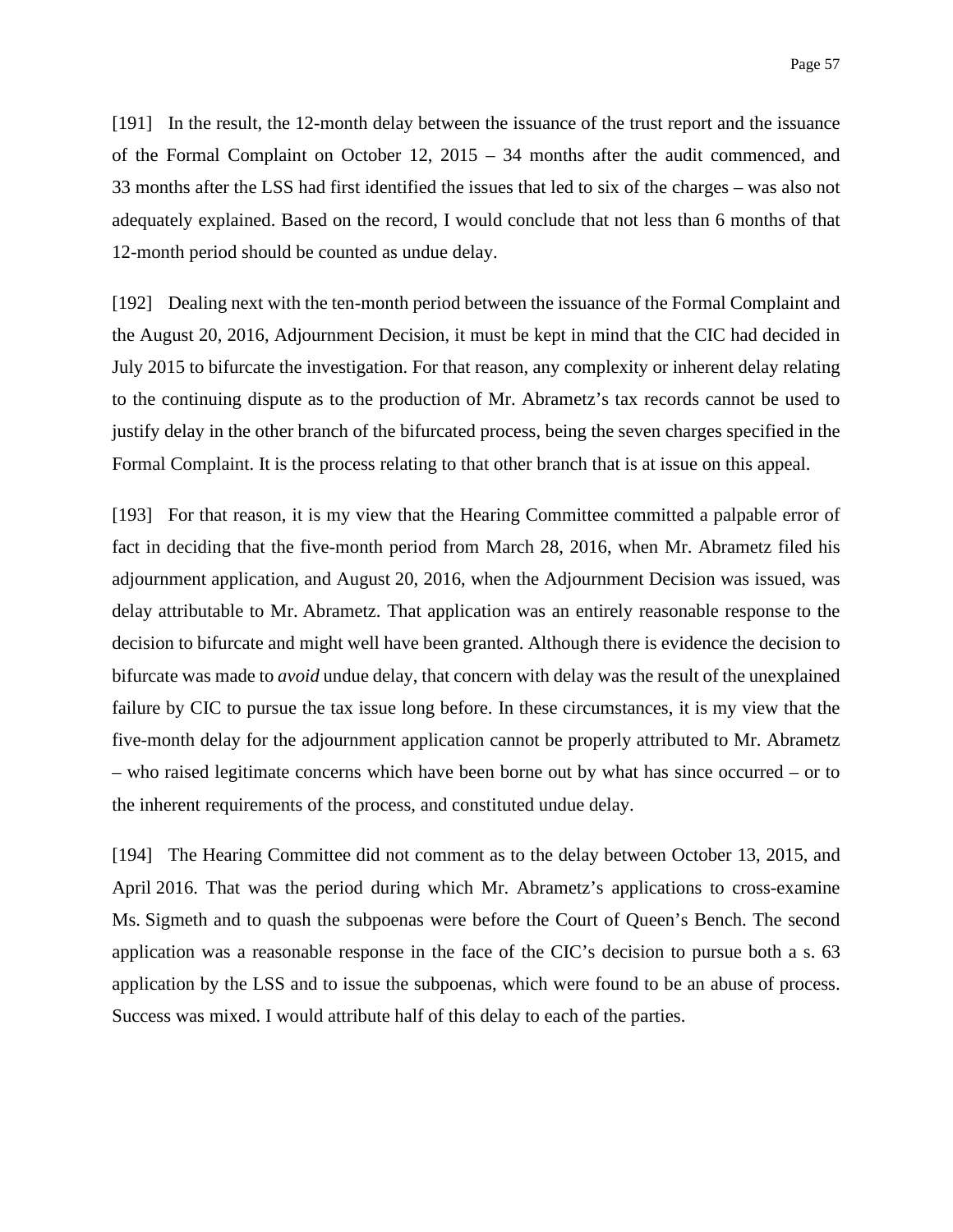[195] In the result, it is my view that seven months of the ten-month period between the issuance of the Formal Complaint and the August 20, 2016, Adjournment Decision should be counted as undue delay.

[196] An additional nine months passed between the issuance of the Adjournment Decision and the commencement of the conduct hearing. Some time was taken up by the slow initial response to Mr. Abrametz's request for further disclosure, and with scheduling difficulties, including those caused by the absence of Mr. Allen for three months. That delay cannot be attributed entirely to the inherent requirements of the file, nor to Mr. Abrametz. I would count three months of that period as undue delay.

[197] For these reasons, I would conclude that of the 53-month period under consideration, only 18 months were inherent to the process, and only 2 ½ months were attributable to Mr. Abrametz. The remainder, totaling 32 ½ months, was undue delay. The Hearing Committee's failure to reach that conclusion was the result of the palpable and, taken together, overriding errors referred to above, and its failure to correctly apply the law to the facts. This delay did not marginally overshoot what might have been considered appropriate. In my respectful opinion, it so grossly exceeded the inherent requirements of this case as to be "clearly unacceptable" within the meaning of *Blencoe*.

[198] I turn next to the issue of whether Mr. Abrametz suffered significant prejudice as a result of this inordinate delay. The Hearing Committee accepted that Mr. Abrametz's reputation had suffered as a result of media attention in early 2018, after the Hearing Committee issued the Conduct Decision. It did not refer to the September 2017 media report of the conduct hearing, which cast Mr. Abrametz in a very unfavourable light. However, given that I have concluded that any delay after May 17, 2017, was reasonable and inherent to the process, prejudice which first occurred after that date – absent evidence it was exacerbated by the delay attributable to the LSS – lacks the necessary causal connection between undue delay and prejudice.

[199] However, it does not follow that there was no evidence that the investigation and charges had been disclosed to a wider audience. Members of the bar and Mr. Abrametz's staff, at least, knew he was being investigated and was practicing under supervision as a result of misconduct allegations. The LSS publishes information relating to disciplinary proceedings on its website. Here, particulars of the investigation were disclosed in the s. 63 application, and in the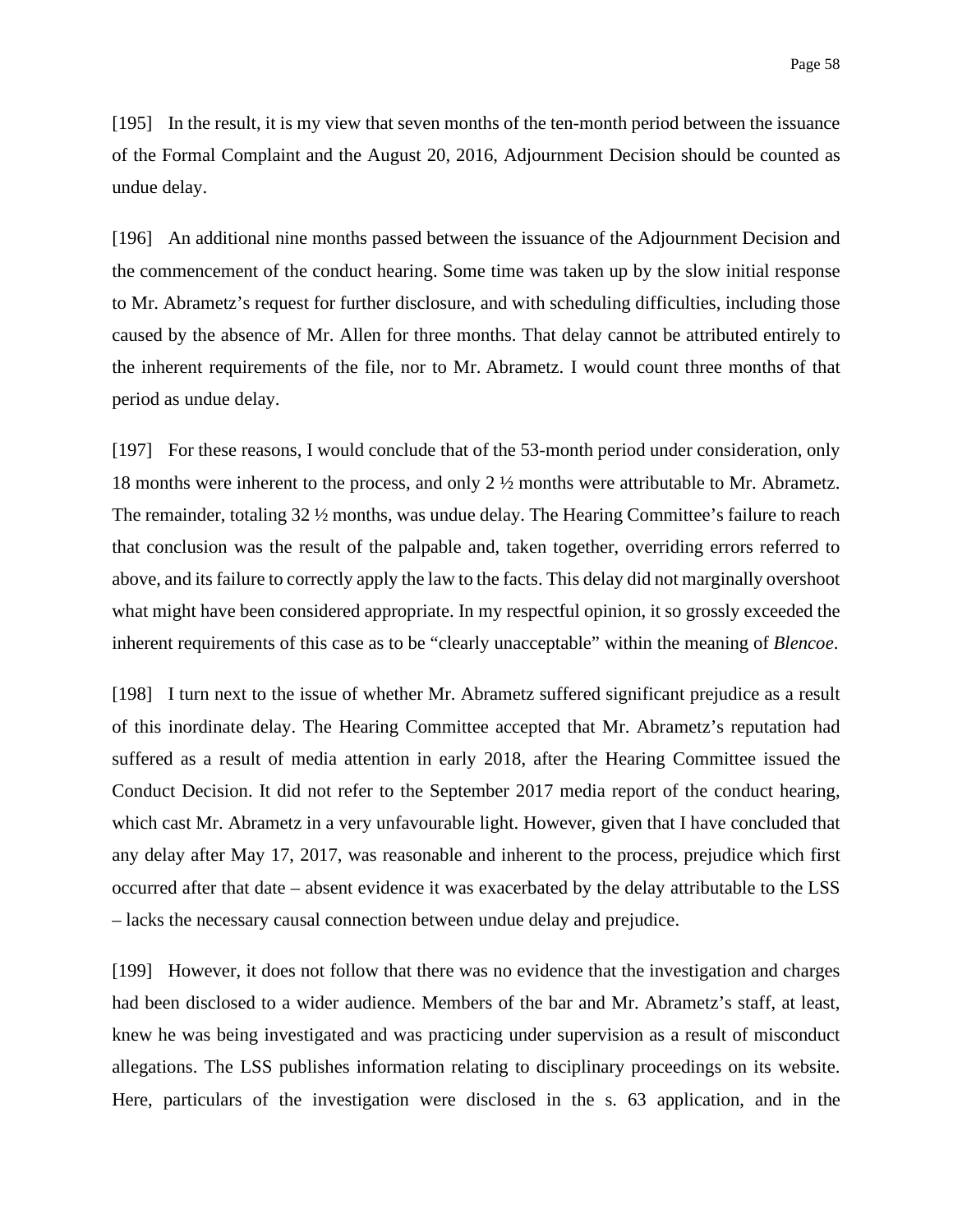Adjournment Decision and the September 29, 2016, decision of Schwann J., both of which were published. These allegations were certainly not confidential. The Hearing Committee's failure to consider the fact that Mr. Abrametz practiced under the cloud of suspicion referred to in *Wachtler* for more than four years constituted an error in the application of the law.

[200] The Hearing Committee did find that Mr. Abrametz had suffered "some degree of stress" since December 2012 and that what it called a "minor medical condition", being the high blood pressure which he deposed was a result of the lapse of time. It then concluded those impacts were the result of the allegations and the Conduct Decision, not the delay. However, I have concluded that the lengthy period of delay between the date the audit began and the date of the hearing was primarily attributable to the LSS, and that the Hearing Committee erred by failing to reach that conclusion. As such, the stress Mr. Abrametz suffered as a result of both the allegations and investigation lasted far longer than it would have absent that failure. Consequential impact of that kind is, of course, the very point of this aspect of the delay analysis.

[201] In my respectful opinion, the Hearing Committee's reasons reveal other errors in deciding whether the undue delay caused prejudice of sufficient magnitude to Mr. Abrametz. First, the Hearing Committee referred to the stress suffered by Mr. Abrametz's family and employees only in the s. 7 *Charter* analysis. It did not refer to that impact at all in the *Blencoe* analysis of prejudice. I conclude they were not taken into account in that context, which is an error in applying the law to the facts.

[202] Second, the Hearing Committee completely discounted the fact that Mr. Abrametz had been forced to practice under intrusive conditions. Their reasons for doing so were flawed. The Hearing Committee (at para 58) took that approach in part because it found the practice conditions were consistent with the LSS's mandate of protecting the public. The fact that those conditions may have been appropriate in this sense and, indeed, benefitted Mr. Abrametz by enabling him to continue practicing law, is not relevant to the question of whether prejudice has occurred because he was subject to those conditions for far longer than necessary. Further, the Hearing Committee took account of Mr. Abrametz's "consent" to those conditions. With respect, that confused form with substance. Mr. Abrametz did not consent to practicing under conditions in any real sense. His other choice was to forgo his right to practice law at all.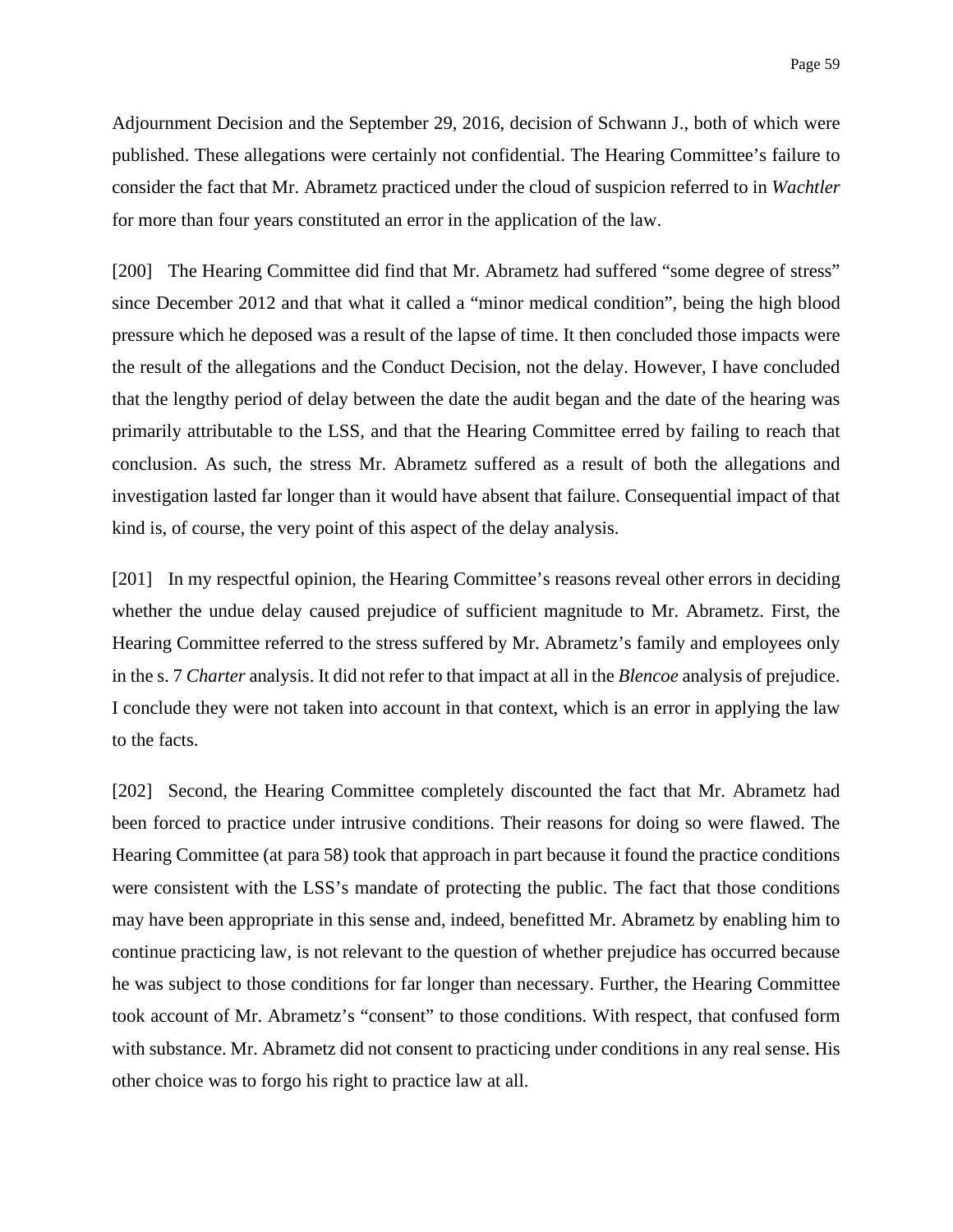[203] Third, the Hearing Committee took account (at para 59) of the fact that Mr. Abrametz had been found guilty of most of the charges levelled against him in the prejudice analysis. Although it is not clear, it appears that the Hearing Committee thought that this, too, confirmed that the practice conditions were appropriate. With respect, that "justification" has no bearing on the question of whether Mr. Abrametz was subject to these conditions – which any reasonable observer would characterize as prejudicial – for an unreasonable period of time as a result of delay.

[204] All of this leads me to conclude that Mr. Abrametz has demonstrated that there was unreasonable delay which resulted in very significant personal prejudice of such magnitude that the public's sense of decency and fairness would be affected.

[205] With that, I turn to the heart of the matter, the weighing of competing interests. Should the Hearing Committee have decided that damage to the public interest in the fairness of the LSS disciplinary process if the proceedings continued would exceed the harm to the public interest in the enforcement of the legislation if the proceedings were halted? In addition to my conclusions as to the inordinate delay and prejudice suffered by Mr. Abrametz as a result of that delay, I note the following key considerations relating to this aspect of the contextual analysis.

[206] The nature and purpose of the proceedings against Mr. Abrametz are relevant. These were serious charges that touched on matters of importance to the public interest that the LSS is mandated to protect, and accounting mechanisms that are a linchpin of the regulatory framework for lawyers. While the Penalty Decision is not directly at issue here, it is of interest to note that the Hearing Committee there found that Mr. Abrametz's conduct "strikes a blow against the fundamental principles of the legal profession's code, namely; honesty, trustworthiness".

[207] While that is a fair comment, it adds little to the analysis when taken alone. The question remains: to what extent did it strike such a blow, and with what impact on the public interest and protection of the public and, to a lesser extent, on the profession? The Hearing Committee gave its answer to that question in the Penalty Decision. It found that this case was best compared to *Oledzki*, *Duncan-Bonneau* and *Aguirre*, all of which involved fraud or misappropriation of funds and resulted in disbarment or the equivalent outcome of resignation.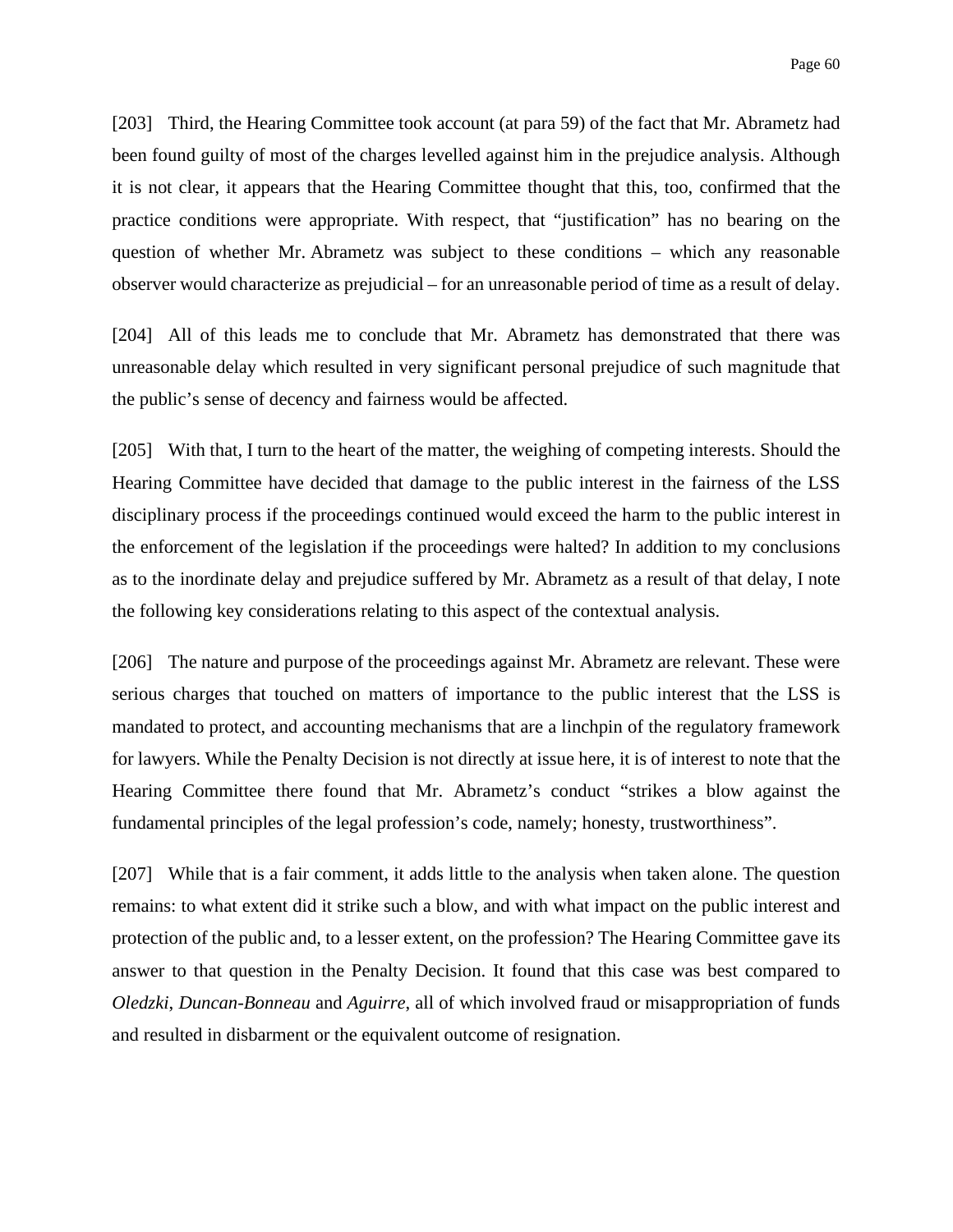[208] With respect, it is my view that this overstated the matter. Those decisions are distinguishable from this case. The same is true of *Sazant* and *Abbott*, where there was a well established and presumptive penalty of disbarment for participating in mortgage fraud. Mr. Abrametz's case did not fit neatly into a pigeon-hole of that kind. Although the offences with which Mr. Abrametz was charged implicated important interests, he did not misappropriate funds. The alleged criminal conduct of tax evasion was not in play. Further, he was a very long-standing practitioner with no prior disciplinary record, and had, by the time of the hearing, been effectively compelled to practice under supervision for in excess of four years. Given the primary importance of the public interest and protection of the public, the fact that he had done so without incident is significant.

[209] It is, in my view, also significant that none of Mr. Abrametz's clients complained to the LSS or testified at the conduct hearing. As noted above, this too is an important distinction between this case and cases such as *Robertson*, *Abbott* and *Sazant*. This factor was also highlighted in *Blencoe*, where Bastarache J. – in discussing whether a stay was an appropriate remedy – commented that "[a] stay accords very little importance to the interest of implementing the *Human Rights Code* and giving effect to the complainants' rights to have their cases heard" (at para 117). In his reasons, Lebel J. emphasized the significance of the complainant's interest from the outset, commenting as follows on whether a stay was an appropriate remedy:

139 Nevertheless, I agree that a stay of proceedings was not warranted in the circumstances of the case and should be lifted, as suggested by Bastarache J. Such a remedy took no consideration of the interest of the complainants Irene Schell and Andrea Willis in the proceedings of the British Columbia Human Rights Commission ("Commission"). Nobody benefits from delay, but the interests of innocent parties must influence our choice of remedy. The Court of Appeal seems to have dealt with this case as if it were a pure conflict between the respondent and the state, without taking into account that the complainants Schell and Willis also had an important interest in an efficient disposition of their allegations against Blencoe and in the correct and timely application of the appropriate administrative law remedies.

(Emphasis in original)

[210] He later amplified these comments:

180 Whoever asks for a stay of proceedings carries a heavy burden. In a human rights proceeding, such an order not only stops the proceedings and negates the public interest in the enforcement of human rights legislation, but it also affects, in a radical way, the interest of the complainants who lose the opportunity to have their complaints heard and dealt with. …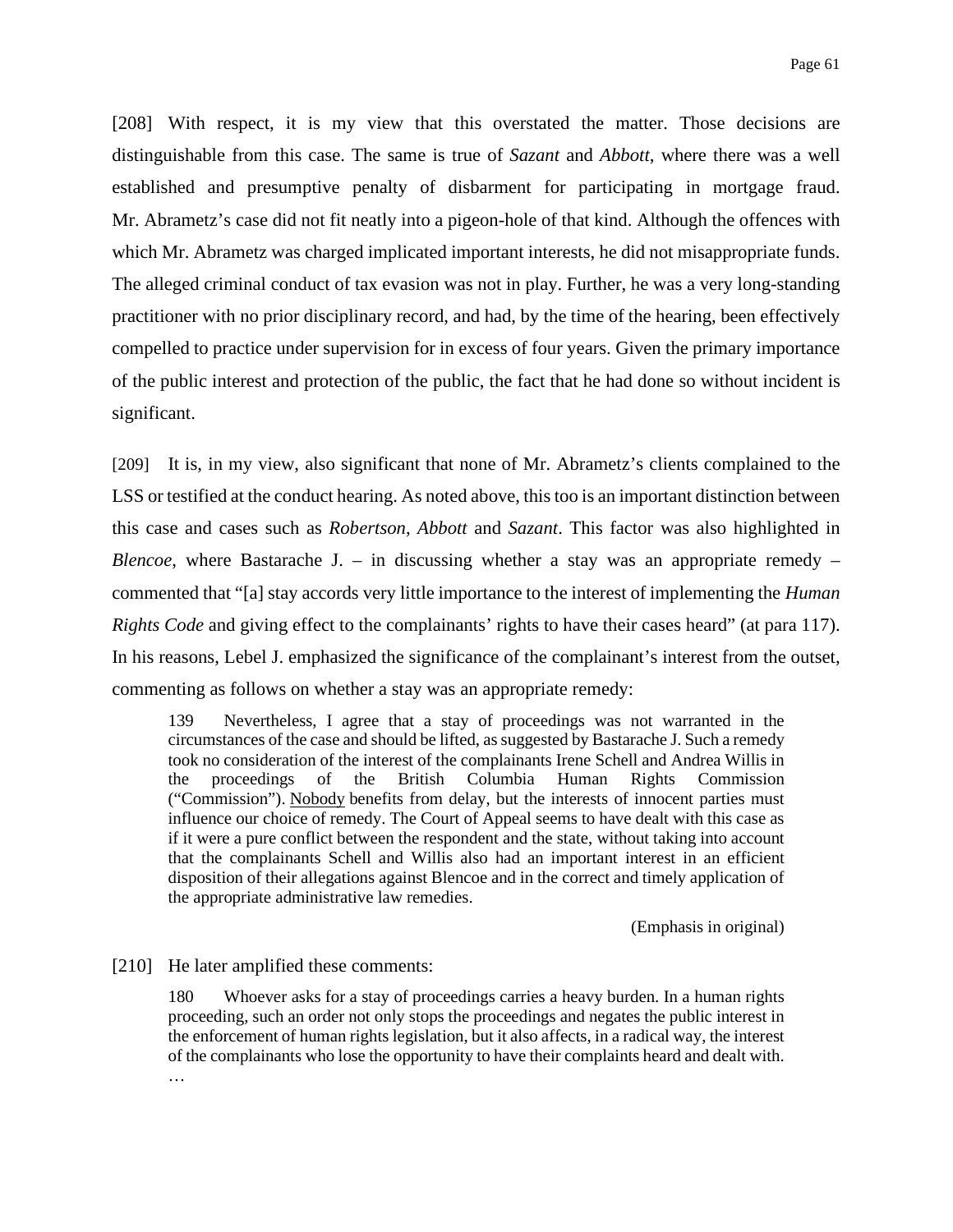[211] I do not suggest that the presence, absence or views of complainants or others directly involved in an administrative proceeding is determinative. As Lebel J. said in *Blencoe*, at paragraph 180, there are circumstances in which the interest of complainants must give way to "the safeguarding of the basic rights of the respondent engaged in a human rights proceeding and the preservation of the essential fairness of the process itself".

[212] With that, I would again return to my comments in the Introduction to these reasons. As is there noted, Mr. Abrametz submitted that ordering a stay based on an abuse of process required a change in approach, and that such a change was justified by the decisions in *Jordan* and *Doré v Barreau du Québec*, 2012 SCC 12, [2012] 1 SCR 395. I would reiterate my view that a decision to impose a stay is consistent with *Blencoe* and, at most, might be characterized as invigorating the principles which animated that decision, taking account of the circumstances of this case. It bears repeating that, as Bastarache J. said in *Blencoe*, at paragraph 115, "[w]here inordinate delay has  $\ldots$  attached a stigma to a person's reputation, such that the human rights system would be brought into disrepute, such prejudice may be sufficient to constitute an abuse of process".

[213] The same is true of the system for regulating the conduct of lawyers. Mr. Abrametz, like the appellant in *Wachtler*, was entitled to have his alleged misconduct investigated and the hearing held within a reasonable time. Allegations of serious professional conduct generally weigh heavily, raising as they do the prospect of damage to livelihood, reputation, and mental and physical health as a result of delay and regardless of outcome. Where charges are unfounded or are not made out, an unwarranted cloud of suspicion may have descended and never dissipate. A rush to judgment may occur. These dangers have become ever more pressing at a time when notices of disciplinary measures are published on law society websites for all to see, and information is so often shared quickly, widely, and in small and misleading bites. Delay has taken on a new meaning in the online age.

[214] Here, the Hearing Committee found that Mr. Abrametz suffered stress and stigma from the time these proceedings were initiated. His family and staff were impacted. By any reasonable measure, and in the eyes of a reasonable observer, the delay that occurred was unacceptable. With respect, the contrary conclusion could only be reached by those who have become inured to delay. The public was protected by the swift action taken by the CIC, and the imposition of conditions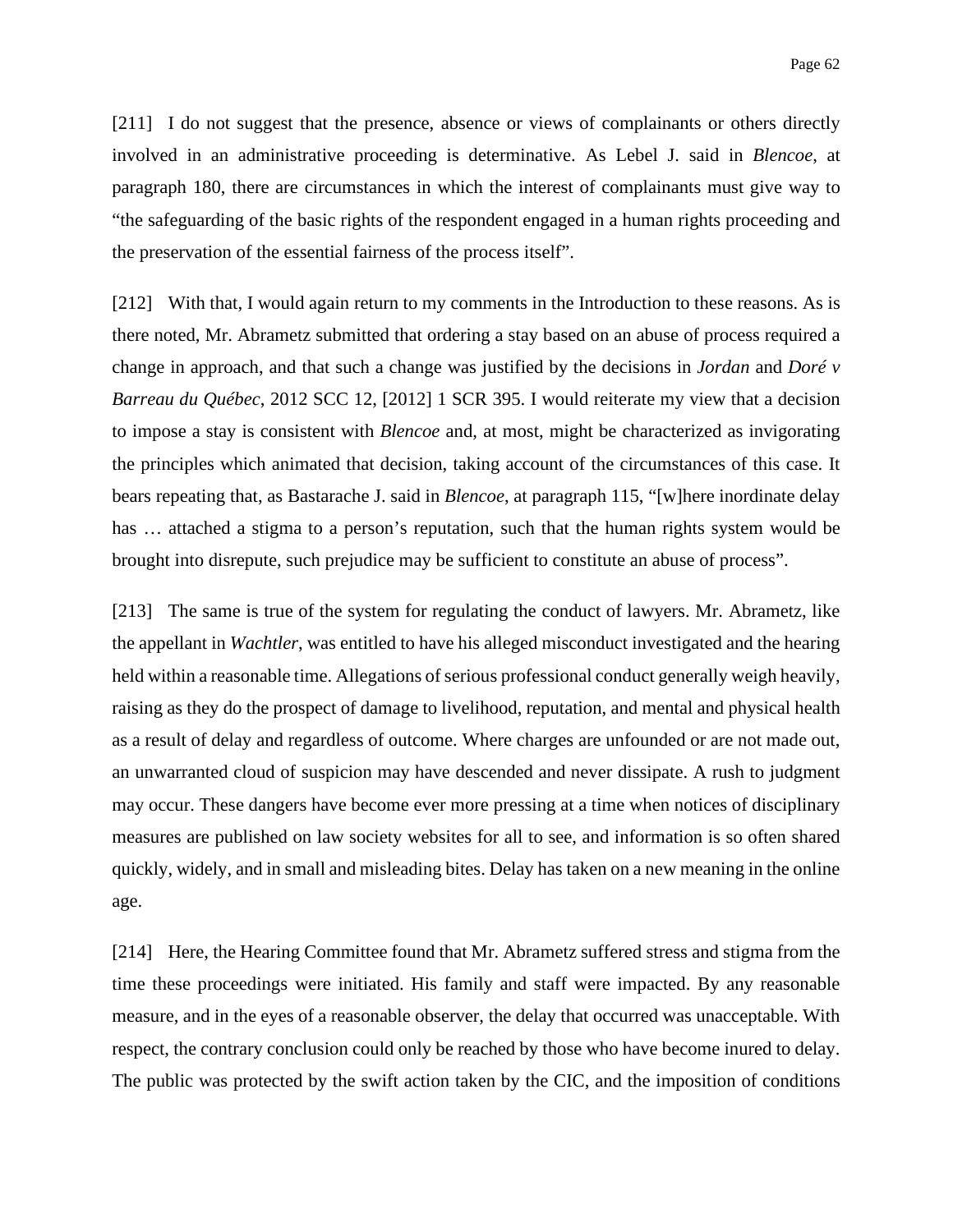which effectively operated as an interim sanction. Mr. Abrametz faithfully abided by those conditions. By the time this application was heard by the Hearing Committee, Mr. Abrametz had paid a heavy price for the serious misconduct he was found to have committed by the Hearing Committee – including by having been convicted of the charges specified in the Formal Complaint – and the public's interest in enforcement had been well served.

[215] It is my view, taking account of all of these contextual factors, that the undue delay in this case was inordinate, and caused actual prejudice of such a magnitude that the public's sense of decency and fairness would be offended. In these circumstances, the delay would bring the LSS disciplinary process into disrepute. This was the clearest of cases.

[216] For these reasons, there was an abuse of process. The Hearing Committee erred by failing to find that the damage to the public interest in the fairness of the LSS regulatory system if these proceedings continued would exceed the harm to the public interest in the enforcement of the *LPA*, Rules and *Code* if the proceedings were halted. A stay was the appropriate remedy, and Mr. Abrametz's application for that remedy should have been granted by the Hearing Committee in the Stay Decision.

#### **VI. CONCLUSION**

[217] For these reasons, I would allow the appeal on the ground that the Hearing Committee erred by dismissing Mr. Abrametz's application to stay the proceedings as a result of undue delay constituting an abuse of process. The LSS proceedings which were commenced by the Formal Complaint are stayed. In the result, the penalty and costs award imposed by the Penalty Decision are set aside. The findings of professional misconduct stand.

[218] Finally, Mr. Huber's name featured prominently in this judgment, as he was both counsel and a deponent. I wish it to be clear that I did not conclude and do not suggest that Mr. Huber lacked competence, acted unprofessionally, or bears personal responsibility for what occurred.